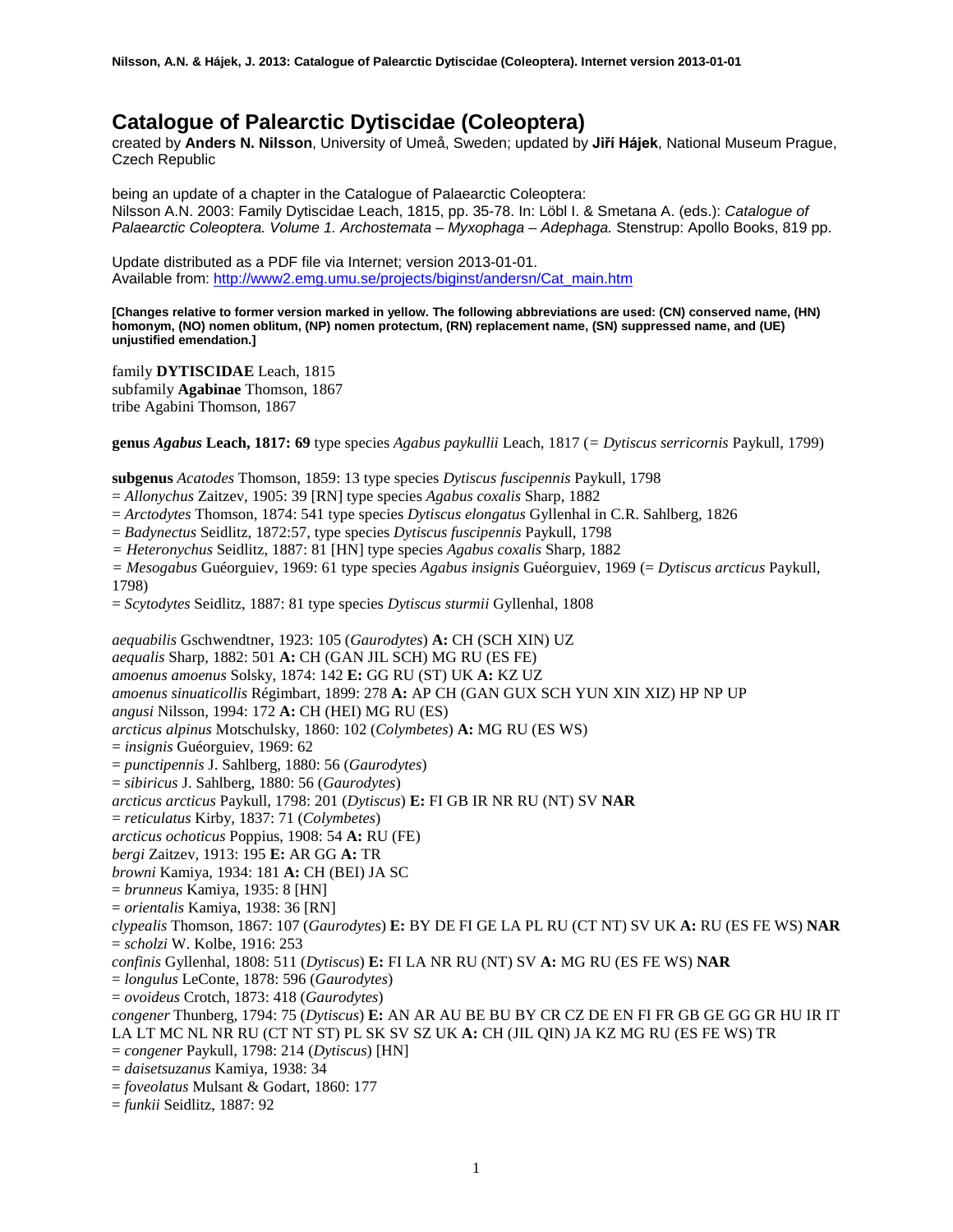= *venturii* Bertolini, 1870: 242 *conspicuus* Sharp, 1873: 48 **A**: JA RU (FE) SC = *deplanatus* Guignot, 1952: 18 = *procerus* Régimbart, 1899: 281 (*Platynectes*) *costulatus* Motschulsky, 1859: 541 (*Colymbetes*) **A:** KI KZ MG RU (ES FE WS) = *tunkunensis* Zimmermann, 1928: 178 (*Gaurodytes*) *coxalis coxalis* Sharp, 1882: 535 **A:** KZ MG RU (ES WS) = *splichali* Reitter, 1899: 196 *coxalis ermaki* Zaitzev, 1953: 259 (*Gaurodytes*) **E:** RU (NT) **A:** RU (ES FE WS) **NAR** *coxalis schmidti* Zaitzev, 1913: 197 **E:** AR GG TR *discolor* Harris, 1828: 164 *(Colymbetes)* **E:** FI NR RU (NT) SV **A:** RU (ES FE) **NAR** *= levanderi* Hellén, 1929: 40 *elongatus* Gyllenhal in C.R. Sahlberg, 1826: 169 (*Dytiscus*) **E:** FI NR RU (NT) SV **A:** RU (ES WS) **NAR** = *bryanti* F.S. Carr, 1930: 278 *fulvipennis* Régimbart, 1899: 277 **A:** CH (HEB HUB JIX SCH SHN SHX TAI) *= chinensis* Zimmermann, 1919: 211 (*Gaurodytes*) *fuscipennis* Paykull, 1798: 209 (*Dytiscus*) **E:** AU BY CZ DE EN FI GE HU LA LT NR PL RU (CT NT ST) SK SV UK **A:** KZ RU (ES FE WS) **NAR** = *eversmanni* Ballion, 1855: 237 = *fossarum* Germar, 1824: 29 (*Dytiscus*) = *obscurior* J. Sahlberg, 1875: 170 (*Acatodes*) *granulatus* Falkenström, 1936: 95 (*Gaurodytes*) **A:** CH (SCH) *hummeli* Falkenström, 1936: 2 (*Gaurodytes*) **A:** CH (SCH TAI) *inexspectatus* Nilsson, 1990: 157 **A:** RU (ES WS) **NAR** *infuscatus* Aubé, 1838: 330 **E:** FI NR RU (NT) **A:** MG RU (ES FE WS) **NAR** = *dubiosus* Poppius, 1905: 20 = *gelidus* U. Sahlberg, 1906: 15 *japonicus continentalis* Guéorguiev, 1970: 259 [RN] **A:** CH (FUJ GUX HEB HUB JIA JIX LIA SCH TAI YUN) RU (FE) SC **ORR** = *falkenstromi* Zaitzev, 1953: 254 [HN] (*Gaurodytes*) *japonicus ezo* Nakane, 1989: 23 **A:** CH (TAI) JA RU (FE) *japonicus japonicus* Sharp, 1873: 50 **A:** JA *japonicus shiroumanus* Nakane, 1959: 98 (*Gaurodytes*) **A:** JA *joachimschmidti* Brancucci & Hendrich, 2008:52 **A:** CH (XIZ) *kaszabi* Guéorguiev, 1972: 37 **A:** MG *kokoosson* Feng, 1936: 8 **A:** CH (SHX) *lapponicus* Thomson, 1867: 108 (*Gaurodytes*) **E:** FI FR IT NR RU (NT) SP SV SZ **A:** MG RU (ES FE WS) TR = *obovatus* J. Sahlberg, 1875: 176 (*Gaurodytes*) = *obscuripennis* J. Sahlberg, 1875: 177 (*Gaurodytes*) *matsumotoi* Satô & Nilsson, 1990: 193 **A:** JA RU (FE) *moestus* Curtis, 1835: lx (*Colymbetes*) **E:** FI RU (NT) **A:** RU (ES FE WS) **NAR** = *borealis* Sharp, 1882: 513 = *nigripalpis* J. Sahlberg, 1880: 56 *mucronatus* Falkenström, 1936: 89 (*Gaurodytes*) **A:** CH (SCH SHA) *pseudoclypealis* Scholz, 1933: 74 **E:** BY FI LA PL RU (CT NT ST) **A:** WS = *haraldi* Håkan Lindberg, 1933: 121 *puetzi* Fery, 2011: 93 **A:** CH (SCH) *regimbarti* Zaitzev, 1906: 174 **A:** CH (BEI GAN GUI HEB HEI JIX LIA SCH SHA SHN SHX XIZ YUN) NC *rufipennis* Gschwendtner, 1933: 163 (*Gaurodytes*) **A:** CH (FUJ) *setulosus* J. Sahlberg, 1895: 39 (*Gaurodytes*) **E:** FI LA NR RU (CT NT ST) SV UK *slovzovi* J. Sahlberg, 1880: 59 (*Gaurodytes*) **E:** KZ **A:** RU (ES WS) *sturmii* Gyllenhal in Schönherr, 1808: 18 (*Dytiscus*) **E:** AU BE BH BU BY CR CZ DE EN FI FR GB GE GG IR IT LA LT LU NL NR PL RU (CT NT ST) SK SL SP SV SZ UK YU (Crna Gora) **A:** KZ RU (ES WS) TR = *fallax* Munster, 1932: 85 = *goedelii* A. Villa & G.B. Villa, 1833: 33 (*Colymbetes*) *suoduogangi* Šťastný & Nilsson, 2003: 212 **A:** CH (YUN)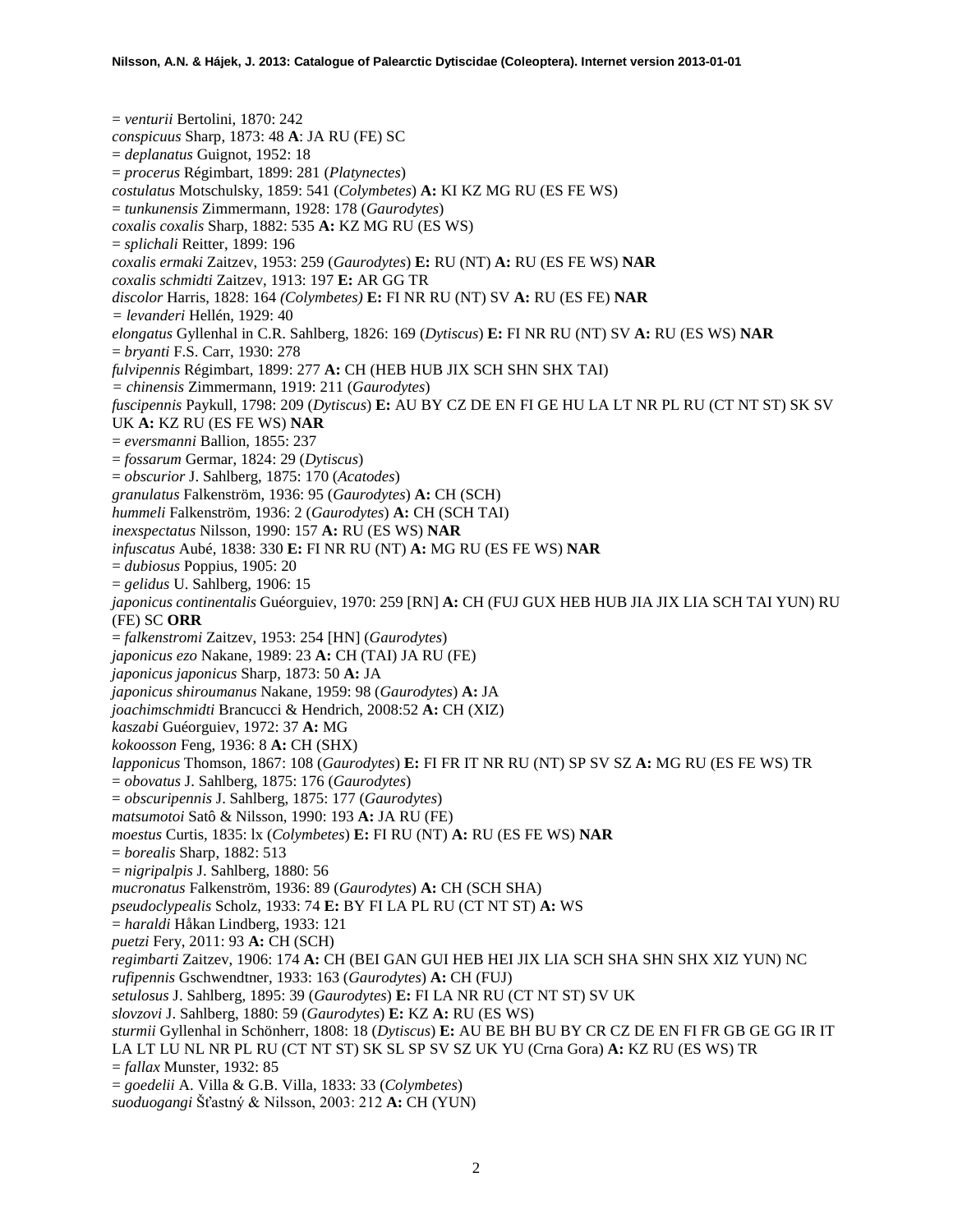*thomsoni* J. Sahlberg, 1871: 407 (*Gaurodytes*) **E:** FI NR RU (NT) SV **A:** RU (ES FE WS) **NAR** = *coriaceus* J. Sahlberg, 1875: 174 (*Gaurodytes*) *tibetanus* Zaitzev, 1908: 425 **A:** CH (QIN) *turcmenus* Guignot, 1957: 93 **A:** KI CH (XIN) *zetterstedti* Thomson, 1856: 216 **E:** FI NR RU (NT) SV **A:** RU (ES FE WS) **NAR** = *browni* Leech, 1938: 126 [HN] **subgenus** *Agabus* Leach, 1817: 69 type species *Agabus paykullii* Leach, 1817 (= *Dytiscus serricornis* Paykull, 1799) = *Apator* Semenov, 1899: 512 type species *Agabus kessleri* Hochhuth, 1871 (= *Colymbetes bifarius* Kirby, 1837) = *Carrhydrus* Fall, 1922: 35 type species *Carrhydrus crassipes* Fall, 1922 = *Eriglenus* Thomson, 1859: 14 type species *Dytiscus abbreviatus* Fabricius, 1787 (= *Dytiscus undulatus* Schrank, 1776) = *Neonecticus* Guignot, 1951: 84 type species *Agabus disintegratus* Crotch, 1873 *amnicola* J. Sahlberg, 1880: 58 (*Gaurodytes*) **A:** RU (ES) **NAR** = *triton* Fall, 1922: 17 *bifarius* Kirby, 1837: 71 (*Colymbetes*) **E:** BY RU (CT NT ST) UK **A:** RU (Siberia) **NAR** = *kessleri* Hochhuth, 1871: 238 *clavicornis* Sharp, 1882: 536 **A:** CH (HEI) MG RU (ES FE) **NAR** = *verus* Brown, 1931: 115 *fulvaster* Zaitzev, 1906: 26 **E:** KZ RU (ST) **A:** KZ MG RU (ES WS) *jacobsoni* Zaitzev, 1905: 225 **E:** RU (NT) **A:** RU (FE) *labiatus* Brahm, 1790: 27 (*Dytiscus*) **E:** AL AR AU BE BH BU BY CR CZ DE EN FI FR GB GE GG HU IR IT LA LT MC MD NL NR PL PT RU (CT NT ST) SK SL SP SV SZ UK YU **A:** KZ RU (ES WS) TR = *assimilis* Sturm, 1834: 112 (*Colymbetes*) = *femoralis* Paykull, 1798: 215 (*Dytiscus*) = *femoralis* Gravenhorst, 1807: 102 (*Dytiscus*) = *hochhuti* Zaitzev, 1908: clx = *impressus* Zoubkoff, 1833: 317 (*Colymbetes*) = *transcaucasicus* Zaitzev, 1927: 28 *lineatus* Gebler, 1848: 75 **E:** KZ MD RU (CT ST) UK **A:** KZ MG RU (ES WS) TR = *desertorum* Morawitz, 1863: 169 *luteaster* Zaitzev, 1906: 27 **E:** RU (NT) **A:** RU (ES FE WS) *mandsuricus* Guignot, 1956: 396 (*Ilybius*) **A:** CH (HEI) RU (FE) = *charini* Lafer, 1988: 54 (*Eriglenus*) *pallens* Poppius, 1905: 22 **E:** RU (NT) **A:** KZ MG RU (ES FE WS) **NAR** = *hudsonicus* Leech, 1938: 123 = *mongolicus* Guéorguiev, 1968: 27 = *zaitzewi* Poppius, 1909: 12 *poppiusi* Nilsson, 2003: 97 **A:** RU (ES) *serricornis* Paykull, 1799: 49 (*Dytiscus*) **E:** FI NR RU (NT) SV **A:** RU (ES WS) = *clavatus* Latreille, 1804: 166 (*Dytiscus*) = *minor* J. Sahlberg, 1875: 170 = *paykullii* Leach, 1817: 72 [RN] *uliginosus* Linnaeus, 1761: 216 (*Dytiscus*) **E:** AU BE BY CR CZ DE EN FI FR GB GE HU IC IT LA LT LU NL NR PL RO RU (CT NT ST) SK SL SV SZ UK YU = *aeratus* Stephens, 1828: 79 (*Colymbetes*) = *dispar* Bold, 1849: xxiv = *reichei* Aubé, 1837: 138 = *uliginosus* O.F. Müller, 1776:71 (*Dyticus*) [HN] *undulatus* Schrank, 1776: 70 (*Dytiscus*) **E:** AB AL AR AU BE BH BU BY CR CZ DE EN FR GB GE GG HU IT LA LT LU NL NR PL RO RU (CT ST) SK SL SV SZ UK **A:** IN KI = *abbreviatus* Fabricius, 1787: 191 (*Dytiscus*) = *imperfectus* Meier, 1899: 98 = *interruptus* Schilsky, 1888: 183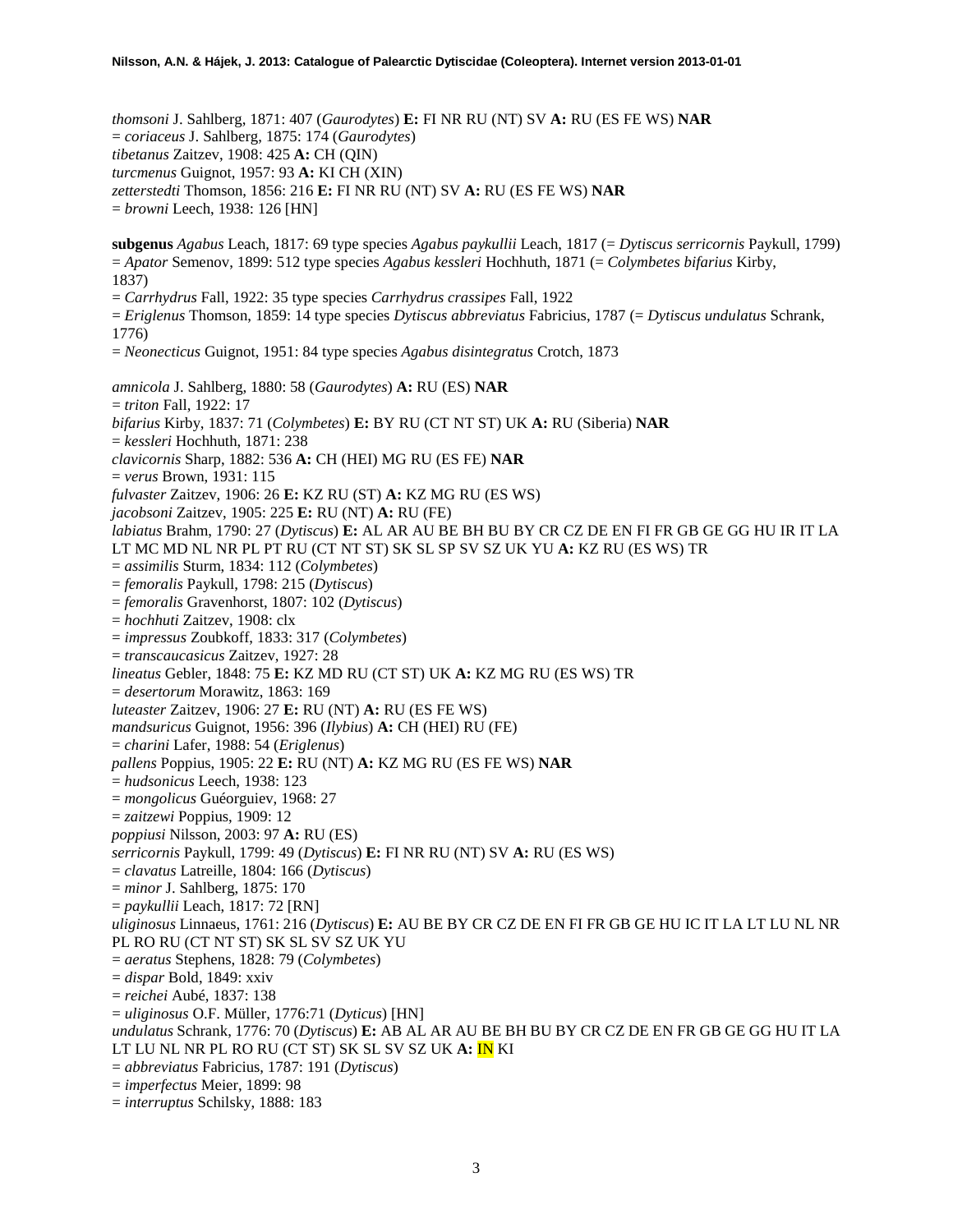= *pictus* Meier, 1899: 98 = *ruficeps* Ménétriés, 1832: 141 (*Colymbetes*) *uralensis* Nilsson & Petrov, 2006: 162 **E:** RU (CT) **A:** KZ RU (ES) *vereschaginae* Angus, 1984: 193 **A:** RU (ES WS) *zimmermanni* Scholz, 1920: 15 **E:** BU GR RO RU (ST) UK **A:** TR **subgenus** *Gaurodytes* Thomson, 1859: 14 type species *Dytiscus bipustulatus* Linnaeus, 1767 = *Agabinectes* Guignot, 1932: 525 type species *Dytiscus brunneus* Fabricius, 1798 = *Dichodytes* Thomson, 1886: x type species *Gaurodytes angusticollis* J. Sahlberg, 1871 (= *Agabus = adpressus* Aubé, 1837) = *Dichonectes* Guignot, 1945: 21 type species *Dytiscus biguttatus* Olivier, 1795 = *Gabinectes* Guignot, 1931: 202 type species *Dytiscus brunneus* Fabricius, 1798 = *Metronectes* Sharp, 1882: 491 type species *Agabus aubei* Perris, 1869 = *Necticus* Hope, 1838: 131 [HN] type species *Dytiscus bipustulatus* Linnaeus, 1767 = *Xanthodytes* Seidlitz, 1887: 81 type species *Dytiscus nebulosus* Forster, 1771 *adpressus* Aubé, 1837: 169 **E:** FI NR RU (NT) SV **A:** KZ MG RU (ES WS) **NAR** = *angusticollis* J. Sahlberg, 1871: 408 (*Gaurodytes*) = *haeffneri* Aubé, 1837: 170 = *sahlbergi* Sharp, 1882: 517 = *solus* Leech, 1949: 248 = *subquadratus* Motschulsky, 1860: 102 (*Colymbetes*) *adustus* Guignot, 1954: 223 **A:** IN KA *affinis* Paykull, 1798: 211 (*Dytiscus*) **E:** AU BE BY CR CZ DE EN FI FR GB GE HU IR IT LA LT LU NL NR PL RO RU (CT NT) SK SV SZ UK **A:** JA (Hokkaido) RU (ES FE WS) = *branchiatus* Babington, 1832: 329 (*Colymbetes*) = *guttulus* Schönherr, 1808: 19 (*Dytiscus*) *africanus* Pederzani & Schizzerotto, 1998: 88 **N:** TU *alexandrae* Ribera, Hernando & Aguilera, 2001:256 **N:** MO *alinae* Lafer, 1988: 58 (*Gaurodytes*) **A:** RU (FE) *aubei* Perris, 1869: 6 **E:** FR (Corse) IT (Elba) = *parallelipennis* Desbrochers des Loges, 1871: 337 *basalis* Gebler, 1829: 65 (*Colymbetes*) **A:** CH (XIN) KI KZ MG RU (WS) TD UZ = *abnormicollis* Ballion, 1871: 329 = *pallidipennis* Jakovlev, 1897: 40 [HN] = *songoricus* Gebler, 1859: 450 [RN] (*Colymbetes*) *biguttatus* Olivier, 1795: 26 (*Dytiscus*) **E:** AB AL AR AU BE BH BU BY CR CZ FR GB GE GG GR HU IR IT LS LU MC NL PL PT RO RU (CT ST) SK SL SP SZ UK YU **N:** AG CI EG LB MO TU **A:** AF CH (SCH XIN) CY HP IN IQ IS JO KA KI LE PA RU (WS) SA SI SY TM TR UZ = *alligator* Normand, 1933: 299 = *annulatus* Zoubkoff, 1833: 318 (*Colymbetes*) = *concii* Franciscolo, 1942: 137 = *consanguineus* Wollaston, 1864: 81 = *fontinalis* Stephens, 1828: 66 (*Colymbetes*) = *impressus* Guignot, 1932:540 [HN] = *indicus* Régimbart, 1899: 272 = *melas* Aubé, 1837: 168 = *nigricollis* Zoubkoff, 1833: 317 (*Colymbetes*) = *nitidus* Fabricius, 1801: 265 (*Dytiscus*) = *nubiensis* Régimbart, 1895: 154 = *olivieri* Zaitzev, 1908: 121 [RN] = *pauper* Schilsky, 1888: 184 = *picicornis* Stephens, 1828: 66 (*Colymbetes*) = *silesiacus* Letzner, 1844: 170

= *subaquilus* Gozis, 1912: 60

*biguttulus* Thomson, 1867: 110 (*Gaurodytes*) **E:** BY EN FI GE LA NR PL RU (CT NT) SV UK **A:** MG RU (ES WS)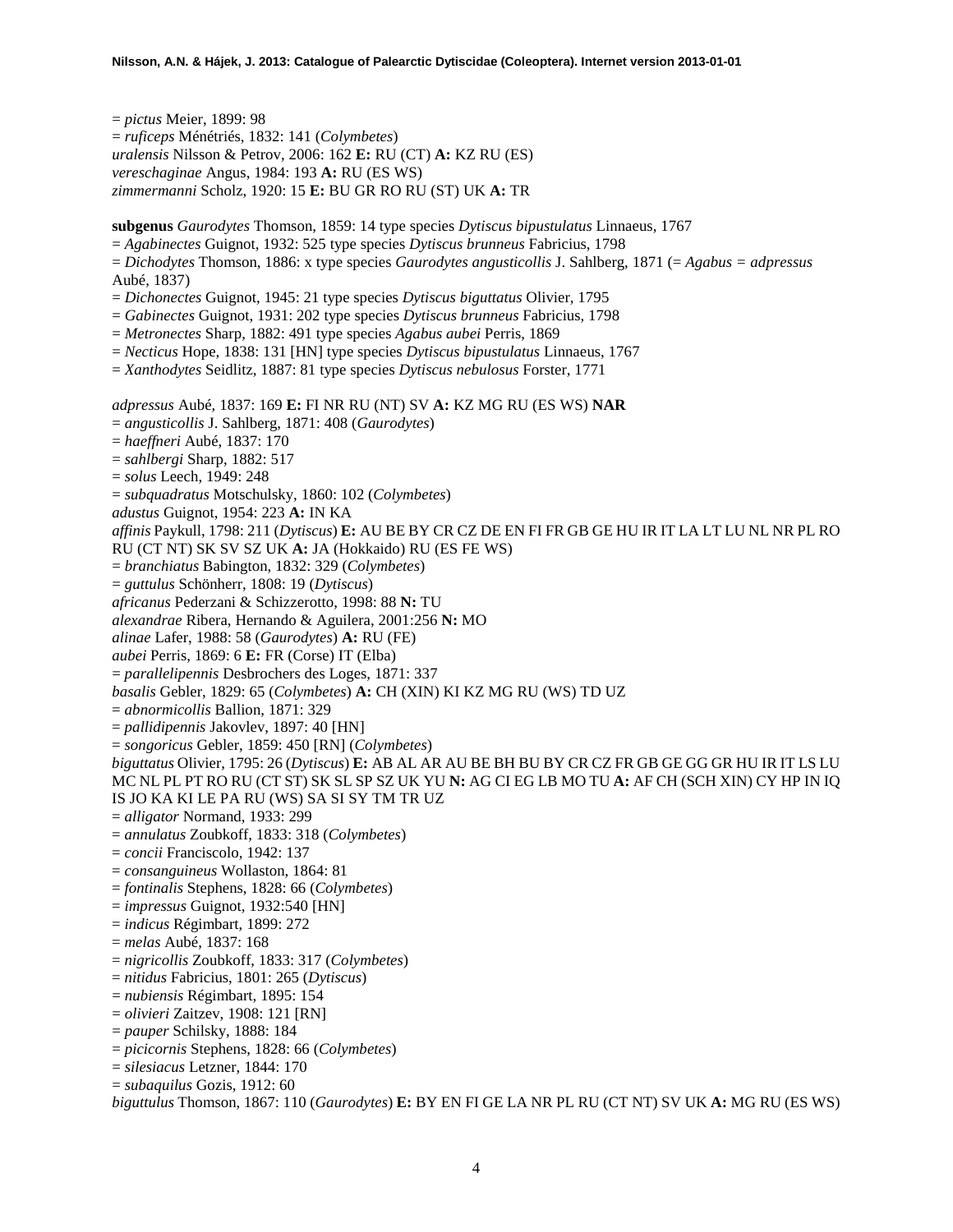= *boreellus* J. Sahlberg, 1871: 409 (*Gaurodytes*) = *ovalis* J. Sahlberg, 1875: 178 (*Gaurodytes*) *binotatus* Aubé, 1837: 161 **E:** FR (Corse) IT *bipustulatus* Linnaeus, 1767: 667 (*Dytiscus*) **E:** AB AL AN AR AU AZ BE BH BU BY CR CZ DE EN FA FI FR GB GE GG GR HU IC IR IT LA LS LT LU MC NL NR PL PT RO RU (CT NT ST) SK SL SP SV SZ TR UK YU **N:** AG LB MO TU **A:** AF CH (XIN) CY IN IS KI KZ LE RU (WS) SY TD TR UZ "Manchuria" **AFR** = *abdominalis* Costa, 1847: 134 (*Colymbetes*) = *acuductus* Marsham, 1802: 416 (*Dytiscus*) = *alpestris* Heer, 1837: 53 = *alpicola* Zaitzev, 1927: 24 = *alticola* Bruneau de Miré & Legros, 1963: 875 = *bipustulatus* O.F. Müller, 1776:71 (*Dyticus*) [HN] = *callosus* Thomson, 1884: 1031 (*Gaurodytes*) = *carbonarius* Fabricius, 1801: 263 [HN] (*Dytiscus*) = *dolomitanus* Scholz, 1935: 37 = *falcozi* Guignot, 1932: 557 = *immaculatus* Schrank, 1781: 201 (*Dytiscus*) = *kiesenwetterii* Seidlitz, 1887: 88 = *latus* Gebler, 1841: 371 (*Colymbetes*) = *luctuosus* Geoffroy, 1785: 67 (*Dyticus*) = *maurus* Zimmermann, 1919: 209 (*Gaurodytes*) = *peyerimhoffi* Bruneau de Miré & Legros, 1963: 875 = *picipennis* J. Sahlberg, 1903: 5 = *pyrenaeus* Fresneda & Hernando, 1989: 35 = *regalis* Pétri, 1903: 49 = *remotus* J. Sahlberg, 1913: 45 = *sexualis* Reiche, 1857: ix = *snowdonius* Newman, 1833: 55 (*Colymbetes*) = *solieri* Aubé, 1837: 183 *blatta* Jakovlev, 1897: 39 **A:** CH (QIN XIN) KI = *piceus* Jakovlev, 1897: 40 *brandti* Harold, 1880: 148 **A:** CH (BEI HEB JIL LIA QIN SCH YUN) MG RU (FE) = *jeholensis* Kamiya, 1935: 8 *brunneus* Fabricius, 1798: 64 (*Dytiscus*) **E:** BE FR GB GE GR IT PT SP SZ **N:** AG LB MO TU **A:** SY = *castaneus* Gyllenhal in Schönherr, 1808: 21 (*Dytiscus*) = *ferrugineus* Stephens, 1828: 79 (*Colymbetes*) *caraboides* Sharp, 1882: 494 **E:** BU GG MC UK **A:** IN LE SY TR = *merkli* Régimbart, 1884: xix *cephalotes* Reiche, 1861: 202 **E:** FR (Corse) *conspersus* Marsham, 1802: 427 (*Dytiscus*) **E:** AB AL AR BE BU CR DE FR GB GE GG GR HU IR IT MC NL PL PT RO RU (ST) SP SV UK YU **N:** AG CI EG LB MO TU **A:** AF CH (QIN XIN XIZ ZHE) CY HP IN IQ JO KA KI KU KZ LE PA RU (WS) SI SY TD TM TR UZ = *bulgaricus* Csiki, 1943: 214 (*Gaurodytes*) = *corsicus* Guignot, 1932: 571 = *gougeletii* Reiche, 1863: 474 = *luniger* Kolenati, 1845: 82 = *nebulosus* Schiødte, 1841: 467 [HN] = *perlautus* Gozis, 1912: 53 = *subnebulosus* Stephens, 1828: 72 (*Colymbetes*) *debilipes* Régimbart, 1899: 273 **A:** HP KA NP PA SD UP **ORR** = *skarduensis* Guignot, 1958: 30 = *subsericatus* Régimbart, 1899: 274 *dichrous* Sharp, 1878: 169 **A:** AF CH (SCH XIN) KI KZ MG RU (ES) "Baluchistan" = *dichrous* Sharp, 1890:38 [HN] = *lederii* Seidlitz, 1887: 94 = *luteolus* Régimbart, 1899: 275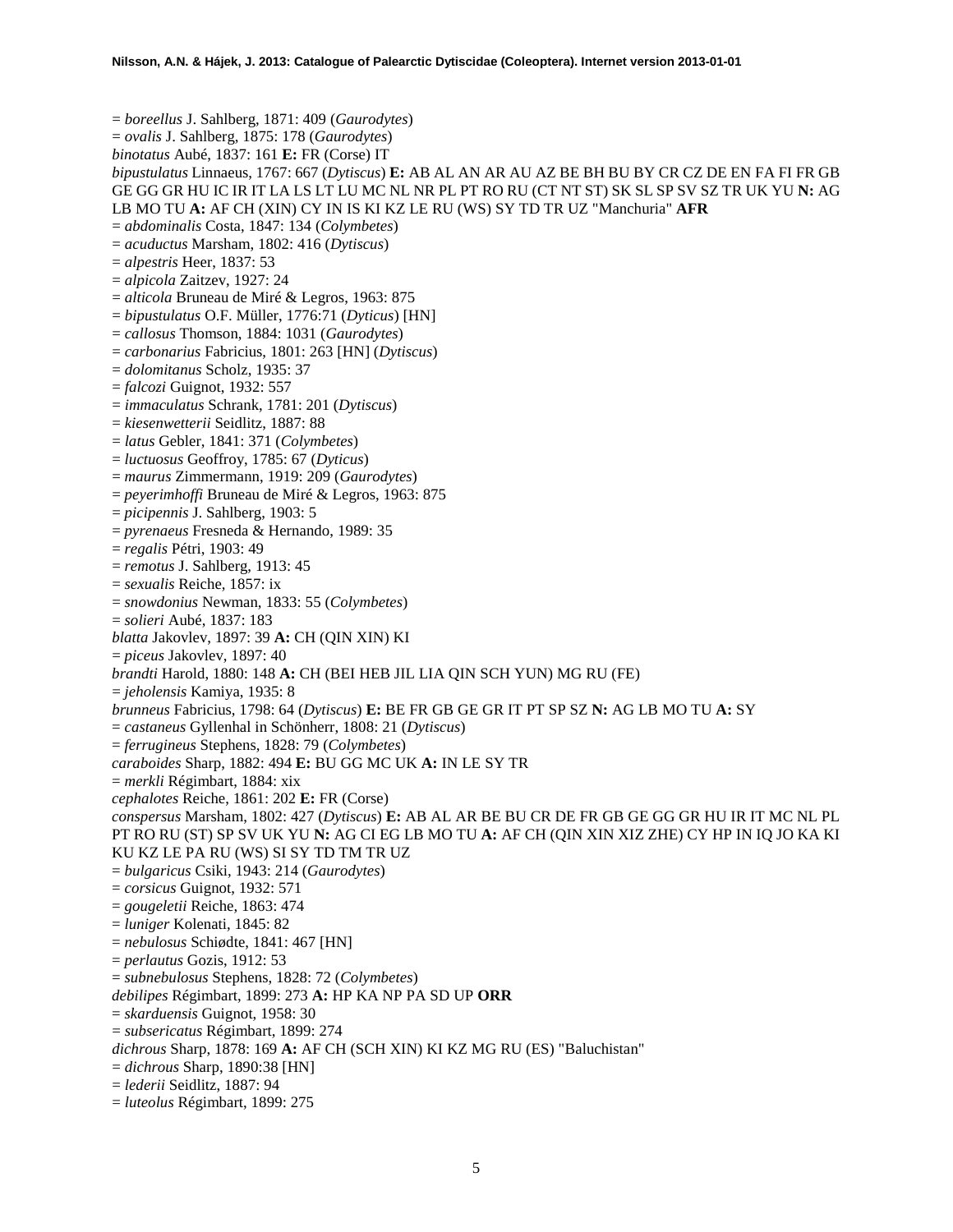*didymus* Olivier, 1795: 26 (*Dytiscus*) **E:** AU BE BH BU BY CZ DE FR GB GE GR IT LT LU NL PL PT SL SP SV SZ UK YU **N:** AG MO TU **A:** IS LE SY TR = *chalybaeus* J. Sahlberg, 1903: 12 = *vitreus* Paykull, 1798: 217 (*Dytiscus*) *dilatatus* Brullé, 1832: 127 (*Colymbetes*) **E:** AL BU GG GR IT MC RU (ST) TR UK **N:** AG EG MO TU **A:** CY IN IQ IS KI LE SI SY TR UZ = *balcanicus* Hlisnikovský, 1955: 101 = *castaneus* Sharp, 1882: 500 [HN] = *gory* Aubé, 1837: 162 *faldermanni* Zaitzev, 1927: 22 **E:** AB **A:** IN IS LE SY TR = *iranicus* Guéorguiev, 1965: 257 = *palaestinus* Zimmermann, 1934: 164 (*Gaurodytes*) *freudei* Guéorguiev, 1975: 97 **A:** KA NP UP *friedrichi* Falkenström, 1936: 91 (*Gaurodytes*) **A:** CH (GAN SCH) KI *glacialis* Hochhuth, 1846: 218 **E:** AB AR GG RU (ST) **A:** IN TR = *armeniacus* Sharp, 1882: 497 = *inguttatus* Reitter, 1908: 223 *glazunovi* Zaitzev, 1953: 228 (*Gaurodytes*) **A:** AF UZ *godmanni* Crotch, 1867: 385 **E:** AZ *guttatus baudii* Seidlitz, 1887: 85 **E:** IT *guttatus guttatus* Paykull, 1798: 211 (*Dytiscus*) **E:** AN AU BE BH BU BY CR CZ DE EN FI FR GB GE HU IR IT LA LS LT LU MC NL NR PL RO RU (CT NT ST) SK SL SP SV SZ UK YU **A:** HP RU (WS) TR = *nigripes* Costa, 1847: 97 (*Colymbetes*) = *picinus* Marsham, 1802: 428 (*Dytiscus*) = *septemseriatus* J. Sahlberg, 1875: 180 (*Gaurodytes*) = *severior* Gozis, 1912: 63 = *signatus* Grimmer, 1841: 32 (*Colymbetes*) = *styriacus* Sharp, 1882: 496 *heydeni* Wehncke, 1872: 135 **E:** PT SP **N:** MO = *parvulus* Fresneda & Hernando, 1989: 14 *kholini* Nilsson, 1994: 45 **A:** CH (JIL) MG RU (FE) *laferi* Nilsson, 1994: 47 **A:** CH (HEI) MG RU (FE) *lobonyx* Guignot, 1952: 17 **A:** CH (QIN SCH) SD *longissimus* Régimbart, 1899: 275 **A:** BT CH (QIN SCH) SD *maderensis* Wollaston, 1854: 85 **N:** MR *melanarius* Aubé, 1837: 180 **E:** AU BE BH BU BY CZ DE EN FI FR GB GE HU IT LA LT LU NL NR PL RU (CT NT) SK SV SZ UK YU = *frigidus* Schiødte, 1841: 477 = *kotschyi* Letzner, 1849: 95 = *tarsatus* Zetterstedt, 1838: 132 (*Dyticus*) = *tatricus* Roubal, 1938: 19 *nebulosus* Forster, 1771: 56 (*Dytiscus*) **E:** AB AL AR AU BE BH BU CR CZ DE EN FR GB GE GG GR HU IR IT LA LT LU MA MC NL NR PL PT RU (CT ST) SK SL SP SV SZ TR YU **N:** AG CI EG LB MO MR TU **A:** CY IN IS JO LE SY TM TR = *abdominalis* Ragusa, 1887: 7 [HN] = *bipunctatus* Fabricius, 1787: 190 [HN] (*Dytiscus*) = *immaculatus* Gschwendtner, 1927: 92 [HN] (*Gaurodytes*) = *mixtus* Guignot, 1949: 6 = *naevius* Gmelin, 1790: 1957 (*Dytiscus*) = *nigromaculatus* Goeze, 1777: 625 (*Dytiscus*) = *notatus* Bergsträsser, 1778: 31 (*Dytiscus*) = *pratensis* Schaufuss, 1882: 620 = *ragusai* Zaitzev, 1908: 123 [RN] = *rugosipennis* Guignot, 1932: 568 = *tesselatus* Geoffroy, 1785: 68 (*Dyticus*)

*nevadensis* Håkan Lindberg, 1939: 32 **E:** SP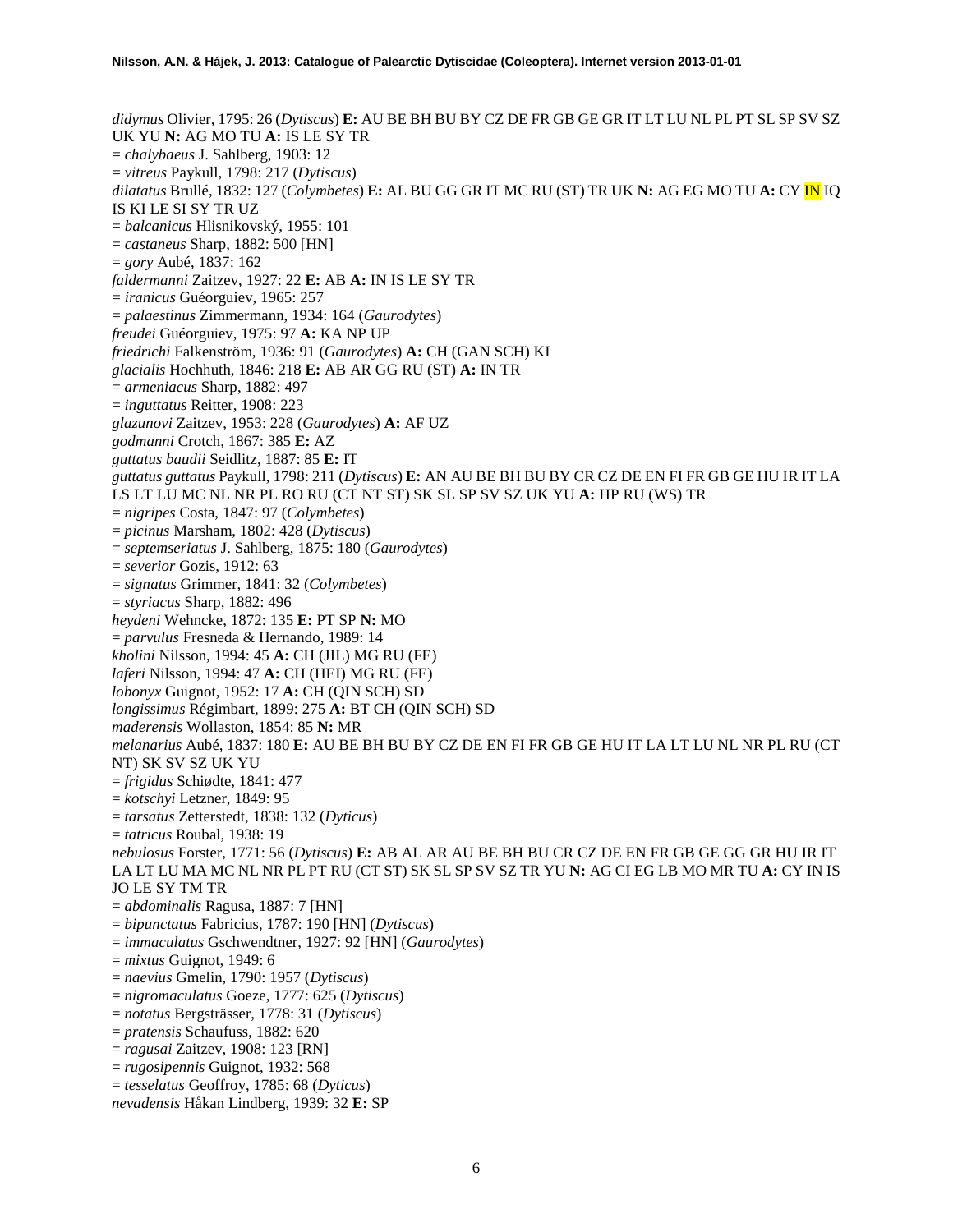*ommani* Zaitzev, 1908: 424 **A**: CH (QIN) *paludosus* Fabricius, 1801: 266 (*Dytiscus*) **E:** AR AU BE BH BU BY CR CZ DE EN FI FR GB GE GG GR HU IR IT LA LT LU NL NR PL PT RO RU (CT NT ST) SK SL SP SV SZ UK YU **A:** RU (WS) TR = *marginalis* Sharp, 1882: 502 = *pallidipennis* Laporte, 1835: 103 (*Colymbetes*) = *politus* Marsham, 1802: 419 (*Dytiscus*) *picotae* Foster & Bilton, 1997: 113 **E:** PT *ramblae* Millán & Ribera, 2001:109 **E:** SP *rufulus* Fairmaire, 1859: 272 **E:** FR (Corse) IT (Sardegna) = *marginicollis* Fairmaire, 1860: 631 = *rotundatus* Wehncke, 1872: 136 *safei* Abdul-Karim & Ali, 1986: 277 **A:** IQ *sikhotealinensis* Lafer, 1988: 56 (*Gaurodytes*) **A:** RU (FE) *solskii* Jakovlev, 1897: 40 **A:** AF IN KA KI PA TM UZ *striolatus* Gyllenhal, 1808: 508 (*Dytiscus*) **E:** AU BE BY CR CZ DE EN FI FR GB GE HU IT LA LT NL PL RU (CT NT) SK SV UK = *costatus* Gerhardt, 1910: 42 = *rectus* Babington, 1841: 53 (*Colymbetes*) *svenhedini* Falkenström, 1932: 192 (*Gaurodytes*) **A:** CH (XIN) MG *taiwanensis* Nilsson & Wewalka, 1994: 993 **A:** CH (TAI) *tristis* Aubé, 1838: 356 **E:** RU (NT) **A:** RU (ES FE WS) **NAR** = *atratus* Mannerheim, 1853: 157 = *crotchi* Zaitzev, 1905: 212 = *dubius* Mannerheim, 1843: 221 = *kurilensis* Kamiya, 1938: 35 = *piceu*s Zaitzev, 1905: 212 [HN] = *piceolus* Zaitzev, 1908: 123 [RN] *udege* Nilsson, 1994: 170 **A:** CH (JIL) NC RU (FE) *unguicularis* Thomson, 1867: 101 (*Eriglenus*) **E:** AU BE BY CZ DE EN FI FR GB GE IR LA LT LU NL PL RU (CT NT ST) SK SV UK **A:** RU (ES WS) *winkleri* Gschwendtner, 1923: 104 (*Gaurodytes*) **A:** AF CH (XIN) KA KI KZ TD UZ = *pamiricus* Guignot, 1955: 274 *wollastoni* Sharp, 1882: 531 **N:** MR = *dissimilis* Falkenström, 1938: 13 [HN] (*Gaurodytes*) = *falkenstromi* J. Balfour-Browne, 1944: 352 [RN] *yakutiae* Nilsson & Larson, 1990: 229 **A:** RU (ES FE)

**genus** *Hydronebrius* **Jakovlev, 1897: 37** type species *Agabus cordaticollis* Reitter, 1896

*amplicollis* Toledo, 1994: 207 **A:** CH (SCH YUN) *cordaticollis* Reitter, 1896: 233 (*Agabus*) **A:** TD UZ *kashmirensis* Vazirani, 1964: 145 (*Amphizoa*) **A:** KA = *guignoti* Vazirani, 1970: 346 *mattheyi mattheyi* Brancucci, 1980: 171 **A:** PA *mattheyi nepalensis* Brancucci, 1980: 174 **A:** NP

**genus** *Hydrotrupes* **Sharp, 1882: 491** type species *Hydrotrupes palpalis* Sharp, 1882

*chinensis* Nilsson, 2003: 280 **A:** CH (ANH)

**genus** *Ilybiosoma* **Crotch, 1873: 398** type species *Ilybius regularis* LeConte, 1852 = *Nebriogabus* Guignot, 1936: 187 type species *Agabus discicollis* Ancey, 1882 = *Ranagabus* J. Balfour-Browne, 1939: 106 type species *Agabus kermanense* J. Balfour-Browne, 1939

*kermanense* J. Balfour-Browne, 1939: 107 (*Agabus*) **A:** IN *yeti* Brancucci & Hendrich, 2006:132 **A:** CH (XIZ)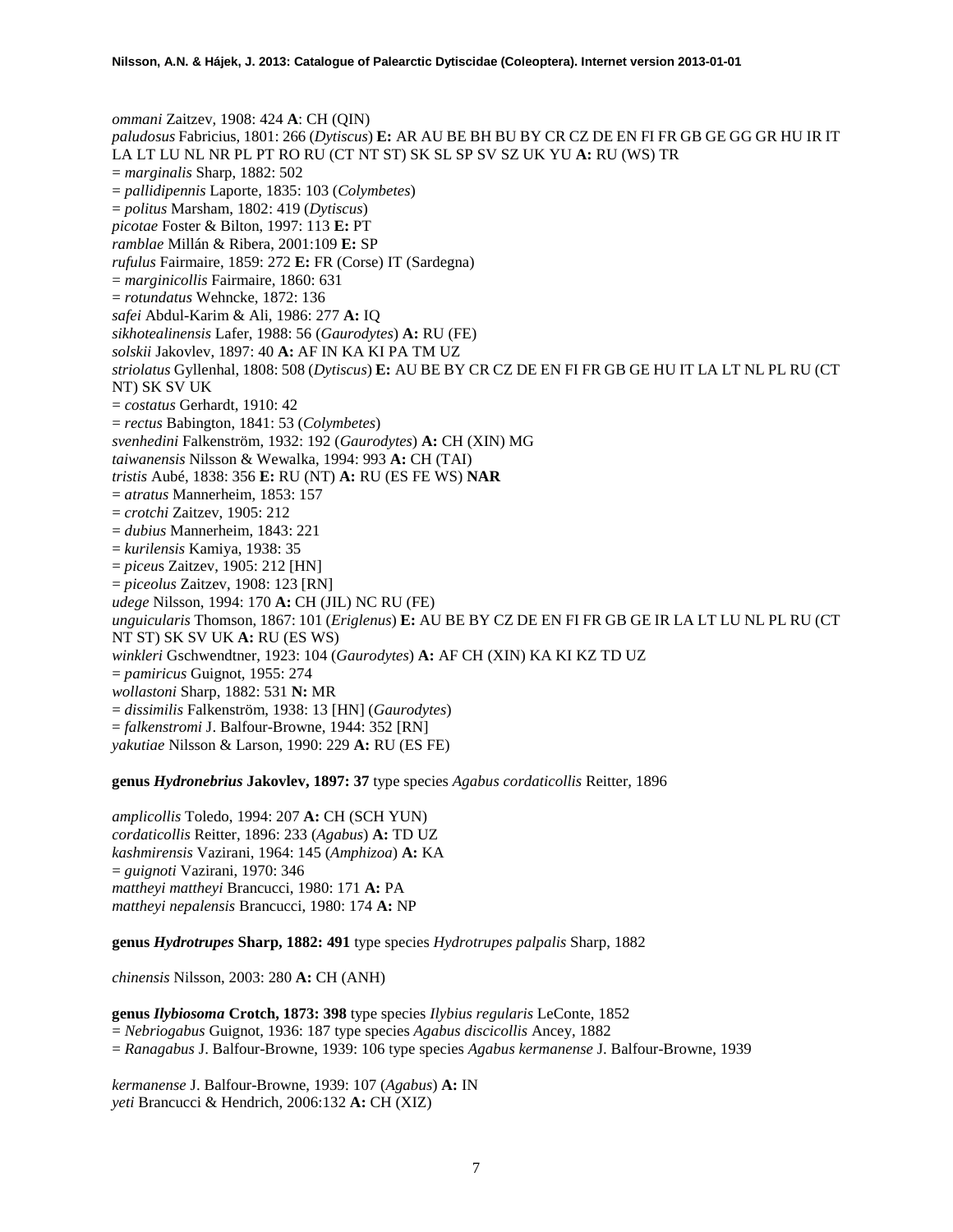**genus** *Ilybius* **Erichson, 1832: 18** type species *Dytiscus fenestratus* Fabricius, 1781

= *Agabidius* Seidlitz, 1887: 97 type species *Ilybius cinctus* Sharp, 1882: 560

= *Asternus* Guignot, 1931: 202 type species *Dytiscus chalconatus* Panzer, 1796

= *Hyobius* Gistel, 1856: 354 type species *Dytiscus fenestratus* Fabricius, 1781

= *Idiolybius* Gozis, 1886: 8 type species *Dytiscus fenestratus* Fabricius, 1781

= *Ilybidius* Guignot, 1948: 169 type species *Ilybius discedens* Sharp, 1882: 557

= *Ilyobius* Gemminger & Harold, 1868: 451 type species *Dytiscus fenestratus* Fabricius, 1781

= *Parasternus* Guignot, 1936: 186 type species *Agabus subtilis* Erichson, 1837

*adygheanus* Petrov, Shapovalov & Fery, 2010: 42 **E:** RU (ST)

*aenescens* Thomson, 1870: 125 **E:** AU BE BY CZ DE EN FI FR GB GE IR IT LA LT LU NL NR PL RU (CT NT) SK SV SZ UK **A:** KZ RU (WS)

= *kiesenwetteri* Kraatz, 1872: 166

*albarracinensis* Fery, 1986: 345 (*Agabus*) **E:** FR PT SP

= *maestri* Fresneda & Hernando, 1987: 67 (*Agabus*)

= *maestroae* Fery & Nilsson, 1993: 91 (*Agabus*)

*angustior* Gyllenhal, 1808: 500 (*Dytiscus*) **E:** BY DE EN FI GE LA LT NR PL RU (NT) SV **A:** MG RU (ES FE WS) **NAR**

*anjae* Nilsson, 1999: 36 **A:** CH (HEI) JA RU (ES FE)

**=** *anjarum* Nilsson, 2007: 49 [UE]

*apicalis* Sharp, 1873: 51 **A:** CH (BEI GAN HEI HUB JIA JIL JIX LIA SCH SHA SHG SHN) JA RU (FE) SC

= *intermediatus* Feng, 1936: 10

*ater* De Geer, 1774: 401 (*Dytiscus*) **E:** AB AL AU BE BH BU BY CR CZ DE EN FI FR GB GE GG GR HU IR IT LA

LS LT LU NL NR PL RO RU (CT NT ST) SK SL SP SV SZ UK **A:** IN RU (ES WS)

- = *ater* Panzer, 1796: 38/15 [HN] (*Dytiscus*)
- = *ungularis* LeConte, 1862: 521 (*Colymbetes*)

*balkei* Fery & Nilsson, 1993: 103 (*Agabus*) **A:** MG RU (ES FE WS)

*bedeli* Zaitzev, 1908: 121 [RN] (*Agabus*) **N:** AG TU

= *politus* Reiche, 1861: 369 [HN] (*Agabus*)

*chalconatus* Panzer, 1796: 38/t.17 (*Dytiscus*) **E:** AU BE BH BU CR CZ DE EN FI FR GB GE GR HU IR IT LA LT LU MC MD NL PL PT RU (ST) SK SL SP SV SZ UK YU **N:** AG MO **A:** IN IS SY TM TR

= *aterrimus* Stephens, 1828: 79 (*Colymbetes*)

= *fuscoaenescens* Régimbart, 1878: cxlviii (*Agabus*)

= *nigroaeneus* Marsham, 1802: 428 (*Dytiscus*)

*chishimanus* Kôno, 1944: 80 **A:** CH (HEI JIL) MG RU (ES FE)

= *weymarni* J. Balfour-Browne, 1947: 446

*cinctus* Sharp, 1878: 169 **E:** AB GG RU (ST) UK **A:** CH (GAN GUX HEB HEI HUB JIA JIL LIA SCH SHA TIA XIN YUN) KZ MG RU (ES) UZ

= *angustulus* Régimbart, 1899: 289

= *chinensis* Csiki, 1901: 102

= *cinctus* Sharp, 1882: 560 [HN]

= *cinctus* Sharp, 1890: 38 [HN]

*crassus* Thomson, 1856: 224 **E:** AU BE CZ DE EN FI GE LT NR PL RU (CT NT) SK SV SZ UK **A:** RU (WS)

*dettneri* Fery, 1986: 342 (*Agabus*) **E:** PT SP

*discedens* Sharp, 1882: 557 **A:** RU (FE) **NAR**

*enpalaiatheka* Fery & Hendrich, 2011: 40 **A:** TR

*erichsoni* Gemminger & Harold, 1868: 454 (*Agabus*) **E:** AB BY DE EN FI GE HU IT LA LT NR PL RU (CT NT) SV SZ **A:** IN JA KZ MG RU (ES FE WS) **NAR**

= *cincticollis* Mäklin, 1881: 22

= *lutosus* Crotch, 1873: 419 [HN] (*Gaurodytes*)

*fenestratus* Fabricius, 1781: 294 (*Dytiscus*) **E:** AU BE BH BU BY CR CZ DE EN FI FR GB GE HU IT LA LS LT LU NL NR PL RO RU (CT NT ST) SK SL SV SZ UK YU **A:** KI RU (ES WS)

= *aeneus* Panzer, 1796: 38/t.16 [HN] (*Dytiscus*)

= *ciliatus* Olivier, 1791: 311 (*Dytiscus*)

= *prescotti* Mannerheim, 1829: 21 (*Colymbetes*)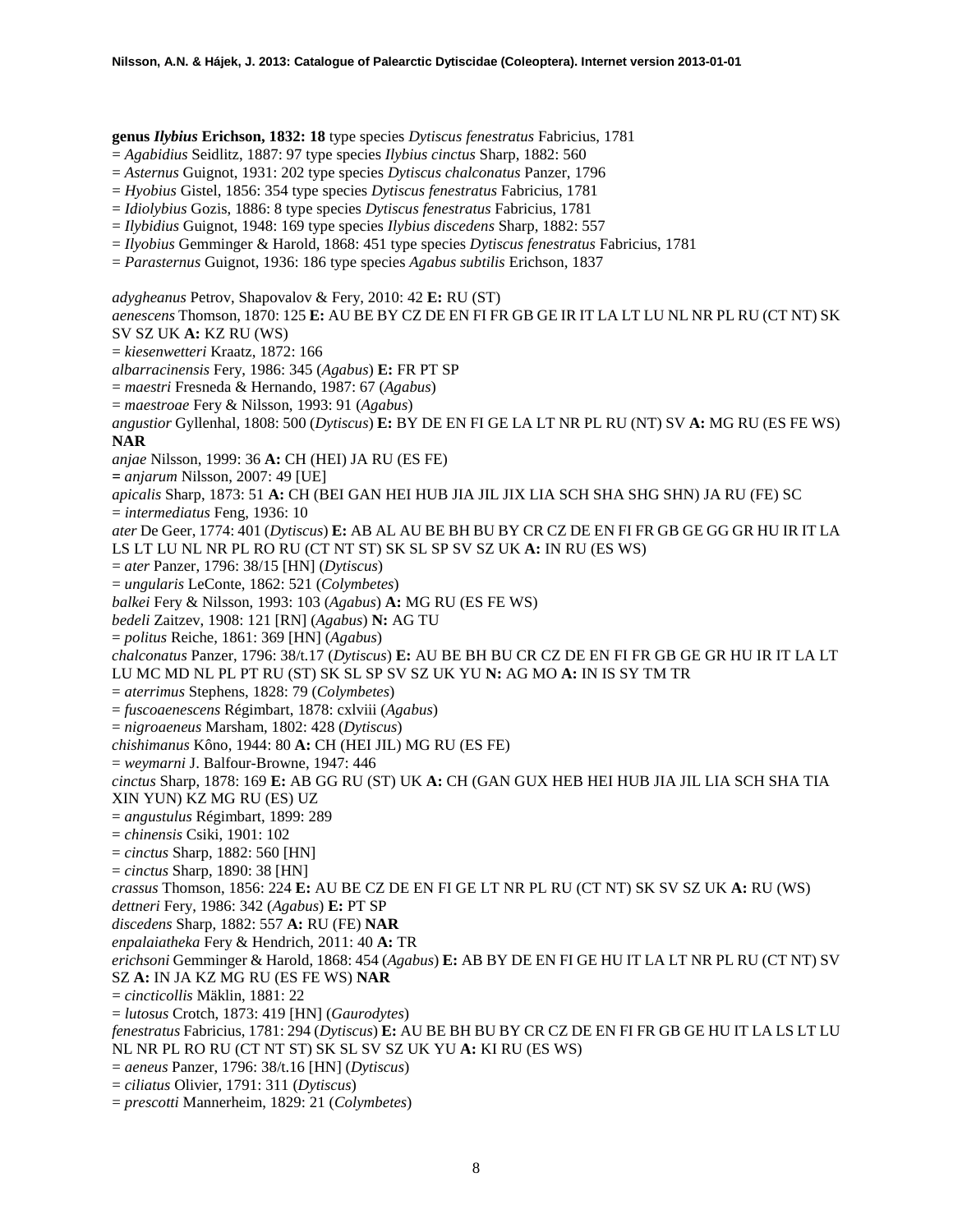*fuliginosus fuliginosus* Fabricius, 1792: 191 (*Dytiscus*) **E:** AB AL AN AR AU BE BH BU BY CR CZ DE EN FI FR GB GE GG GR HU IR IT LA LS LT LU MC MD NL NR PL RO RU (CT NT ST) SK SL SP SV SZ UK YU **N:** MO **A:** IN KZ MG RU (WS) TR = *lacustris* Panzer, 1796: 38/t.14 [HN] (*Dytiscus*) = *pirinicus* Guéorguiev, 1957: 25 *fuliginosus turcestanicus* Gschwendtner, 1934: 74 **A:** CH (XIN) KZ *guttiger* Gyllenhal, 1808: 499 (*Dytiscus*) **E:** AU BE BY CR CZ DE EN FI FR GB GE HU IR IT LA LS LT LU NL NR PL RO RU (CT NT) SL SV SZ UK **A:** RU (WS) = *immunis* Stephens, 1828: 81 (*Colymbetes*) = *kiesenwetteri* Wehncke, 1872: 136 [HN] = *quadrinotatus* Stephens, 1828: 83 (*Colymbetes*) *hozgargantae* Burmeister, 1983: 133 (*Agabus*) **E:** SP **N:** MO *hulae* Wewalka, 1984: 137 (*Agabus*) **A:** IS SY TR *jaechi* Fery & Nilsson, 1993: 94 (*Agabus*) **E:** GR TR **A:** TR *lagabrunensis* Schizzerotto & Fery, 1990: 148 (*Agabus*) **E:** IT *lateralis* Gebler, 1832: 40 (*Colymbetes*) **A:** CH (HEI) MG RU (ES FE) = *limbatus* Sharp, 1882: 557 *lenensis* Nilsson, 2000: 31 [RN] **A:** RU (ES WS) "Manchuria" = *aenescens* Poppius, 1905: 18 [HN] (*Agabus*) *lenkoranensis* Fery & Nilsson, 1993: 95 (*Agabus*) **E:** AB **A:** IN *meridionalis* Aubé, 1837: 126 **E:** FR IT PT SP **N:** MO = *hispanicus* Sharp, 1873: 260 *minakawai* Nilsson & Ribera, 2007: 162 **A:** RU (FE) *montanus* Stephens, 1828: 76 (*Colymbetes*) **E:** BE DE FR GB GE IR IT LA LT LU NL PL PT RU (ST) SP **N:** AG MO = *melanocornis* Zimmermann, 1915: 223 (*Agabus*) *nakanei* Nilsson, 1994: 58 **A:** JA RU (FE) *neglectus* Erichson, 1837: 158 (*Agabus*) **E:** AU BE BY CZ DE EN FR GE HU LA LT LU NL PL RU (CT NT ST) SK SV SZ UK *obtusus* Sharp, 1882: 558 **A:** CH (SCH) MG RU (ES) *opacus* Aubé, 1837: 173 (*Agabus*) **E:** FI NR RU (NT) SV **A:** MG RU (ES FE WS) **NAR** = *gelidus* Fall, 1926: 142 [HN] (*Agabus*) = *mimmi* J. Sahlberg, 1875: 182 (*Gaurodytes*) [HN] = *mimmii* J. Sahlberg, 1874: xiv (*Gaurodytes*) = *pseudoconfertus* Wallis, 1926: 90 (*Agabus*) = *rufinus* Marseul, 1882: 28 (*Agabus*) = *sachalinensis* Kamiya, 1938: 37 (*Agabus*) = *sharpi* Jacobson, 1908: 430 [RN] (*Agabus*) = *sibericus* Sharp, 1882: 519 [HN] (*Agabus*) *ovalis* Gschwendtner, 1934: 74 **A:** RU (ES) *pederzanii* Fery & Nilsson, 1993: 95 (*Agabus*) **E:** IT *picipes* Kirby, 1837: 71 (*Colymbetes*) **E:** FI NR SV **A:** RU (WS) **NAR** *poppiusi* Zaitzev, 1907: 208 **A:** CH (SCH) MG RU (ES) *pseudoneglectus* Franciscolo, 1972: 84 (*Agabus*) **E:** BU CR GR HU IT RO YU = *skiathos* Hinterseher, 1981: 87 (*Agabus*) *quadriguttatus* Lacordaire, 1835: 316 (*Colymbetes*) **E:** AU BE BU BY CR CZ DE EN FI FR GB GE GG GR HU IR IT LA LS LT LU NL NR PL RO RU (CT NT ST) SK SL SP SV SZ UK YU **A:** IN TR = *obscurus* Marsham, 1802: 414 [HN] (*Dytiscus*) = *sexdentatus* Schiødte, 1841: 487 *samokovi* Fery & Nilsson, 1993: 91 (*Agabus*) **E:** BU *satunini* Zaitzev, 1913: 196 (*Agabus*) **E:** GG RU (ST) **A:** RU (WS) TR *similis* Thomson, 1856: 225 **E:** BY CZ DE EN FI FR GE HU LA LT NR RU (CT NT) PL SV UK  $=$  *ovatus* Hochhuth, 1871: 237 *subaeneus* Erichson, 1837: 156 **E:** AB AR AU BE BY CR CZ DE EN FI FR GB GE GG HU IR IT LA LT LU MD NL NR PL RO RU (CT NT ST) SK SV SZ UK **A:** KZ MG RU (ES WS) **NAR** = *badenii* Wehncke, 1872: 164

= *chalybeatus* Thomson, 1860: 48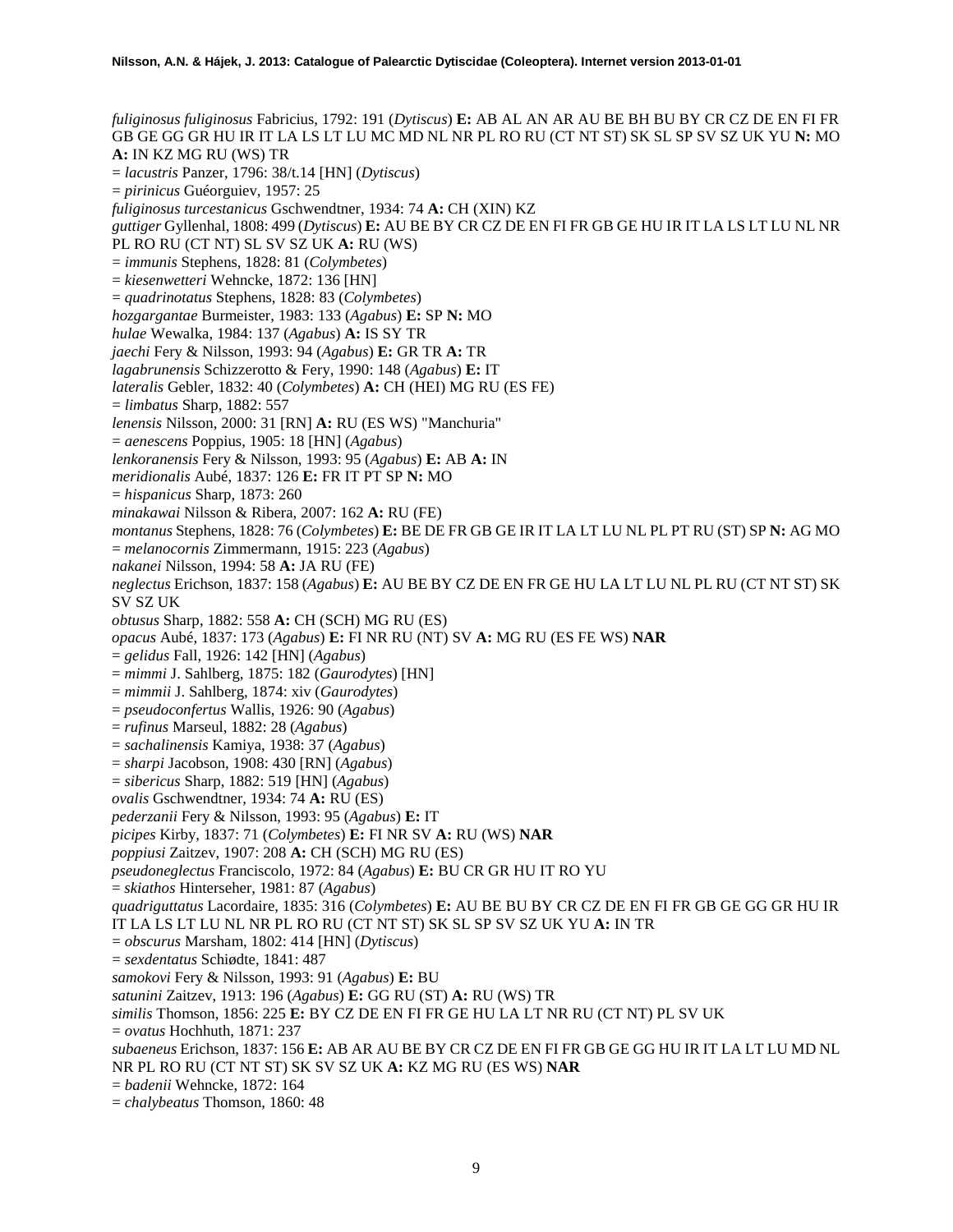= *lapponicus* Scholz, 1917: 251 = *suffusus* Crotch, 1873: 411 = *viridiaeneus* Crotch, 1873: 411 *subtilis* Erichson, 1837: 157 (*Agabus*) **E:** AU BY CZ DE EN FI FR GE HU IT LA LT NR PL RU (CT NT) SK SV UK **A:** RU (ES WS) = *altaicus* Gebler, 1848: 73 *thynias* Fery & Przewoźny, 2011: 60 E: TR *vittiger* Gyllenhal, 1827: 379 (*Dytiscus*) **E:** FI NR RU (NT) SV **A:** RU (WS) **NAR** *wasastjernae* C.R. Sahlberg, 1824: 167 (*Dyticus*) **E:** AU BY CZ DE FI GB GE LA NR PL RU (CT NT) SV UK **A:**  RU (WS) **NAR** = *kenaiensis* Fall, 1926: 141 (*Agabus*) = *palustris* Wallis, 1926: 92 (*Agabus*) *wewalkai* Fery & Nilsson, 1993: 85 (*Agabus*) **A:** TR

**genus** *Platambus* **Thomson, 1859: 14** type species *Dytiscus maculatus* Linnaeus, 1758

= *Agabinus* Crotch, 1873:397 type species *Colymbetes glabrellus* Motschulsky, 1859

- *= Agraphis* Guignot, 1954: 199 type species *Agraphis confossa* Guignot, 1954 (=*Agabus sawadai* Kamiya, 1932)
- = *Allogabus* Guignot, 1954:199 type species *Agabus americanus* Aubé, 1838
- = *Anagabus* Jakovlev, 1897: 38 type species *Anagabus semenowi* Jakovlev, 1897
- *= Colymbinectes* Falkenström, 1936a: 97 type species *Colymbinectes ater* Falkenström, 1936
- = *Neoplatynectes* Vazirani, 1970: 305 type species *Platynectes princeps* Régimbart, 1888
- = *Paraplatynectes* Vazirani, 1970: 305 type species *Platynectes guttula* Régimbart, 1899
- = *Stictogabus* Guignot, 1948: 167 type species *Agabus angulicollis* Régimbart, 1899

*angulicollis* Régimbart, 1899: 273 (*Agabus*) **A:** CH (BEI GAN HEB NMO SCH SHA SHX XIZ YUN) *ater* Falkenström, 1936: 97 (*Colymbinectes*) **A:** CH (GUI SCH YUN) *balfourbrownei* Vazirani, 1965: 28 **A:** CH (YUN) NP UP **ORR** *biswasi* Vazirani, 1965: 32 **A:** NP UP *convexus* Okada, 2011: 32 **A:** JA *dabieshanensis* Nilsson, 2003: 266 **A:** CH (ANH) *denticulatus* Nilsson, 2003: 270 **A:** CH (SCH) *elongatus* Bian & Ji, 2008: 33 **A:** CH (HAI) *excoffieri* Régimbart, 1899: 281 **A:** CH (GAN GUI HAI HEB HUN SCH SHA SHN YUN XIZ ZHE) **ORR** *fimbriatus* Sharp, 1884: 445 **A:** CH (JIL GAN HEB SCH) JA NC RU (FE) SC = *kansouis* Feng, 1936: 9 *guttulus* Régimbart, 1899: 283 (*Platynectes*) **A:** CH (SHG) *heteronychus* Nilsson, 2003: 271 **A:** CH (GUA) *ikedai* Nilsson, 1997: 635 (*Agabus*) **A:** JA *insolitus* Sharp, 1884: 444 (*Agabus*) **A:** JA *kempi* Vazirani, 1970: 330 (*Agraphis*) **A:** BT NP SD *khukri* Brancucci, 1990: 240 **A:** NP *koreanus* Nilsson, 1997: 636 (*Agabus*) **A:** RU (FE) SC *lindbergi* Guéorguiev, 1963: 218 **A:** AF HP PA UP **ORR** = *guignoti* Vazirani, 1965: 27 *lineatus* Gschwendtner, 1935: 62 **A:** AP BT NP PA UP **ORR** *lunulatus* Fischer von Waldheim, 1829: 26 (*Colymbetes*) **E:** AB AR GG GR RU (ST) TR **N:** EG **A:** IN LE TR = *sinuatus* Aubé, 1837: 148 (*Agabus*) *maculatus* Linnaeus, 1758: 412 (*Dytiscus*) **E:** AL AN AR AU BE BH BU BY CR CZ DE EN FI FR GB GE GG GR HU IT LA LS LT LU MC NL NR PL RO RU (CT NT ST) SK SL SP SV SZ UK YU **A:** IN MG RU (WS) TR = *biocellatus* O.F. Müller, 1776: 72 (*Dytiscus*) = *cantalicus* Pic, 1912: 57 = *caucasicus* Zaitzev, 1927: 18 = *escalerai* Régimbart, 1900: 121 = *glacialis* Graells, 1858: 42 [HN] (*Agabus*) = *graellsi* Gemminger & Harold, 1868: 455 [RN] (*Agabus*)

= *hebraicus* Geoffroy, 1785: 70 (*Dyticus*)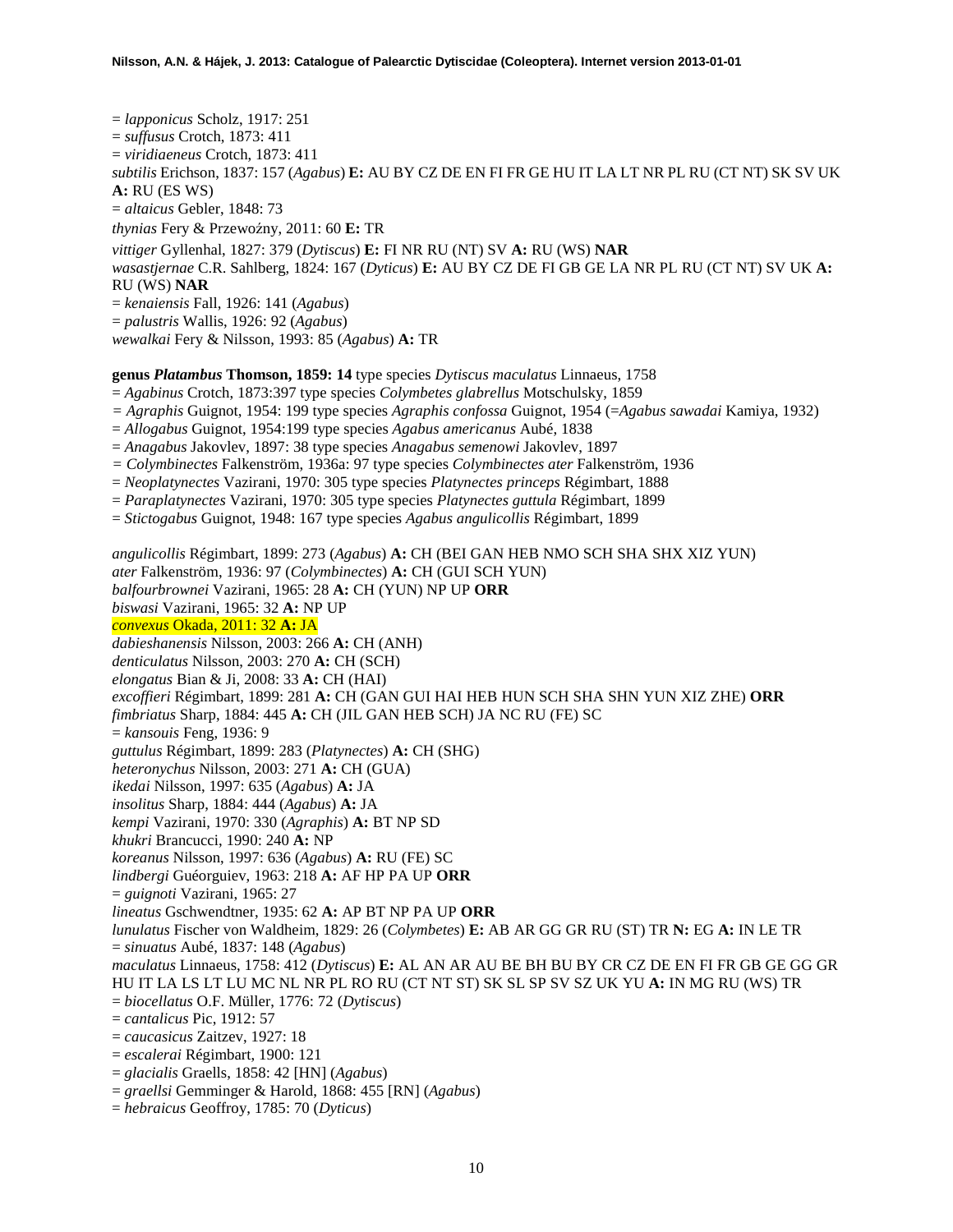= *inornatus* Schilsky, 1888: 183 = *ornatus* Herbst, 1784: 125 (*Dytiscus*) = *pulchellus* Heer, 1839: 149 (*Colymbetes*) *micropunctatus* Nilsson, 2003: 269 **A:** CH (GUA) *nepalensis* Guéorguiev, 1968: 42 (*Stictogabus*) **A:** AP BT NP SD = *bhutanensis* Wewalka, 1975: 157 *optatus* Sharp, 1884: 445 (*Agabus*) **A:** CH (FUJ JIX) JA = *miyamotoi* Nakane, 1959: 95 (*Gaurodytes*) *pictipennis* Sharp, 1873: 49 (*Agabus*) **A:** JA RU (FE) "Korea" *princeps* Régimbart, 1888: 615 (*Platynectes*) A: CH (GUA HKG YUN) **ORR** *punctatipennis* Brancucci, 1984: 153 **A:** CH (FUJ GUA JIX) *satoi* Brancucci, 1982: 226 **A:** BT NP *sawadai* Kamiya, 1932: 6 (*Agabus*) **A:** JA = *confossus* Guignot, 1954: 200 (*Agraphis*) *schaefleini* Brancucci, 1988: 188 **A:** CH (YUN) **ORR** *schillhammeri* Wewalka & Brancucci, 1995: 99 **A:** CH (GUI HUB HUN SCH SHA) *semenowi* Jakovlev, 1897: 38 (*Anagabus*) **A:** KI TD *sogdianus* Jakovlev, 1897: 39 (*Anagabus*) **A:** AF KA KI NP PA TD UZ = *holzschuhi* Wewalka, 1975: 155 = *jucundus* Guignot, 1954: 222 (*Agabus*) = *ledouxi* Legros, 1977: 14 (*Anagabus*) = *limbibasis* Reitter, 1900: 226 (*Anagabus*) = *vatelloides* Régimbart, 1899: 270 (*Agabus*) *striatus* Zeng & Pu, 1992: 482 (*Hydronebrius*) **A:** CH (SCH YUN) *stygius* Régimbart, 1899: 279 (*Agabus*) **A**: CH (BEI HEB JIL LIA SCH SHN YUN) JA SC *= jilanzhui* Wewalka & Brancucci, 1995: 98 *= nakanei* Nilsson, 1997: 631 (*Agabus*) *ussuriensis* Nilsson, 1997: 632 (*Agabus*) **A:** CH (FUJ HEB JIL LIA) NC RU (FE) SC *wangi* Brancucci, 2006: 67 **A:** CH (HUB YUN) *wewalkai* Brancucci, 1982: 120 **A:** KA *wittmeri* Wewalka, 1975: 158 **A:** BT NP **ORR** *wulingshanensis* Brancucci, 2005: 1 **A:** CH (HUB HUN) *yaanensis* Nilsson, 2003: 272 **A:** CH (SCH) *yuxiae* Brancucci, 2011: 10 **A:** CH (GUX)

**genus** *Platynectes* **Régimbart, 1879: 454** type species *Agabus decemnotatus* Aubé, 1838

**subgenus** *Gueorguievtes* Vazirani, 1976: 170 type species *Agabus dissimilis* Sharp, 1873 = *Metaplatynectes* Guéorguiev, 1978: 271 type species *Dytiscus decempunctatus* Fabricius, 1775

*babai* Satô, 1982: 3 **A:** CH (TAI) *chujoi* Satô, 1982: 1 **A:** JA (Ryukyu Islands) *deletus* Régimbart, 1899: 287 **A:** JA *dissimilis* Sharp, 1873: 50 (*Agabus*) **A:** CH (ANH FUJ GUA GUI HUN JIX SHA SHX ZHE) *gemellatus* Šťastný, 2003: 235 **A:** CH (FUJ GUA GUI GUX HKG JIX MAC TAI) *hainanensis* Nilsson, 1998: 110 **A:** CH (HAI) *kashmiranus kashmiranus* J. Balfour-Browne, 1944: 352 [RN] **A:** AF BT CH (XIZ) HP KA NP PA SD UP **ORR** = *lineatus* Redtenbacher, 1844: 503 [HN] (*Colymbetes*) *kashmiranus lemberki* Šťastný, 2003: 230 **A:** CH (YUN) *major* Nilsson, 1998: 114 **A:** CH (YUN) **ORR** *mazzoldii* Šťastný, 2003: 240 **A:** CH (YUN) **ORR** *nanlingensis* Šťastný, 2003: 236 **A:** CH (FUJ GUA) *rihai* Šťastný, 2003: 243 **A:** CH (SHN) *wewalkai* Šťastný, 2003: 224 **A:** NP

subfamily **Colymbetinae** Erichson, 1837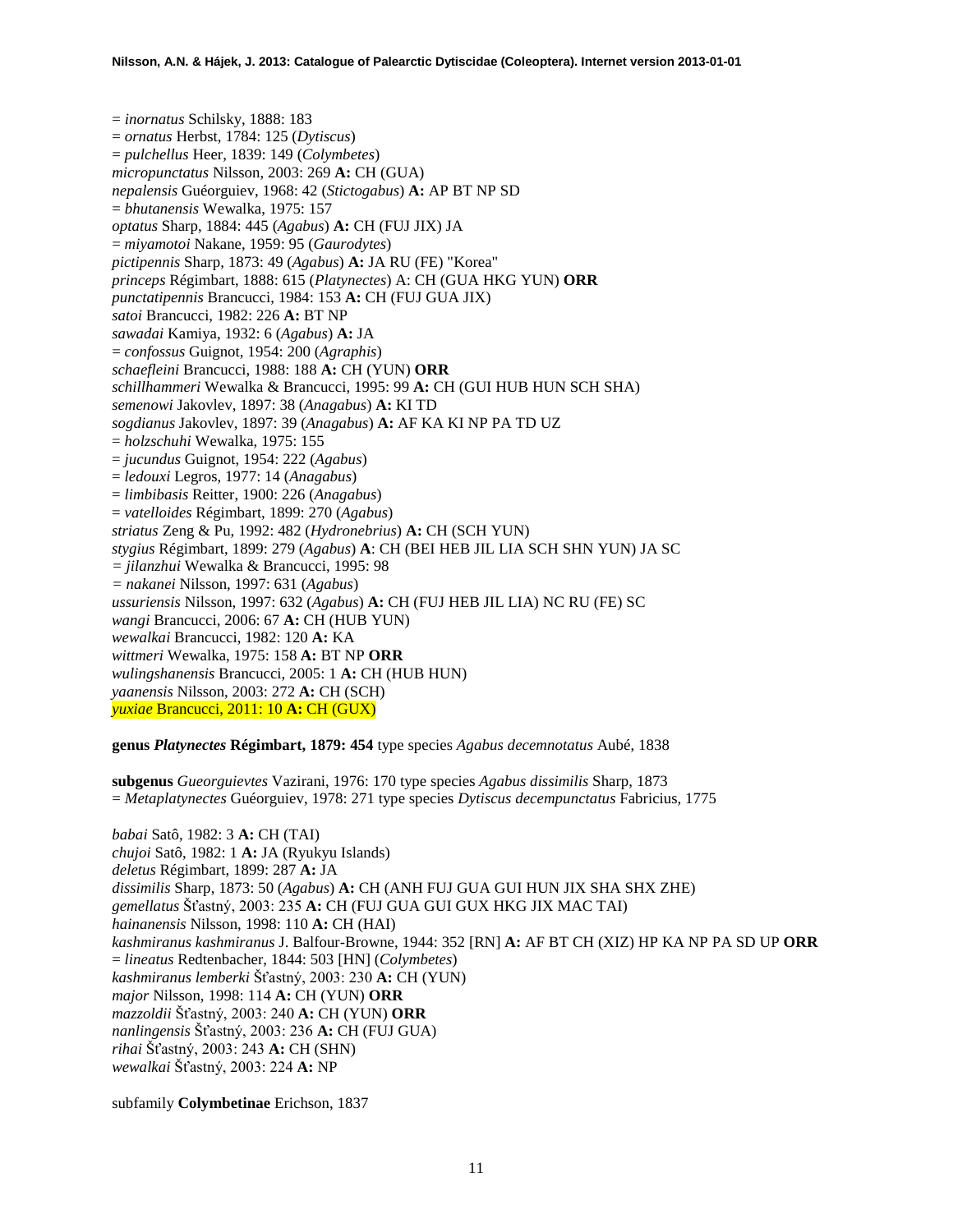tribe Colymbetini Erichson, 1837

**genus** *Colymbetes* **Clairville, 1806: 188** type species *Dytiscus striatus* Linnaeus, 1758 = *Cymatopterus* Dejean, 1833: 54 type species *Dytiscus fuscus* Linnaeus, 1758

*dahuricus* Aubé, 1837: 99 **A:** CH (JIL) MG RU (ES FE) **NAR** = *obscuratus* Mannerheim, 1853: 154 (*Cymatopteru*s) = *seminiger* LeConte, 1862: 522 *dolabratus* Paykull, 1798: 204 (*Dytiscus*) **E:** FI IC NR RU (NT) SV **A:** RU (ES FE WS) **NAR** = *drewseni* LeConte, 1862: 523 = *groenlandicus* Aubé, 1838: 233 = *thomsoni* Sharp, 1882: 628 *= tolli* Zaitzev, 1907: 209 = *triseriatus* Kirby, 1837: 73 *fuscus* Linnaeus, 1758: 411 (*Dytiscus*) **E:** AR AU BE BH BU BY CR CZ DE EN FI FR GB GE GR HU IR IT KZ LA LS LT LU MA MC NL NR PL PT RO RU (CT NT ST) SK SL SP SV SZ TR UK YU **N:** AG EG LB MO TU **A:** AF CH (XIZ) CY IN IS KA KZ LE RU (WS) SI SY TR UZ = *affinis* Stein, 1881: 222 = *semirufus* Zimmermann, 1921: 89 = *transversestriatus* DeGeer, 1774: 399 (*Dytiscus*) *koenigi* Zaitzev, 1927: 30 **E:** GG **A:** IN TR *magnus* Feng, 1936: 12 **A:** CH (HEI TIA) *mesepotamicus* Abdul-Karim & Ali, 1986: 278 **A:** IQ *minimus* Zaitzev, 1908: 420 **A:** CH (QIN XIZ) *paykulli* Erichson, 1837: 149 **E:** BY DE EN FI GE LA LT NL NR PL RU (CT NT) SV UK **A:** RU (ES KZ WS) *piceus* Klug, 1834: t.33: 6 **N:** EG **A:** IN IQ KU SA SI YE = *procerus* Sharp, 1882: 631 = *simplex* Walker, 1871: 11 *pseudostriatus* Nilsson, 2002:191 **A:** CH (HEI) JA MG RU (ES FE) *schildknechti* Dettner, 1983: 39 **E:** FR IT PT SP **N:** AG LB MO TU *semenowi* Jakovlev, 1896: 176 (*Cymatopterus*) **E:** AB GG RU (ST) UK **A:** AF CH (XIN XIZ) IN KZ TM = *kokujewi* Jakovlev, 1896: 180 (*Cymatopterus*) *striatus* Linnaeus, 1758: 411 (*Dytiscus*) **E:** BE BH BY CR CZ DE EN FI FR GE HU KZ LA LT NR PL RU (CT NT ST) SK SL SV UK **A:** KZ RU (ES WS) = *bogemanni* Gyllenhal, 1813: 687 (*Dytiscus*) *substrigatus* Sharp, 1882: 630 **A:** SA YE *tschitscherini* Jakovlev, 1896: 177 (*Cymatopterus*) **A:** CH (XIN) *vagans* Sharp, 1882: 630 **A:** IN KU

**genus** *Meladema* **Laporte, 1835: 98** type species *Meladema coriacea* Laporte, 1835

*coriacea* Laporte, 1835: 98 **E:** BU FR GR IT MA PT SP **N:** AG CI LB MO TU **A:** TR *imbricata* Wollaston, 1871: 220 (*Scutopterus*) **N:** CI *lanio* Fabricius, 1775: 231 (*Dytiscus*) **N:** MR = *lowei* Gray in Griffith, 1831: 284 (*Colymbetes*)

**genus** *Melanodytes* **Seidlitz, 1887: 24** type species *Dytiscus pustulatus* Rossi, 1792

*pustulatus* Rossi, 1792: 68 (*Dytiscus*) **E:** AL BU CR FR GR IT

**genus** *Rhantus* **Dejean, 1833: 54** type species *Colymbetes pulverosus* Stephens, 1828 (= *Colymbetes suturalis* W.S. Macleay, 1825)

**subgenus** *Nartus* Zaitzev, 1907: 103 type species *Dytiscus grapii* Gyllenhal, 1808

= *Ilybiomorphus* Porta, 1923: 259 type species *Dytiscus grapii* Gyllenhal, 1808

= *Rantogiton* Gozis, 1910: 6 type species *Dytiscus grapii* Gyllenhal, 1808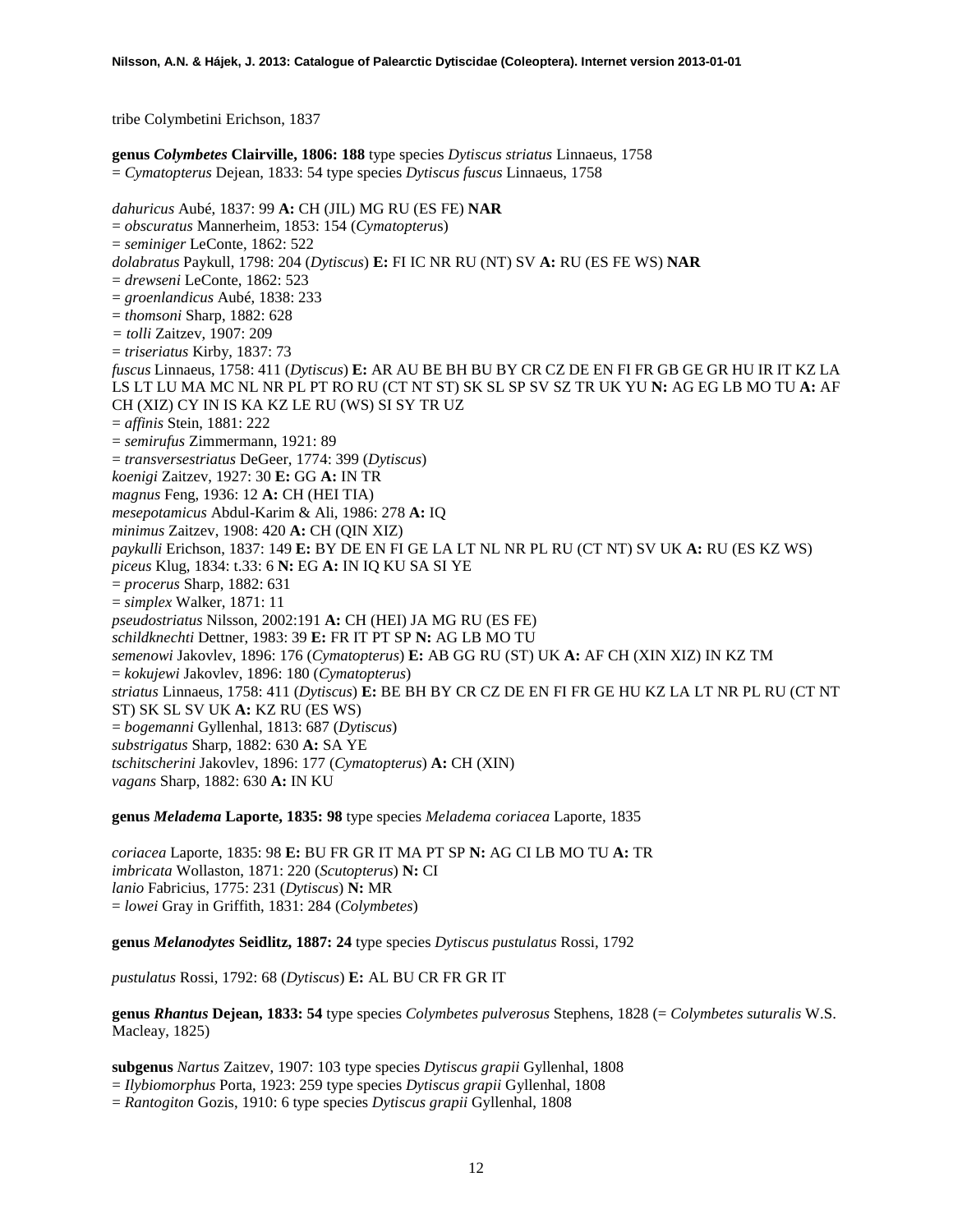*grapii* Gyllenhal, 1808: 505 (*Dytiscus*) **E:** AU BH BU BY CR CZ DE EN FI FR GB GE HU IR IT LA LT NL NR PL RO RU (CT NT ST) SK SL SV SZ UK YU = *niger* Lacordaire in Boisduval & Lacordaire, 1835: 314 (*Colymbetes*)

**subgenus** *Rhantus* Dejean, 1833: 54 type species *Colymbetes pulverosus* Stephens, 1828 (*= Colymbetes suturalis* W.S. Macleay, 1825)

*bistriatus* Bergsträsser, 1778: 42 (*Dytiscus*) **E:** AL AU BE BH BU BY CR CZ DE EN FI FR GB GE GR HU IT KZ LA LT NL PL SK RU (CT NT ST) SV SZ UK **A:** IN MG RU (WS) TM = *aberratus* Gemminger & Harold, 1868: 448 = *nigropunctatus* Motschulsky, 1860: 302 *= pericaspius* Guignot, 1956: 398 *consputus* Sturm, 1834: 83 (*Colymbetes*) **E:** AU BH CZ FR GE HU LT PL RO RU (CT ST) SK SL **A:** RU (WS) = *dressleri* Zimmermann, 1920:200 = *luteicollis* Gebler, 1848: 72 *erraticus* Sharp, 1884: 446 **A:** JA RU (FE) *exsoletus* Forster, 1771: 57 (*Dytiscus*) **E:** AU BE BH BY CR CZ DE EN FI FR GB GE HU IR IT LA LT LU MD NL NR PL PT RO RU (CT NT ST) SK SL SV SZ UK YU **A:** RU (ES WS) TM = *adspersus* Panzer, 1796: 38/t.18 (*Dytiscus*) = *collaris* Paykull, 1798: 200 [HN] (*Dytiscus*) = *insolatus* Gebler, 1829: 66 (*Colymbetes*) = *melanopterus* Zetterstedt, 1828: 211 (*Dyticus*) = *nigriventris* Newbery & Sharp, 1915 [HN] = *oculatus* Herbst, 1784: 125 (*Dytiscus*) *fengi* Zhao, Jia & Balke, 2011: 63 **A:** CH (XIZ) *fennicus* Huldén, 1982: 125 **E:** BY FI RU (CT NT ST) SV *formosanus* Kamiya, 1938: 42 **A:** CH (TAI) *friedrichi* Falkenström, 1936: 227 **A:** RU (SCH) *frontalis* Marsham, 1802: 425 (*Dytiscus*) **E:** AB AR AU BE BH BY CR CZ DE EN FI FR GB GE GG HU IR IT KZ LA LS LT LU MD NL NR PL RO RU (CT NT ST) SK SL SV SZ UK YU **A:** KZ MG RU (ES WS) TR = *flavicollis* Eschscholtz, 1818: 458 (*Dytiscus*) = *gyllenhalii* Laporte, 1840: 162 (*Colymbetes*) = *punctatus* Hoppe, 1795: 32 [HN] (*Dytiscus*) = *semicirculatus* Schneider, 1898: 51 = *suturalis* Lacordaire, 1835: 311 [HN] = *vermicularis* Fauvel, 1889:82 = *virgulatus* Illiger, 1806: 225 (*Dyticus*) *gogonensis* Wewalka, 1975: 160 **A:** BT *hispanicus* Sharp, 1882: 622 **E:** FR PT SP **N:** AG EG MO *includens* Walker, 1871: 11 (*Colymbetes*) **N:** EG **A:** IS SA SI SY YE **AFR** = *aulicus* Omer-Cooper, 1931: 789 = *elevatus* Sharp, 1882: 609 = *pictiventris* Régimbart, 1905: 208 *incognitus* Scholz, 1927: 147 **E:** BY DE LA LT PL RU (CT NT) SK UK *latitans* Sharp, 1882: 621 **E:** AU BE BU BY CR CZ EN FR GE HU IT LA LT MD NL PL RO RU (CT ST) SK SL SZ UK **A:** KZ RU (ES WS) *notaticollis* Aubé, 1837: 107 (*Colymbetes*) **E:** AU BY CZ DE EN FI FR GE GG IT LA LT MD NR PL RO RU (CT NT) SK SV SZ **A:** CH (HEI JIL) JA MG RU (ES FE WS) = *infuscatus* Erichson, 1837: 151 *(Colymbetes)* = *nigriventris* Motschulsky, 1860: 101 = *vibicicollis* Hochhuth, 1846: 216 (*Colymbetes*) *ovalis* Gschwendtner, 1936: 371 **A:** BT NP SD *pederzanii* Toledo & Mazzoldi, 1996: 237 **A:** CH (SCH) *rufus* Zimmermann, 1922: 20 **A:** KI RU (WS) = *subparallelus* Scholz, 1927: 146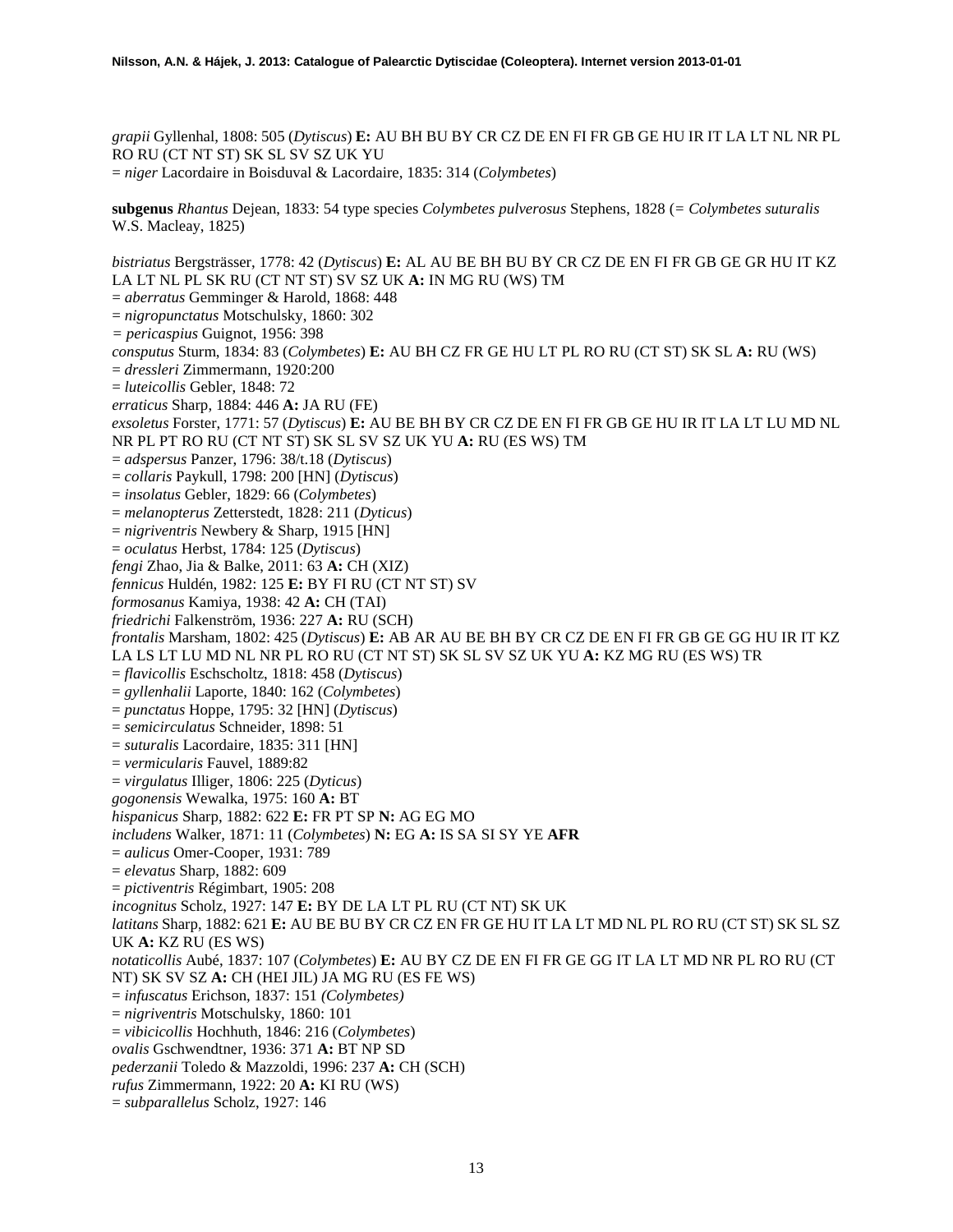*sexualis* Zimmermann, 1919: 219 **A:** CH (XIZ) HP NP SD

*sikkimensis* Régimbart, 1899: 306 **A:** BT CH (HEB SCH YUN) HP NP PA SD **ORR**

= *punjabensis* Vazirani, 1970: 355

*suturalis* W.S. Macleay, 1825: 31 (*Colymbetes*) **E:** AB AL AR AU AZ BE BH BU BY CR CZ DE EN FI FR GB GE GG GR HU IR IT LA LS LT LU MA MC NL NR PL PT RO RU (CT ST) SK SL SP SV SZ UK YU **N:** EG LB MO TU **A:** AF CH (BEI FUJ GAN GUA GUI GUX HEB HEI HUB JIA JIL LIA MAC NMO QIN SCH SHN SHX TAI XIZ YUN ZHE) CY HP IN IQ IS JA KA KI KU KZ MG NC NP PA RU (ES FE WS) SA SC SD SI TD TM TR UZ **AUR ORR**

- = *annamita* Régimbart, 1899: 309 = *australis* Aubé, 1838: 236 (*Colymbetes*)
- = *birmanicus* Vazirani, 1970: 352
- = *bramardi* Guignot, 1942: 87
- 
- = *chinensis* Falkenström, 1936: 228
- = *dispar* Régimbart, 1899: 308
- = *flaviventris* Schilsky, 1908:600
- = *hypochlorus* Gozis, 1911: 36
- = *montrouzieri* Lucas, 1860: 243 (*Colymbetes*)
- = *morneri* Falkenström, 1937: 41
- = *neoguineensis* Guéorguiev & Rocchi, 1993: 149
- = *pulverosus* Stephens, 1828: 69 (*Colymbetes)*
- = *punctatus* Geoffroy, 1785: 70 [HN] (*Dyticus*)
- = *regimbarti* Jakovlev, 1896: 182
- = *ruficollis* Schilsky, 1908:600
- = *rufimanus* White, 1846: 6 (*Colymbetes*)
- = *sharpi* Jakovlev, 1896: 183

*suturellus* Harris, 1828: 164 (*Colymbetes*) **E:** AU BE BU BY CR CZ DE EN FI FR GB GE HU IR IT LA LT LU MD NL NR PL RU (CT NT) SK SV UK YU **A:** RU (ES FE WS) **NAR**

- = *semilineatus* Fleischer, 1898: 25
- = *subopacus* Mannerheim, 1853: 157 (*Agabus*)
- = *zimmermanni* Wallis, 1933: 274
- *taprobanicus* Sharp, 1890: 346 **A:** HP NP PA UP **ORR**
- *thibetanus* Régimbart, 1899: 307 **A:** CH (HUB JIX SCH)
- = *aequimarginatus* Falkenström, 1936: 232
- = *laticollis* Régimbart, 1899: 308
- *vermiculatus* Motschulsky, 1860: 101 **A:** CH (HEI) MG RU (ES)
- *yessoensis* Sharp, 1891: 6 **A:** CH (FUJ HUN JIX LIA) JA SC

subfamily **Copelatinae** Branden, 1885 tribe Copelatini Branden, 1885

**genus** *Copelatus* **Erichson, 1832: 18** type species *Dytiscus posticatus* Fabricius, 1801

*antoniorum* Hájek & Brancucci, 2011: 127 **A:** AE OM *atrosulcatus* Régimbart, 1906: 251 **A:** YE **AFR** *bacchusi* Wewalka, 1981: 66 **A:** UP *bangalorensis* Vazirani, 1970: 311 **A:** CH (GUX SHG YUN) NP **ORR** *erichsonii* Guérin-Méneville, 1847: 51 **N:** EG **AFR** = *erichsonii* Guérin-Méneville, 1849: 270 [HN] = *formosus* Wollaston, 1867: 34 *filiformis* Sharp, 1882: 563 **A:** "Himalaya" **ORR** *freudei* Guignot, 1954: 72 **A:** BT **ORR** *gestroi* Sharp, 1882: 597 (*Aglymbus*) **N:** EG **A:** IS OM SA SI **AFR** *ibrahimi* Zalat, Saleh, Angus & Kaschef, 2000:15 **N:** EG *imasakai* Matsui & Kitayama, 2000:95 **A:** JA (Ryukyu Islands) *indicus* Sharp, 1882: 582 **A:** UP **ORR** *japonicus* Sharp, 1884: 445 **A:** CH (FUJ HUB SCH TAI YUN) JA SC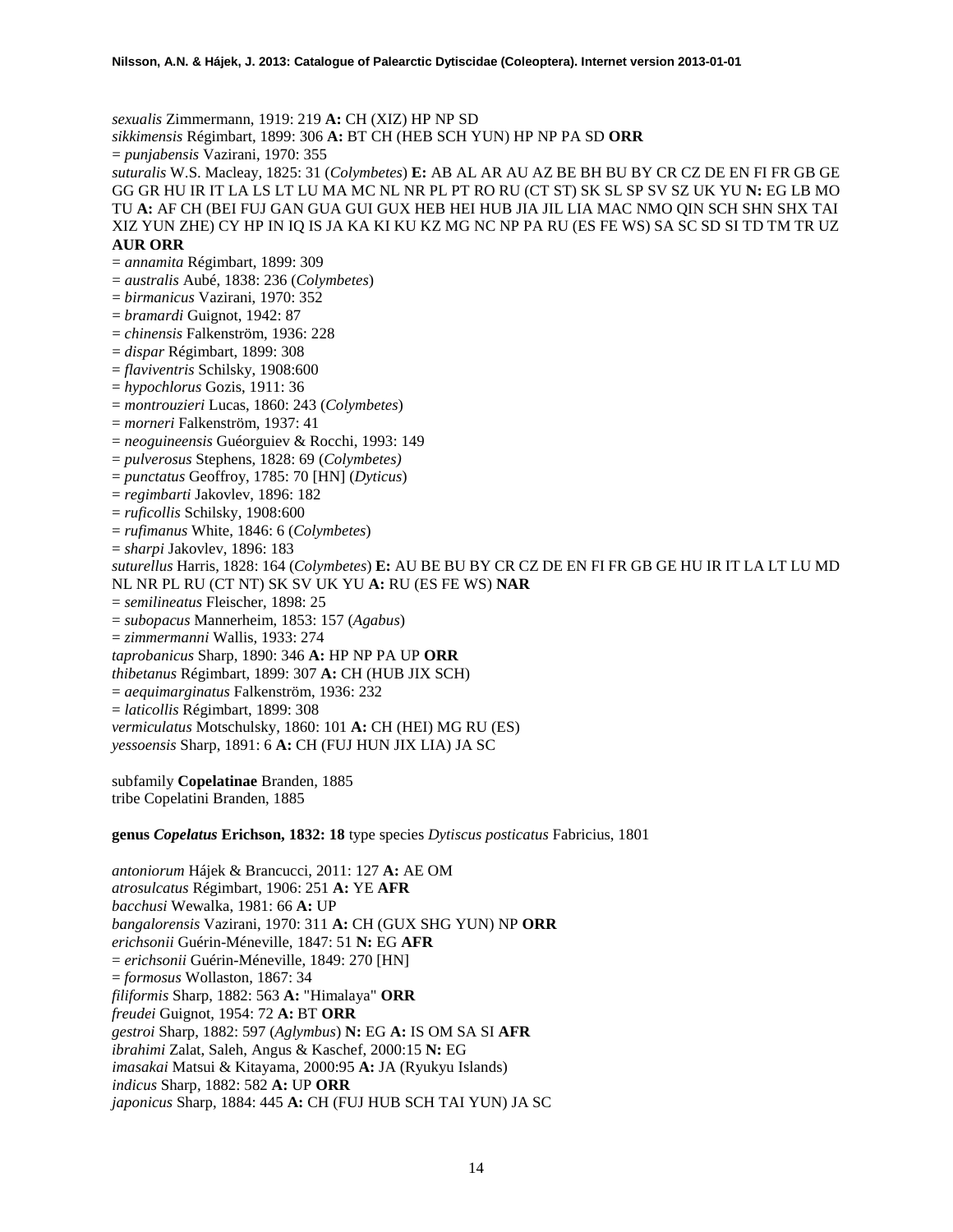= *chinensis* Régimbart, 1899: 298 = *collocallosus* Falkenström, 1932: 192 *kammuriensis* Tamu & Tsukamoto, 1955: 73 **A:** JA *koreanus* Mori, 1932: 49 **A:** SC *minutissimus* J. Balfour-Browne, 1939: 79 **A:** JA **ORR** *nakamurai* Guéorguiev, 1970: 258 **A:** JA = *hasegawai* Satô, 1988: 123 *oblitus* Sharp, 1882: 582 **A:** CH (HKG MAC TAI) JA **ORR** *= andamanicus* Régimbart, 1899: 302 = *ryukyuensis* Satô, 1961: 8 = *subfasciatus* Zimmermann, 1919: 76 = *tokaraensis* Nakane, 1963: 25 *ogasawarensis* Kamiya, 1932: 6 **A:** JA *parallelus* Zimmermann, 1920: 226 **A:** JA *pulchellus* Klug, 1834: t.33/7 (*Agabus*) **A:** IQ SA SI **AFR** = *africanus* Sharp, 1882: 583 = *basalis* Boheman, 1848: 244 = *discoideus* Sharp, 1882: 582 = *marginipennis* Laporte, 1835: 102 (*Colymbetes*) = *obtusus* Boheman, 1848: 242 = *strigulosus* Sharp, 1882: 582 *rimosus* Guignot, 1952: 27 **A:** CH (YUN) *sociennus* J. Balfour-Browne, 1952: 26 **A:** CH (HKG MAC TAI) NP *takakurai* Satô, 1985: 63 **A:** CH JA *tenebrosus* Régimbart, 1880: 210 **A:** CH (FUJ MAC TAI YUN) JA **ORR** = *hisamatsui* Satô, 1961: 8 = *pusillus* Sharp, 1882: 580 *teranishii* Kamiya, 1938: 27 **A:** JA = *multistriolatus* Guignot, 1956: 490 *tomokunii* Satô, 1985: 63 **A:** JA *weymarni* J. Balfour-Browne, 1947: 440 **A:** CH (HEI LIA SHG) JA NC RU (FE) SC *zimmermanni* Gschwendtner, 1934: 143 **A:** CH (ZHE) JA

**genus** *Exocelina* **Broun, 1886: 938** type species *Exocelina advena* Broun, 1886 (= *Celina australis* Clark, 1863) *= Papuadytes* Balke, 1998: 305 type species *Copelatus rivulus* Balke, 1998

*shizong* Balke & Bergsten, 2003: 90 (*Copelatus*) **A:** CH (YUN)

**genus** *Lacconectus* **Motschulsky, 1855: 83** type species *Lacconectus fulvescens* Motschulsky, 1855 = *Paralacconectus* Vazirani, 1970: 304 type species *Lacconectus scholzi* Gschwendtner, 1922

*arunachal* Brancucci, 2006: 61 **A:** AP *basalis* Sharp, 1882: 598 **A:** CH (TAI YUN) **ORR** *formosanus* Kamiya, 1938: 29 (*Platynectes*) **A:** CH (FUJ HAI JIX TAI) **ORR** *hainanensis* Hendrich, 1998: 102 **A:** CH (HAI) *holzschuhi* Brancucci, 1986: 104 **A:** NP SD *klausnitzeri* Brancucci, 2006: 59 **A:** AP *kubani* Brancucci, 2003: 98 **A:** CH (YUN) **ORR** *laccophiloides* Zimmermann, 1928: 175 **A:** CH (GUA) **ORR** = *kurosawai* Satô, 1979: 39 *maoyangensis* Brancucci, 2003: 103 **A:** CH (HAI) *menglunensis* Brancucci, 2003: 100 **A:** CH (YUN) *meyeri* Brancucci, 2003: 101 **A:** CH (YUN) **ORR** *nepalensis* Brancucci, 1989: 108 **A:** NP *nicolasi* Brancucci, 1986: 119 **A:** AP BT NP SD **ORR** *ovalis* Gschwendtner, 1936: 369 **A:** AP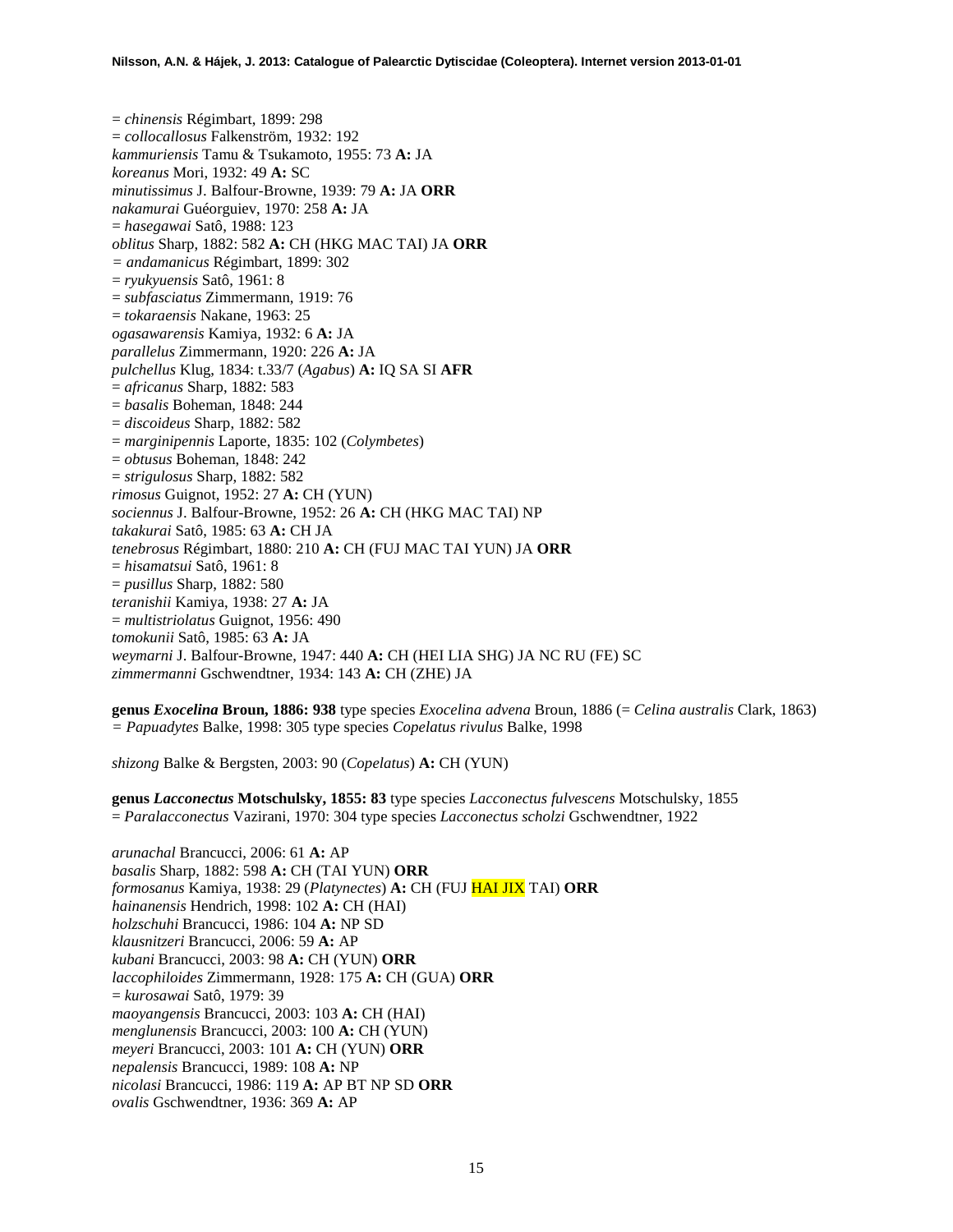*pseudonicolasi* Brancucci, 2003: 106 **A:** CH (YUN) **ORR** *sikkimensis* Brancucci, 1989: 109 **A:** SD *similis* 1986: 109 **A:** CH (YUN) **ORR** *tonkinoides* Brancucci, 1986: 127 **A:** CH (GUA YUN) **ORR**

**genus** *Liopterus* **Dejean, 1833: 54** type species *Dytiscus oblongus* Illiger, 1801 = *Pelocatus* Zaitzev, 1908: 121 [RN] type species *Dytiscus oblongus* Illiger, 1801

*atriceps* Sharp, 1882: 569 (*Copelatus*) **E:** FR IT PT SP **N:** AG MO TU *haemorrhoidalis* Fabricius, 1787: 191 (*Dytiscus*) **E:** AB AR AU BE BH BU BY CR CZ DE EN FI FR GB GE GG GR HU IR IT LA LS LT LU MC NL PL RO RU (CT NT ST) SK SL SP SV SZ UK YU **N:** AG **A:** IN IS TD TM TR = *agilis* Fabricius, 1792: 194 (*Dytiscus*) = *oblongus* Illiger, 1801: 72 *(Dytiscus)* = *ruficollis* Schaller, 1783: 313 [HN] (*Dytiscus*) = *schalleri* Gmelin, 1790: 1952 (*Dytiscus*)

subfamily **Dytiscinae** Leach, 1815 tribe Aciliini Thomson, 1867

**genus** *Acilius* **Leach, 1817: 69** type species *Dytiscus sulcatus* Linnaeus, 1758

**subgenus** *Acilius* Leach, 1817: 69 type species *Dytiscus sulcatus* Linnaeus, 1758 = *Heteroelytrus* Ádám, 1993: 81 [RN] type species *Dytiscus sulcatus* Linnaeus, 1758

*canaliculatus* Nicolai, 1822: 29 (*Dytiscus*) **E:** AU BE BH BU BY CR CZ DE EN FI FR GB GE HU IR IT LA LT LU NL NR PL RU (CT NT ST) SK SL SV SZ UK **A:** CH (JIL) KZ RU (ES FE WS) = *caliginosus* Curtis, 1825: 63 = *dispar* Lacordaire, 1835: 306 = *kotulae* Ulanowski, 1884: 6 = *laevisulcatus* Motschulsky, 1845: 30 = *subimpressus* Motschulsky, 1845: 30 = *sulcatoaffinis* Hummel, 1822: 7 (*Dyticus*) = *sulcipennis* C.R. Sahlberg, 1824: 157 (*Dyticus*) = *xantischius* Gozis, 1911: 20 *japonicus* Brinck, 1939: 168 **A:** JA *kishii* Nakane, 1963: 26 **A:** JA *sinensis* Peschet, 1915: 288 **A:** CH (SCH YUN) = *guerryi* Olsoufieff, 1925: 90 *sulcatus* Linnaeus, 1758: 412 (*Dytiscus*) **E:** AB AL AR AU BE BH BU BY CR CZ DE EN FI FR GB GE GG HU IR IT LA LS LT LU NL NR PL PT RO RU (CT NT ST) SK SL SP SV SZ UK YU **N:** AG **A:** IN KZ RU (ES FE WS) TR = *blancki* Peyerimhoff, 1927: 79 = *brevis* Aubé, 1837: 70 = *fasciatus* DeGeer, 1774: 397 (*Dytiscus*) = *punctatus* Scopoli, 1763: 97 (*Dytiscus*) = *scopolii* Gmelin, 1790: 1954 (*Dytiscus*) = *scoticus* Stephens, 1828: 93 = *tomentosus* Motschulsky, 1845: 30 = *varipes* Stephens, 1828: 93

**subgenus** *Homoeolytrus* Gobert, 1874: 440 type species *Acilius duvergeri* Gobert, 1874

*duvergeri* Gobert, 1874: 441 **E:** FR IT PT SP **N:** MO

**genus** *Graphoderus* **Dejean, 1833: 54** type species *Dytiscus cinereus* Linnaeus, 1758

= *Derographus* Portevin, 1929: 210 type species *Hydaticus austriacus* Sturm, 1834

= *Graphothorax* Motschulsky, 1853: 9 type species *Dytiscus cinereus* Linnaeus, 1758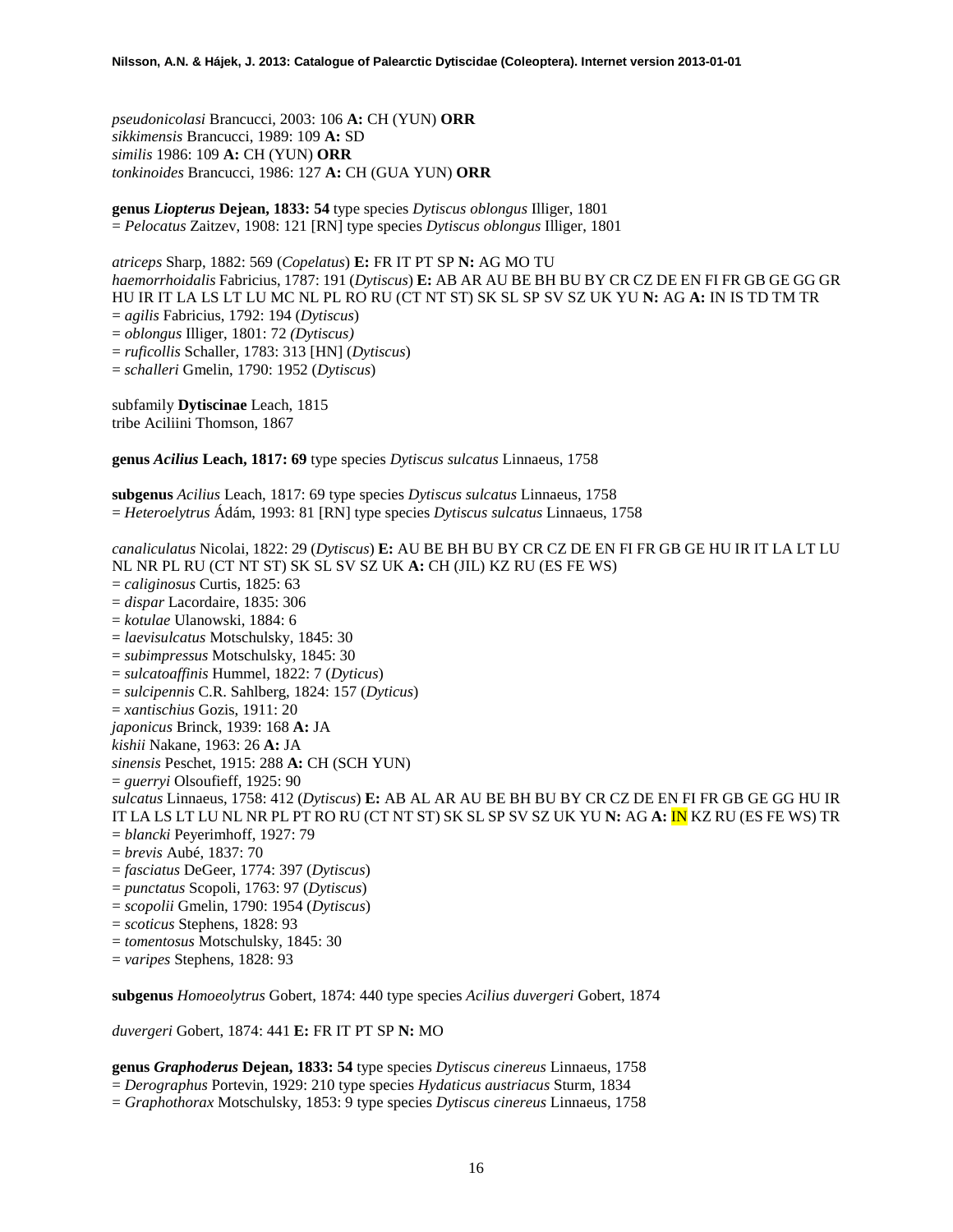= *Prosciastes* Gistel, 1856: 355 type species *Dytiscus cinereus* Linnaeus, 1758

*adamsii* Clark, 1864: 211 (*Hydaticus*) **A:** CH (BEI HEB HEI HUB JIA JIL LIA SHX ZHE) JA RU (FE) SC = *japonicus* Sharp, 1873: 48 (*Hydaticus*) *austriacus* Sturm, 1834: 46 (*Hydaticus*) **E:** AB AR AU BE BH BU BY CR CZ DE FR GE HU IT KZ LA LT MD NL PL RO RU (CT ST) SK SL SV SZ UK YU **A:** IN KI KZ MG RU (ES FE WS) TM *bieneri* Zimmermann, 1921: 86 **A:** RU (FE) *bilineatus* DeGeer, 1774: 400 (*Dytiscus*) **E:** AU BE BH BY CR CZ DE EN FI FR GB GE HU IT LA LT LU NL NR PL RO RU (CT NT ST) SK SL SV SZ UK YU **A:** RU (WS) *cinereus* Linnaeus, 1758: 412 (*Dytiscus*) **E:** AB AR AU BE BH BU BY CR CZ DE EN FI FR GB GE GG GR HU IT KZ LA LT LU MC NL NR PL RO RU (CT ST) SK SL SP SV SZ UK YU **A:** IN KZ MG RU (WS) TR = *intermedius* Westhoff, 1881: 53 (*Hydaticus*) = *simulator* Westhoff, 1882: 304 (*Hydaticus*) = *taeniatus* Rossi, 1792: 69 (*Dytiscus*) *perplexus* Sharp, 1882: 695 **A:** RU (FE) **NAR** *zonatus verrucifer* C.R. Sahlberg, 1824: 159 (*Dyticus*) **E:** EN FI IT LA NR RU (NT) SV **A:** MG RU (ES FE WS) = *bertolinii* Seidlitz, 1887: 107 = *flavotestaceus* J. Sahlberg, 1875: 161 = *piciventris* Thomson, 1868: 351 = *rosenbergeri* Seidlitz, 1887: 107 = *sahlbergii* Seidlitz, 1887: 107 = *thomsonii* Seidlitz, 1887: 108 *zonatus zonatus* Hoppe, 1795: 33 (*Dytiscus*) **E:** AR AU BE BU BY CR CZ DE FR GB GE GG HU LA LT LU MD NL PL SK SL RU (CT ST) SV SZ UK YU **A:** CH (HEI JIL) JA MG TR = *interiectus* Westhoff, 1882: 304 (*Hydaticus*)

= *zonatus* Panzer, 1796: 38/13 [HN] (*Dytiscus*)

**genus** *Rhantaticus* **Sharp, 1882: 672** type species *Hydaticus signatipennis* Laporte, 1835 (= *Hydaticus congestus*  Klug, 1833)

*congestus* Klug, 1833: 48 (*Hydaticus*) **N:** EG **A:** AP CH (FUJ GUA GUX HAI HUB TAI YUN) JA NP UP **AFR AUR ORR**

= *rochasi* Perroud & Montrouzier, 1864: 81 (*Hydaticus*)

= *signatipennis* Laporte, 1835: 95 (*Hydaticus*)

**genus** *Sandracottus* **Sharp, 1882: 672** type species *Dytiscus fasciatus* Fabricius, 1775 (= *Hydaticus mixtus* Blanchard, 1843)

*dejeanii* Aubé, 1838: 165 (*Hydaticus*) **A:** AP HP IN PA UP **ORR** *festivus* Illiger, 1801: 166 (*Dytiscus*) **A:** AP CH (GUA GUX HAI HUN SCH YUN) HP PA **ORR** *mixtus* Blanchard, 1843: pl. 4 (*Hydaticus*) **A:** CH (FUJ HUB JIA JIX SCH SHG XIZ ZHE) JA **ORR** = *crucialis* Régimbart, 1899: 333 = *fasciatus* Fabricius, 1775: 825 [HN] (*Dytiscus*)

= *hunteri* Crotch, 1872: 205 [RN] (*Hydaticus*)

tribe Cybistrini Sharp, 1882

**genus** *Cybister* **Curtis, 1827: 151** type species *Dytiscus lateralis* Fabricius, 1798 (*= Dytiscus tripunctatus* Olivier, 1795)

**subgenus** *Cybister* Curtis, 1827: 151 type species *Dytiscus lateralis* Fabricius, 1798 (= *Dytiscus tripunctatus* Olivier, 1795)

= *Alocomerus* Brinck, 1945: 11 type species *Cybister buqueti* Aubé, 1838

- *= Cybisteter* Bedel, 1881: 242 type species *Dytiscus lateralis* Fabricius, 1798 (= *Dytiscus tripunctatus* Olivier, 1795)
- = *Gschwendtnerhydrus* Brinck, 1945: 11 type species *Dytiscus tripunctatus* Olivier, 1795
- = *Megadytoides* Brinck, 1945: 11 type species *Cybister marginicollis* Boheman, 1848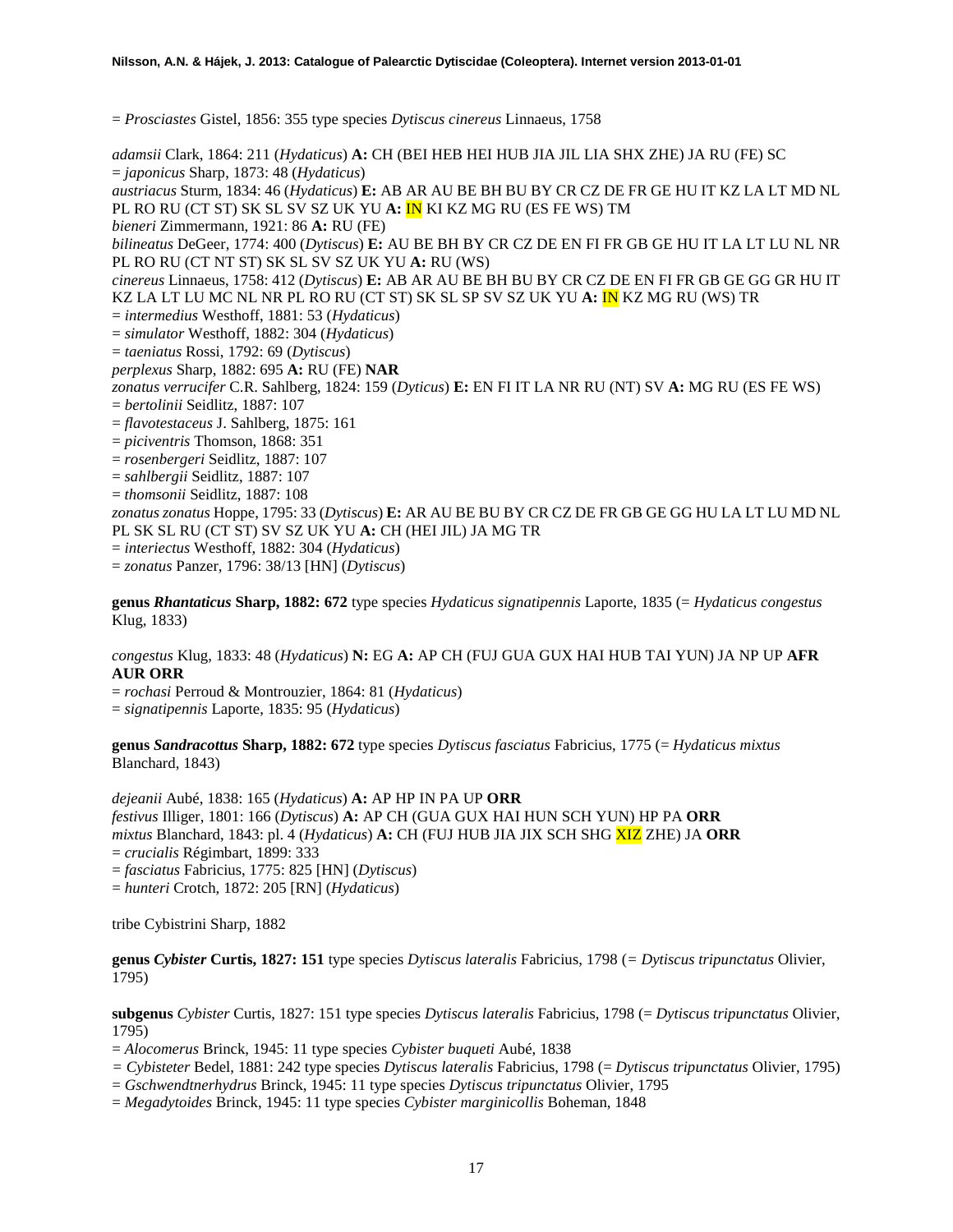= *Meganectes* Brinck, 1945: 11 type species *Cybister dejeanii* Aubé, 1838

= *Nealocomerus* Brinck, 1945: 11 type species *Dytiscus fimbriolatus* Say, 1825

**=** *Scaphinectes* Ádám, 1993: 81 [RN] type species *Dytiscus roeselii* Fuessli, 1775 (= *Dytiscus lateralimarginalis* DeGeer, 1774)

*= Trochalus* Dejean, 1833: 53 [HN] type species *Dytiscus roeselii* Fuessli, 1775 (= *Dytiscus lateralimarginalis* DeGeer, 1774)

*= Trogus* Leach, 1817: 70 [HN] type species *Dytiscus lateralis* Fabricius, 1798 (= *Dytiscus tripunctatus* Olivier, 1795)

*bengalensis* Aubé, 1838: 61 **A:** CH (BEI GUA FUJ HAI HEB JIX SCH YUN ZHE) **ORR** *cardoni* Severin, 1890: cxciii **A:** PA **ORR** *cephalotes* Sharp, 1882: 737 **A:** SA YE **AFR** = *konduensis* Gschwendtner, 1927:93 *chinensis* Motschulsky, 1854: 44 **A:** CH (BEI FUJ GUA HAI HEB HEI JIL LIA NIN SCH SHA SHN SHX TAI TIA) JA NC RU (FE) SC *= japonicus* Sharp, 1873: 45 *cognatus* Sharp, 1882: 744 **A:** HP **ORR** *confusus* Sharp, 1882: 739 **A:** PA **ORR** *crassipes* Sharp, 1882: 735 **A:** SA *fumatus* Sharp, 1882: 731 **A:** CH (SHG) **ORR** *gracilis* Sharp, 1882: 742 **A:** SD *guerini* Aubé, 1838: 57 **A:** CH (GUA) "Manchuria" **ORR** *laevis* Falkenström, 1936: 243 **A:** CH (SCH) *lateralimarginalis lateralimarginalis* DeGeer, 1774: 396 (*Dytiscus*) **E:** AB AR AU BE BH BU BY CR CZ DE EN FR GE GR HU IT KZ LA LT LU MC NL PL PT RO RU (CT ST) SK SL SP SV SZ UK YU **N:** AG EG LB MO TU **A:**  CY IN IS JO KU KZ LE SY = *dispar* Rossi, 1790: 199 [HN] (*Dytiscus*) = *dissimilis* Rossi, 1792: 66 (*Dytiscus*) = *glaber* Bergsträsser, 1778: 31 [HN] (*Dytiscus*) = *herbeti* Peytoureau, 1894: xxxix (*Dytiscus*) = *intricatus* Schaller, 1783: 311 (*Dytiscus*) = *jordanis* Reiche & Saulcy, 1855: 637 = *lepidus* Apetz, 1852: 34 = *lusitanicus* Sharp, 1882: 747 *= pallidus* Ménétriés, 1832: 140 [HN] (*Dytiscus*) = *roeselii* Fuessli, 1775: 18 (*Dytiscus*) = *tataricus* Gebler, 1829: 64 (*Dytiscus*) = *vetulus* Schrank, 1798: 710 (*Dytiscus*) = *virens* O.F. Müller, 1776: 70 (*Dyticus*) = *virescens* Gmelin, 1790: 1958 (*Dytiscus*) *lateralimarginalis ponticus* Sharp, 1882: 748 **A:** IQ *lateralimarginalis torquatus* Fischer von Waldheim, 1829: 25 (*Dytiscus*) **E:** GG **A:** AF CH (GAN NIN NMO XIN) KA TM TR *= chaudoirii* Hochhuth, 1846: 213 = *hedini* Zaitzev, 1908: 419 = ? *kansou* Feng, 1936: 13 *lewisianus* Sharp, 1873: 46 **A:** CH (ANH BEI HEB HUB JIA JIX LIA SHG ZHE) JA **ORR** *limbatus* Fabricius, 1775: 230 (*Dytiscus*) **A:** AF AP CH (TAI XIZ YUN) JA PA UP "Manchuria" **ORR** = *aciculatus* Herbst, 1784: 123 (*Dytiscus*) *reichei* Aubé, 1838: 79 **N:** EG **AFR** *rugosus* W.S. Macleay, 1825: 32(*Dytiscus*) **A:** CH (TAI) JA **ORR** = *indicus* Aubé, 1838: 62 *rugulosus* Redtenbacher, 1844: 502 (*Trochalus*) **A:** KA *senegalensis* Aubé, 1838: 72 **E:** IT **N:** AG **AFR** = *convexiusculus* H.J. Kolbe, 1883: 420

- = *irroratus* H.J. Kolbe, 1883: 420
- = *marginellus* Régimbart, 1895: 212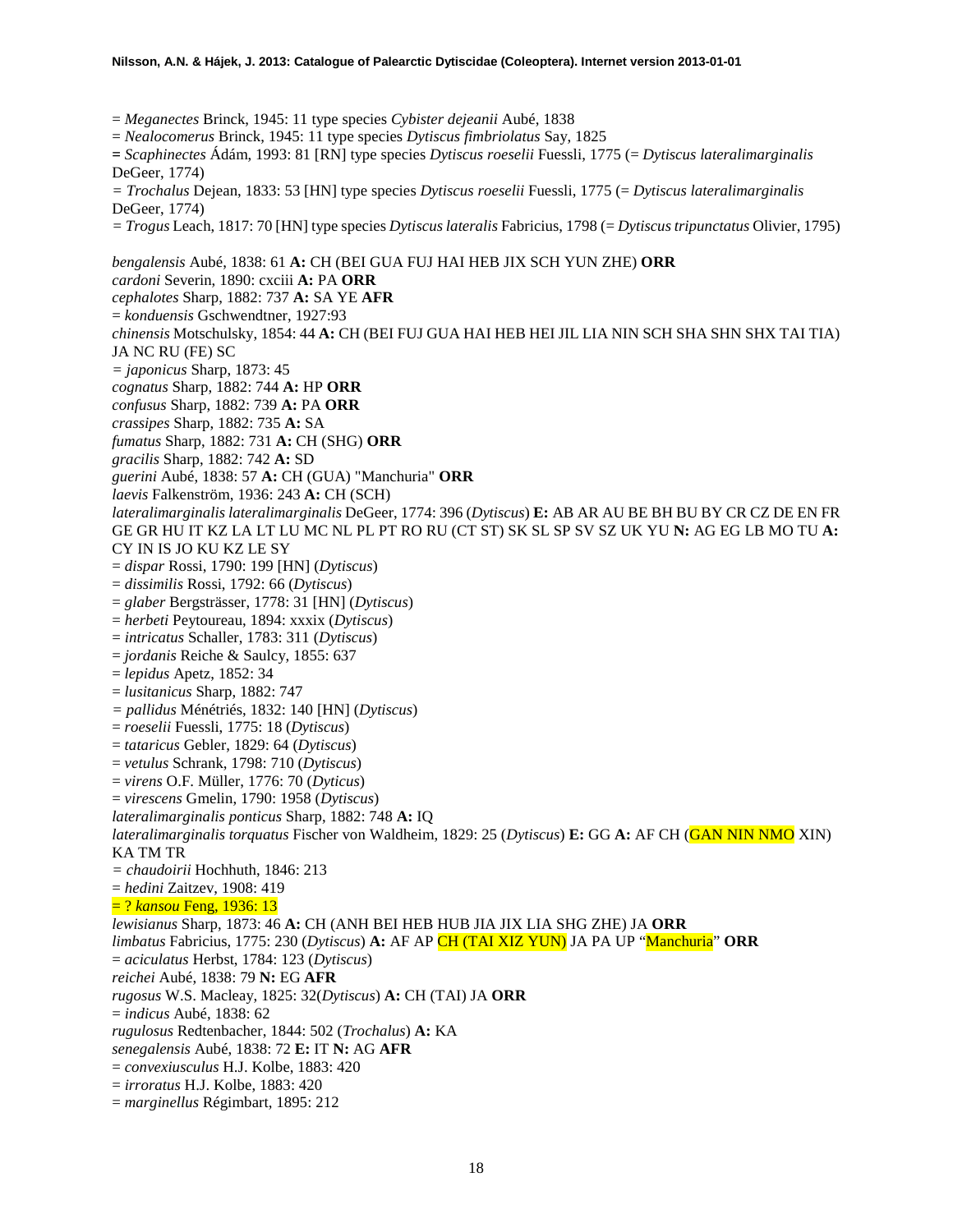= *rufiventris* Régimbart, 1895: 214 = *seidlitzii* Ragusa, 1887: 43 *tripunctatus africanus* Laporte, 1835: 99 **E:** AL BH FR GR IT PT SP **N:** AG CI EG LB MO TU **A:** IS KU OM SA SI YE **AFR** = *aegyptiacus* Peyron, 1856: 722 = *haagi* Wehncke, 1876: 358 (*Trogus*) = *meridionalis* Gené, 1836: 170 (*Trochalus*) = *punctipennis* Taschenberg, 1883: 176 (*Trogus*) *tripunctatus lateralis* Fabricius, 1798: 64 (*Dytiscus*) **E:** AB **A:** AE AF BT CH (GUA FUJ HAI HEB HEI HUB HUN JIA NAC SCH TAI YUN XIZ ZHE) CY IN IQ JA KA KI MG NP PA RU (FE) SD SY TD TM TR UZ **ORR** = *asiaticus* Sharp, 1882: 731 = *gotschii* Hochhuth, 1846: 214 = *orientalis* Gschwendtner, 1931: 99 = *similis* Régimbart, 1899: 352 = *szechwanensis* Falkenström, 1936: 238 *ventralis* Sharp, 1882: 742 **A:** CH (MAC SCH SHN TAI) UP **ORR** = *crassus* Sharp, 1882: 743 **subgenus** *Melanectes* Brinck, 1945: 11 type species *Cybister owas* Laporte, 1835

*bimaculatus* Aubé, 1838: 84 **N:** AG **AFR** = *aequatorius* Zimmermann, 1917: 100 = *regimbarti* Wilke, 1920: 257 *brevis* Aubé, 1838: 98 **A:** CH (LIA SCH TAI) JA SC *convexus* Sharp, 1882: 718 **A:** CH (YUN) **ORR** *posticus* Aubé, 1838: 87 **A:** HP NP PA UP **ORR** *sugillatus* Erichson, 1834: 227 **A:** AF BT CH (BEI FUJ GUA HAI HEB HUB JIX SCH TAI XIZ ZHE) JA NP PA SD UP **ORR** = *bisignatus* Aubé, 1838: 88 = *notasicus* Aubé, 1838: 90 = *olivaceus* Boheman, 1858: 21 *vulneratus* Klug, 1834: t.33/1 **E:** IT SP **N:** AG EG LB MO TU **A:** AE BA IN OM SA SI YE **AFR** = *binotatus* Klug, 1835: 28 = *bivulnerus* Aubé, 1838: 91

= *madagascariensis* Aubé, 1838: 94

tribe Dytiscini Leach, 1815

**genus** *Dytiscus* **Linnaeus, 1758: 411** type species *Dytiscus marginalis* Linnaeus, 1758 *= Leionotus* Kirby, 1837: 76 type species *Dytiscus conformis* Kunze, 1818 (=*Dytiscus marginalis* Linnaeus, 1758) = *Macrodytes* Thomson, 1859: 12 type species *Dytiscus marginalis* Linnaeus, 1758

*circumcinctus* Ahrens, 1811: 67(=55) **E:** AU BE BU BY CR CZ DE EN FI FR GB GE GG HU IR IT LA LT NL NR PL RO RU (CT NT ST) SK SL SV SZ UK YU (Crna Gora) **A:** KZ RU (ES FE WS) TR **NAR**

= *angustatus* Curtis, 1826: 99

- = *angustatus* Stephens, 1828: 88
- = *anxius* Mannerheim, 1843: 218
- = *circumscriptus* Lacordaire, 1835: 300 [HN]
- = *confusus* Motschulsky, 1860: 101
- = *dubius* Gyllenhal, 1827: 372 [HN]
- = *flavocinctus* Hummel, 1823: 17
- = *fuscostriatus* Motschulsky, 1859: 167

= *ooligbukii* Kirby, 1837: 74

*circumflexus* Fabricius, 1801: 258 **E:** AB AR AU BE BH BU BY CR CZ DE EN FR GB GE GG GR HU IR IT LA LT LU MA MD NL PL PT RO RU (ST) SK SL SP SV UK YU **N:** AG EG LB MO TU **A:** CY IN IS KZ LE RU (WS) SY TR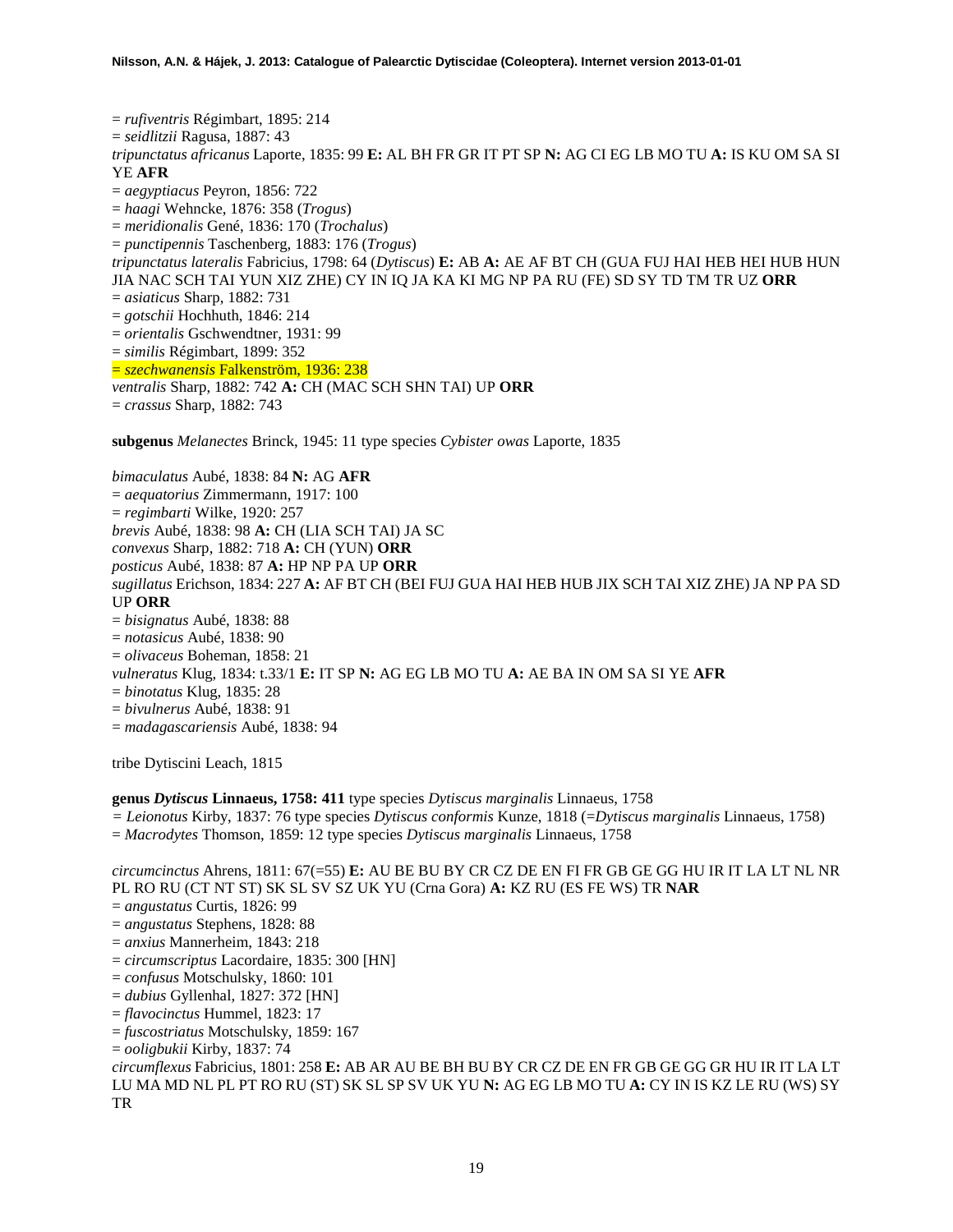= *dubius* Audinet-Serville, 1830: 90 = *flavomaculatus* Curtis, 1826: 99 = *flavoscutellatus* Latreille, 1804: 162 = *kunstleri* Peytoureau, 1894: xlii = *perplexus* Lacordaire, 1835: 303 *dauricus dauricus* Gebler, 1832: 39 **A:** CH (HEI JIL XIN) JA MG RU (ES FE) **NAR** = *amurensis* J. Balfour-Browne, 1944: 356 [RN] = *confluens* Say, 1830: 27 [HN] = *confluens* Say, 1834: 440 [HN] = *confluentus* LeConte, 1850: 212 [RN] = *diffinis* LeConte, 1850: 212 = *franklinii* Kirby, 1837: 77 = *frontalis* Motschulsky, 1860: 101 [HN] = *obscurus* Gschwendtner, 1922: 93 = *strigifrons* Motschulsky, 1860: 101 = *ventralis* Motschulsky, 1855: 79 = *vexatus* Sharp, 1882: 643 *dauricus zaitzevi* Nakane, 1990: 28 **A:** JA *delictus* Zaitzev, 1906: 28 (*Macrodytes*) **A:** CH (HEI) RU (FE) *dimidiatus* Bergsträsser, 1778: 33 **E:** AB AL AR AU BE BH BU BY CR CZ DE EN FI FR GB GE GG GR HU IT LA LT LU MC NL PL RO RU (CT NT ST) SK SL SV SZ UK YU **A:** IN SY TR *distantus* Feng, 1936: 14 **A:** CH ("Manchuria") *lapponicus disjunctus* Camerano, 1880: 120 **E:** IT *lapponicus lapponicus* Gyllenhal, 1808: 468 **E:** BE BY CZ DE EN FI FR GB GE GG IR LA LT NL NR PL RO RU (CT NT) SK SV **A:** KZ RU (WS) = *borealis* Motschulsky, 1860: 101 = *septemtrionalis* Gyllenhal, 1827: 373 *latissimus* Linnaeus, 1758: 411 **E:** AU BE BY CR CZ DE EN FI FR GE HU IT LA LT LU NL NR PL RO RU (CT NT ST) SK SV SZ UK **A:** RU (WS) = *amplissimus* O.F. Müller, 1776: 69 = *anastomozans* Well, 1781: 386 *latro* Sharp, 1882: 644 **A:** CH (HEI) MG RU (ES FE WS) = *piceatus* Sharp, 1882: 644 = *stadleri* Gschwendtner, 1922: 93 *marginalis czerskii* Zaitzev, 1953: 328 **A:** CH (HEB HEI HEN) JA NC RU (ES FE) *marginalis marginalis* Linnaeus, 1758: 411 **E:** AB AL AU BE BH BU BY CR CZ DE EN FI FR GB GE GG GR HU IR IT LA LS LT LU MC NL NR PL PT RO RU (CT NT ST) SK SL SP SV SZ UK YU **A:** KZ RU (ES WS) TR = *circumductus* Audinet-Serville, 1830: 90 = *conformis* Kunze, 1818: 58 = *semicostatus* Reineck, 1921: 117 = *semistriatus* Linnaeus, 1758: 412 = *submarginatus* Stephens, 1828: 90 = *totomarginalis* DeGeer, 1774: 391 *mutinensis* Branden, 1885: 97 **E:** CR GR IT *= mutinensis* Pederzani, 1971: 220 [HN] *persicus* Wehncke, 1876: 52 **E:** AR GG RU (ST) UK **A:** AF IN TR UZ *pisanus* Laporte, 1835: 98 **E:** AN CR FR GR IT PT SP **N:** AG MO TU = *ibericus* Rosenhauer, 1856: 47 = *nonsulcatus* Zimmermann, 1919: 233 *semisulcatus* O.F. Müller, 1776: 70 **E:** AL AU BE BU CR CZ DE EN FR GB GE GG GR IR IT LA LT LU NL NR PL PT SL SP SV SZ UK YU (Crna Gora) **N:** AG MO TU **A:** KZ RU (ES) TR **AUR** = *exspectatus* Peyerimhoff, 1905: 229 = *frischii* Bergsträsser, 1778: 43 = *laevis* Engert, 1911: 19 = *maurus* Schaufuss, 1883: clxxiii = *porcatus* Thunberg, 1794: 74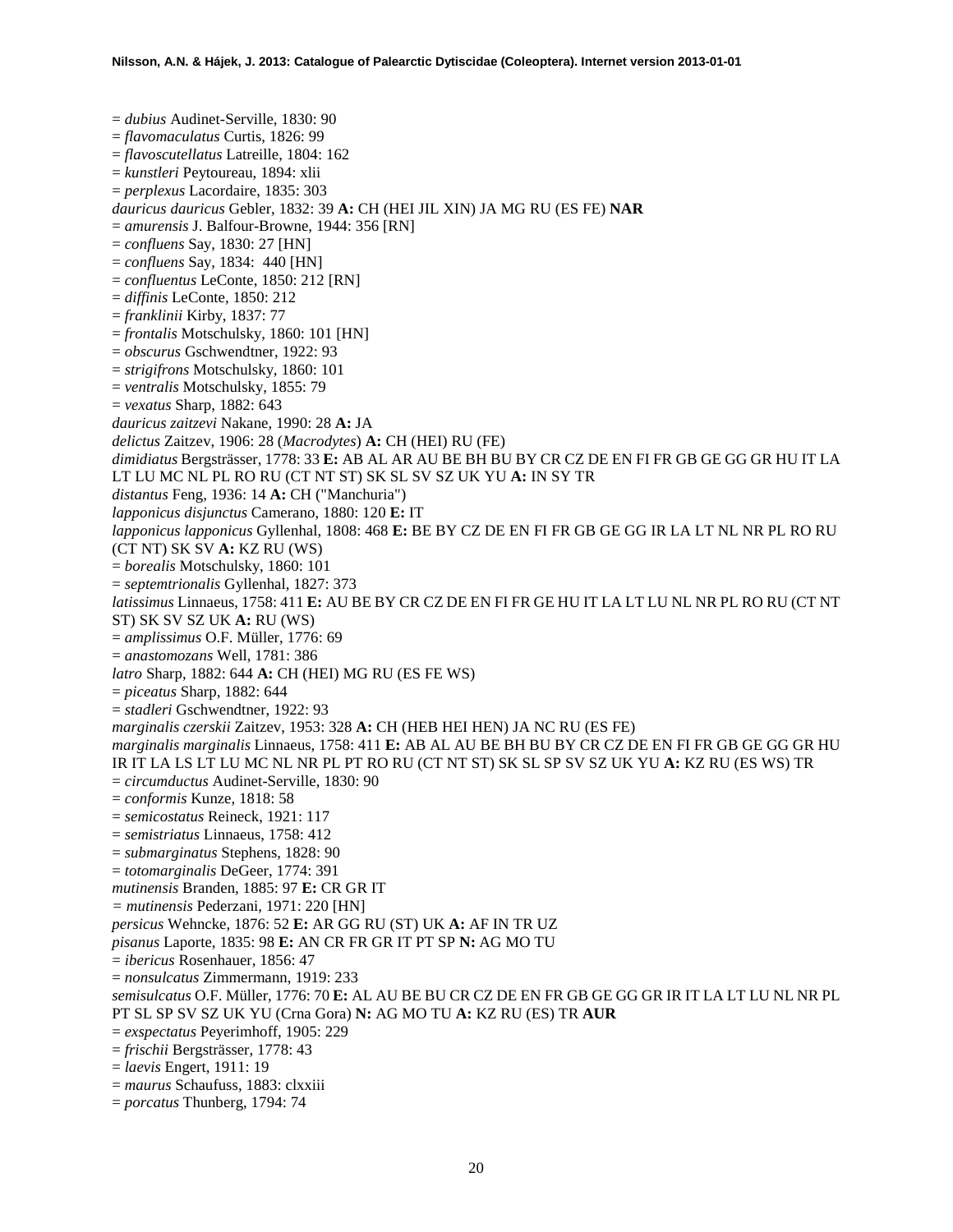= *punctatus* Olivier, 1795: 12 [HN] = *punctulatus* Fabricius, 1777: 238 [HN] = *stagnalis* Geoffroy, 1785: 66 *sharpi* Wehncke, 1875: 500 **A:** CH (HUN SHA) JA = *validus* Régimbart, 1899: 311 *sinensis* Feng, 1935: 182 **A:** CH (HEI SCH SHA) *thianschanicus* Gschwendtner, 1923: 107 (*Macrodytes*) **E:** RU (ST) **A:** AF KA TD TR

tribe Eretini Crotch, 1873

# **genus** *Eretes* **Laporte, 1833: 397** type species *Dytiscus griseus* Fabricius, 1781

= *Eunectes* Erichson, 1832: 17 [HN] type species *Dytiscus sticticus* Linnaeus, 1767

= *Nogrus* Dejean, 1833: 53 type species *Dytiscus griseus* Fabricius, 1781

*griseus* Fabricius, 1781: 293 (*Dytiscus*) **E:** AB AR AZ BH BU CR FR GG GR HU IT PT RU (ST) SL SP UK YU **N:**  AG EG LB MO TU **A:** AF BT CH (BEI FUJ HAI HEB HEI HUB JIA LIA MAC SCH SHA SHG SHN SHX TAI XIZ YUN ZHE) IN IQ JA HP KA KU NP OM PA RU (FE) SC SI SY TR UP YE **AFR AUR ORR** = *moroderi* Báguena Corella, 1935: 90

- = *plicipennis* Motschulsky, 1845: 29 (*Eunectes*)
- = *succinctus* Klug, 1834: t.33/4 (*Eunectes*)

*sticticus* Linnaeus, 1767: 666 (*Dytiscus*) **E:** SP **N:** AG CI EG MO MR **A:** AE AF CY IN KZ QA SA TD TM TR YE **AFR NAR NTR**

- = *conicollis* Wollaston, 1861: 97 (*Eunectes*)
- = *helvolus* Klug, 1834: t.33/3 (*Eunectes*)
- = *occidentalis* Erichson, 1847: 73 (*Eunectes*)
- = *punctatus* Zoubkoff, 1837: 66 (*Eunectes*)
- = *subcoriaceus* Wollaston, 1861: 99 (*Eunectes*)
- = *subdiaphanus* Wollaston, 1861: 100 (*Eunectes*)

tribe Hydaticini Sharp, 1882

**genus** *Hydaticus* **Leach, 1817: 69** type species *Dytiscus transversalis* Pontoppidan, 1763

**subgenus** *Hydaticus* Leach, 1817: 69 type species *Dytiscus transversalis* Pontoppidan, 1763 = *Icmaleus* Gistel, 1856: 355 type species *Dytiscus transversalis* Pontoppidan, 1763

*aruspex* Clark, 1864: 212 **E:** BY CZ DE EN FI FR GE HU LA NR PL RU (CT NT) SV UK **A:** CH (HEI JIL LIA) JA RU (ES FE WS) **NAR** = *americanus* Sharp, 1882: 651 = *laevipennis* Thomson, 1867: 88 = *laeviusculus* Poppius, 1906: 58 = *modestus* Sharp, 1882: 650 = *rugosus* Poppius, 1905: 23 *continentalis* J. Balfour-Browne, 1944: 355 [RN] **E:** AU BE BH BY CR CZ DE EN FR GE HU IT LA LT PL RU (CT ST) SK SV SZ UK **A:** RU (WS) = *stagnalis* Fabricius, 1787: 191 [HN] (*Dytiscus*) *schelkovnikovi* Zaitzev, 1913: 197 **E:** AB AR GG RU (ST) **A:** IN = *litoralis* Zaitzev, 1913: 198 *seminiger* DeGeer, 1774: 401 (*Dytiscus*) **E:** AU BE BH BY CR CZ DE EN FI FR GB GE HU IR IT LA LS LT LU NL NR PL RO RU (CT NT ST) SK SL SP SV SZ UK YU **A:** IN RU (ES WS) = *cinctus* O.F. Müller, 1776: 669 [HN] (*Dyticus*) = *danicus* Gmelin, 1790: 1955 (*Dytiscus*) = *hybneri* Fabricius, 1787: 190 (*Dytiscus*) = *parapleurus* Marsham, 1802: 427 (*Dytiscus*) = *sexpunctatus* Drapiez, 1819: 48 (*Dyticus*) *transversalis laevisculptus* Zaitzev, 1910: 223 **A:** IN TR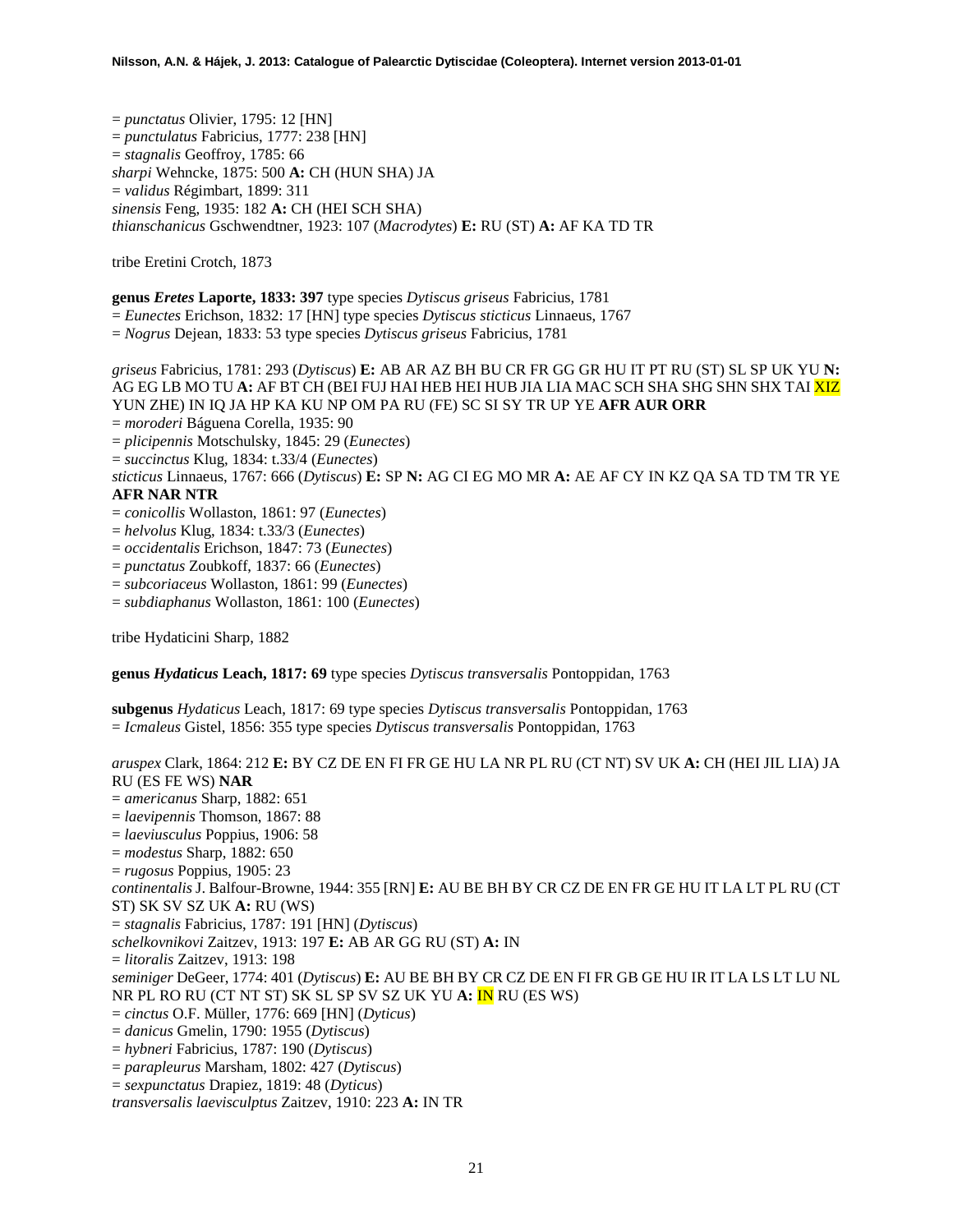*transversalis transversalis* Pontoppidan, 1763: 677 (*Dytiscus*) **E:** AL AU BE BH BU BY CR CZ DE EN FI FR GB GE GG GR HU IT KZ LA LT LU MC NL NR PL RO RU (CT NT ST) SK SL SV SZ UK YU **A:** IS RU (WS)

- = *degeneratus* Westhoff, 1882: 305
- = *inderiensis* Zaitzev, 1915: 277
- = *interruptemaculatus* Gerhardt, 1899: 217
- = *punctipennis* Thomson, 1867: 87
- = *sahlbergi* Zaitzev, 1905: 226

**subgenus** *Prodaticus* Sharp, 1882: 647 type species *Prodaticus pictus* Sharp, 1882

- **=** *Guignotites* Brinck, 1943: 8 [RN] type species *Dytiscus vittatus* Fabricius, 1775
- = *Hydaticinus* Guignot, 1950: 104 type species *Hydaticus rectus* Sharp, 1882 (= *Dytiscus xanthomelas* Brullé, 1838)
- = *Isonotus* Guignot, 1936: 53 [HN] type species *Dytiscus vittatus* Fabricius, 1775

= *Pleurodytes* Régimbart, 1899: 331 type species *Hydaticus dineutoides* Sharp, 1882

*africanus* Rocchi, 1976: 289 (*Prodaticus*) **A:** SA **AFR** *agaboides* Sharp, 1882: 663 **A:** CH (HAI YUN) **ORR** *arabicus* Guignot, 1951: 21 **A:** OM YE *bivittatus* Laporte, 1835: 98 **N:** EG **AFR** = *sharpi* Peschet, 1917: 45 *bowringii* Clark, 1864: 214 **A:** CH (ANH BEI HEB HUB JIA JIX LIA SCH SHA SHN TAI YUN ZHE) JA NC SC **ORR** *conspersus conspersus* Régimbart, 1899: 315 **A:** JA SC *conspersus sakishimanus* Nakane, 1990: 29 **A:** JA *decorus* Klug, 1834: t.33/5 **N:** EG **A:** SA SI YE **AFR** *dorsiger* Aubé, 1838: 193 **A:** SA **AFR** *dregei* Aubé, 1838: 172 **A:** SA YE **AFR** = *jucundus* Reiche, 1850: 278 = *nigromarmoratus* Clark, 1864: 220 *fabricii* W.S. Macleay, 1825: 31 [RN] (*Colymbetes*) **A:** CH (XIZ YUN) **AUR ORR** = *fabriciusi* Ball, 1932: 19 [RN] = *rufulus* Aubé, 1838: 199 = *varius* Fabricius, 1801: 267 [HN] (*Dytiscus*) *flavolineatus* Boheman, 1848: 237 **A:** SA **AFR** *grammicus* Germar, 1827: t.1 (*Dytiscus*) **E:** AB AR AU BH BU CR FR GE GG HU IT MC PL RU (ST) SK SL SZ TR UK YU **A:** AF CH (BEI HAI HEB HEI HUB JIA JIL LIA SCH YUN) IN JA KZ NC TM UZ = *lineolatus* Ménétriés, 1832: 140 (*Dytiscus*) = *nigrovittatus* Clark, 1864: 222 *histrio* Clark, 1864: 221 **A:** AE AF HP IN IQ KA OM PA SA UP YE **ORR** = *rectangulus* Sharp, 1882: 669 *incertus* Régimbart, 1888: 617 **A:** BT CH (YUN) HP NP **ORR** = *martensi* Wewalka, 1972: 115 *leander* Rossi, 1790: 202 (*Dytiscus*) **E:** AB AL FR GR IT PT SP YU **N:** AG EG LB MO TU **A:** IN IQ IS JO SI SY TM TR **AFR** = *debarrosmachadoi* Franciscolo, 1968: 51 = *fusciventris* Reiche & Saulcy, 1855: 639 = *nauzieli* Fairmaire, 1859: lii *litigiosus* Régimbart, 1880: 210 **A:** CH (HAI) **ORR** = *nubilus* Régimbart, 1899: 318 = *planatus* Régimbart, 1899: 317 *luczonicus* Aubé, 1838: 179 **A:** UP **ORR** *major* Régimbart, 1899: 328 **A:** CH (YUN) **ORR** *pacificus* Aubé, 1838: 177 **A:** CH (SHN TAI YUN) **ORR** = *banksii* Crotch, 1872: 205 [RN] = *ceylonicus* Guignot, 1935: 130 = *discindens* Walker, 1858: 204 = *latihamatus* Régimbart, 1899: 315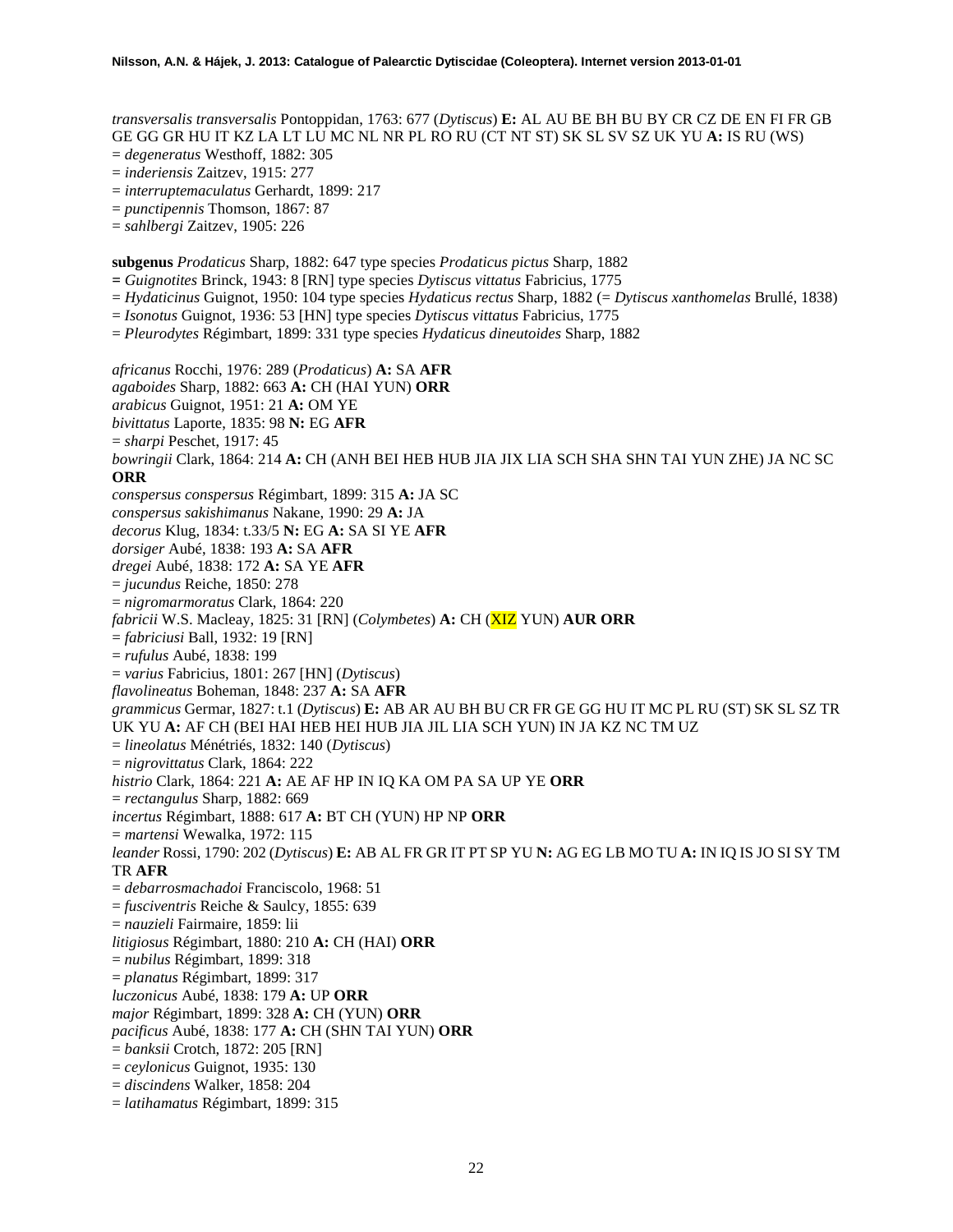= *lunatus* Régimbart, 1899: 316 = *ruficollis* Fabricius, 1787: 189 [HN] (*Dytiscus*) *pictus* Sharp, 1882: 648 (*Prodaticus*) **A:** AE AF IN IQ OM PA SA SY TD TM UZ *ponticus* Sharp, 1882: 662 **N:** EG LB **A:** IN IQ PA SA SI SY TD TM TR **ORR** *rhantoides* Sharp, 1882: 664 **A:** CH (FUJ GUA GUI HAI HEI HUB HKG HUN JIA SCH SHG TAI YUN ZHE) JA **ORR** = *fengi* Falkenström, 1936: 236 *ricinus* Wewalka, 1979: 128 **A:** AF NP PA **ORR** *satoi dhofarensis* Pederzani, 2003: 18 **A:** OM *satoi satoi* Wewalka, 1975: 91 **A:** BT CH (FUJ HEB LIA NO SCH TAI XIZ) JA SD **ORR** *servillianus* Aubé, 1838: 197 **A:** AE OM YE **AFR** *= discoidalis* Hope, 1843: 364 *= flavomarginatus* Zimmermann, 1920: 228 *tibetanus* Shaverdo, Wewalka & Li, 2012: 78 **A:** CH (XIZ) *thermonectoides* Sharp, 1884: 447 **A:** CH (JIA YUN ZHE) JA SC *vittatus* Fabricius, 1775: 825 (*Dytiscus*) **A:** CH (FUJ GUA HAI HKG HUB JIA JIX MAC SCH SHN SHX TAI ZHE) HP JA NP SD UP **ORR** = *lenzi* Schönfeldt, 1890: 170 (*Graphoderus*) = *nepalensis* Satô, 1961: 60 = *sesquivittatus* Fairmaire, 1880: 164

subfamily **Hydroporinae** Aubé, 1836 tribe Bidessini Sharp, 1882

**genus** *Allodessus* **Guignot, 1953: 110** type species *Hydroporus bistrigatus* Clark, 1862

*megacephalus* Gschwendtner, 1931: 21 (*Bidessus*) **A**: CH (FUJ TAI) JA = *maculosus* Gschwendtner, 1931: 462 (*Bidessus*) = *tokunagai* Kamiya, 1932: 5 (*Bidessus*)

**genus** *Bidessus* **Sharp, 1882: 336** type species *Dytiscus unistriatus* Schrank, 1781

*alienus* Zimmermann, 1919: 140 **E:** AB CR MC MD RU (ST) **A:** IN KZ RU (WS) TM *anatolicus anatolicus* Wewalka, 1972: 72 **A:** TR *anatolicus kadmos* Wewalka, 1989: 147 **A:** IS *anatolicus phoenix* Wewalka, 1989: 146 **A:** IS *calabricus* Guignot, 1957: 91 **E:** BU CR GR IT MC SL **A:** CY IN IQ IS LE SY TR *complicatus* Sharp, 1904: 4 **N:** EG **AFR** = *brevistriga* Régimbart, 1906: 245 = *ghesquieri* Guignot, 1948: 1 *coxalis* Sharp, 1882: 351 **E:** FR PT SP **N:** AG MO TU = *ibericus* Falkenström, 1939: 9 *cretensis* Fery, 1992: 79 **E:** GR (Crete) *delicatulus* Schaum, 1844: 198 (*Hydroporus*) **E:** AL AU BH BU CR CZ FR GE GR IT MC PL SK SL SZ YU **A:** TR *exornatus* Reiche & Saulcy, 1855: 644 (*Hydroporus*) **E:** CR GR YU **A:** SY TR *goudotii* Laporte, 1835: 105 (*Hydroporus*) **E:** AL FR GR IT PT SP **N:** AG MO TU *grossepunctatus* Vorbringer, 1907: 418 **E:** AU BE BY CZ DE EN FI FR GE HU IT LA LT NL NR PL RU (CT NT ST) SL SV SZ UK **A:** RU (ES WS) *minutissimus* Germar, 1824: 31 (*Hydroporus*) **E:** AU FR GB GE IR IT LU PT SP SZ **N:** AG CI MO TU = *circumflexus* Breit, 1908: 59 = *interruptefasciatus* Breit, 1908: 59 = *lepineyi* Kocher, 1957: 367 = *trifasciatus* Wollaston, 1846: 453 (*Hydroporus*) *muelleri* Zimmermann, 1927: 34 **E:** GR IT YU *= tiragalloi* Sanfilippo, 1978: 129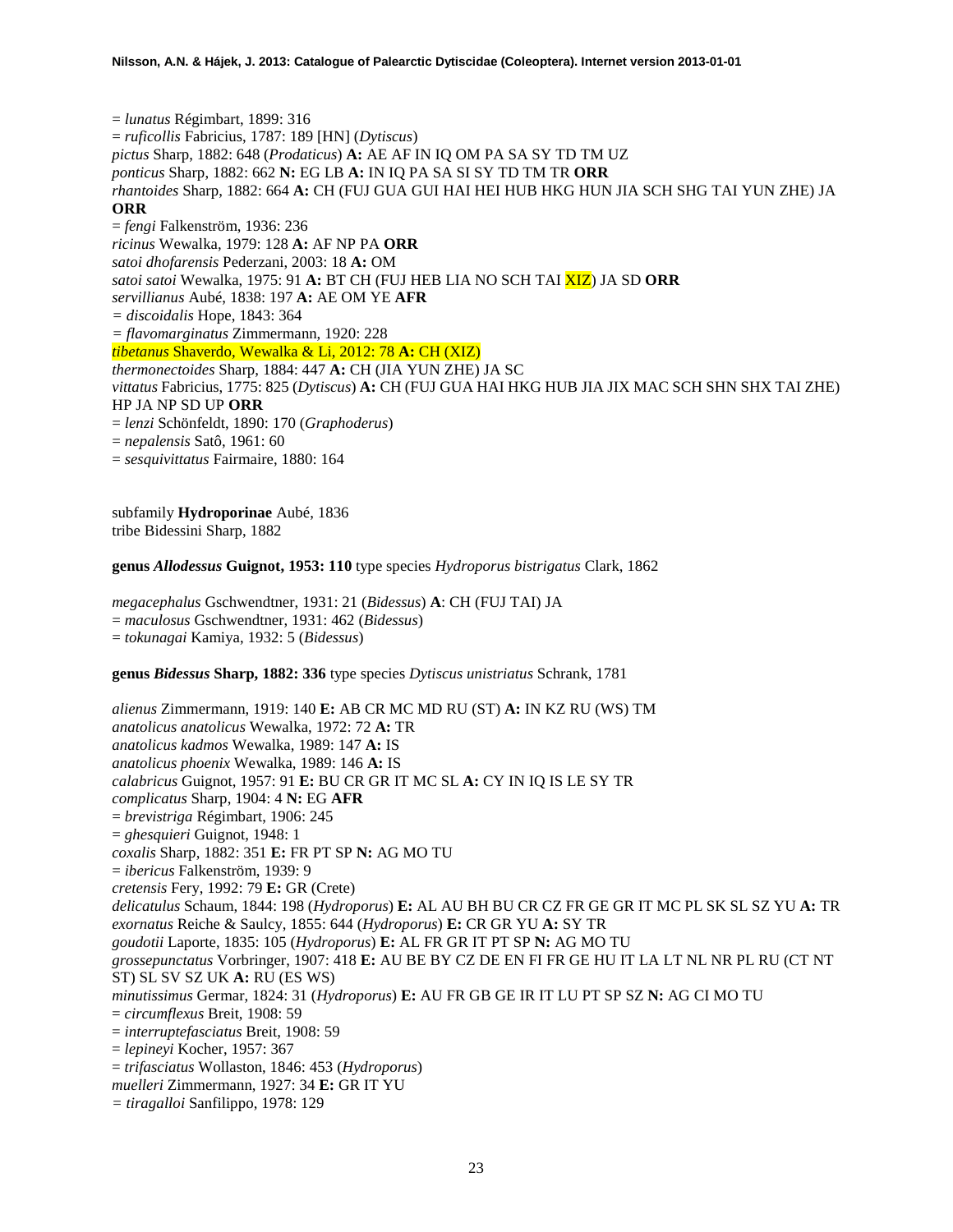*nasutus* Sharp, 1887: 170 **E:** AB AR AU BH BU CR CZ HU MD RO RU (ST) SK UK **A:** IS KZ RU (WS) TM TR *ovoideus* Régimbart, 1895: 81 **N:** EG **AFR** *pumilus* Aubé, 1838: 342 (*Hydroporus*) **E:** BH CR FR IT PT SP **N:** AG *saucius* Desbrochers des Loges, 1871: 338 (*Hydroporus*) **E:** FR (Corse) IT = *baderi* Krausse, 1910: 146 = *bigoti* Guignot, 1957: 91 *sharpi* Régimbart, 1895: 77 **N:** TU **AFR** = *fictor* Omer-Cooper, 1959: 124 = *granulum* Régimbart, 1895: 79 = *nigeriensis* Omer-Cooper, 1974: 306 = *sedilloti* Régimbart, 1895: 78 = *sudanensis* Omer-Cooper, 1974: 306 *unistriatus* Goeze, 1777: 626 (*Dytiscus*) **E:** AU BE BH BU BY CR CZ DE EN FI FR GB GE GR HU IT LA LT LU MC NL NR PL RO RU (CT NT ST) SK SL SV SZ UK YU **A:** CH (HEB SHA) MG RU (ES WS) TR = *bisulcatus* Curtis, 1840: 276 (*Hygrotus*) = *monostriatus* Geoffroy, 1785: 69 (*Dyticus*) = *nanus* Gmelin, 1790: 1956 (*Dytiscus*) = *opacus* Guignot, 1932: 268 = *subrufulus* Schneider, 1898: 50 *= unistriatus* Schrank, 1781: 205 [HN] (*Dytiscus*)

**genus** *Clypeodytes* **Régimbart, 1894: 230** type species *Hydroporus cribrosus* Schaum, 1864

*bufo* Sharp, 1890: 344 (*Bidessus*) **A:** CH (GUI HAI HUB) **ORR** *cribrosus* Schaum, 1864: 107 (*Hydroporus*) **N:** EG **AFR** *jaechi* Wewalka & Biström, 1987: 49 **A:** NP

**genus** *Geodessus* **Brancucci, 1979: 214** type species *Geodessus besucheti* Brancucci, 1979

*besucheti* Brancucci, 1979: 214 **A:** HP NP SD

**genus** *Glareadessus* **Wewalka & Biström, 1998: 59** type species *Glareadessus stocki* Wewalka & Biström, 1998

*franzi* Wewalka & Biström, 1998: 62 **A:** IN *stocki* Wewalka & Biström, 1998: 61 **A:** AE OM

**genus** *Hydroglyphus* **Motschulsky, 1853: 5** type species *Dytiscus geminus* Fabricius, 1792 = *Guignotus* Houlbert, 1934: 53 type species *Dytiscus geminus* Fabricius, 1792

*amamiensis* Satô, 1961: 7 (*Guignotus*) **A:** CH (HUB TAI) JA *angularis* Klug, 1834: t.34/1 (*Hydroporus*) **N:** AG EG MO TU **A:** AE IN IQ OM PA SA TR YE **AFR** = *klugii* Leprieur, 1880: xxv (*Hydroporus*) *annamita* Régimbart, 1889: 153 (*Bidessus*) **A:** CH **ORR** *confusus* Klug, 1834: t.34/4 (*Hydroporus*) **N:** EG TU **A:** IN OM SA SI SY TM TR YE **AFR** *flammulatus* Sharp, 1882: 359 (*Bidessus*) **A:** CH (JIX SCH TAI XIZ) IN JA NP PA UP **ORR** = *antennatus* Régimbart, 1892: 118 (*Bidessus*) *geminus* Fabricius, 1792: 199 (*Dytiscus*) **E:** AB AL AR AU BE BH BU BY CR CZ DE EN FI FR GB GE GG GR HU IT LA LS LT LU MC MD NL NR PL PT RO RU (CT NT ST) SK SL SP SV SZ TR UK YU **N:** AG CI EG LB MO TU **A:** AF BT CH (GUI GUX HEI HEN JIL LIA SCH YUN) CY HP IN IQ IS KA KI KZ LE MG NC NP PA RU (ES WS) SA SI SY TD TM TR UP UZ **ORR** = *corsicus* O.Schneider, 1903: 51 (*Bidessus*) = *inmaculatus* Báguena Corella, 1935: 85 (*Bidessus*)

- = *monaulacus* Drapiez, 1820: 270 (*Hydroporus*)
- = *nitens* Falkenström, 1939: 7 (*Bidessus*)
- = *obscurus* J. Sahlberg, 1903: 16 (*Bidessus*)
- = *ocellatus* Báguena Corella, 1935: 85 (*Bidessus*)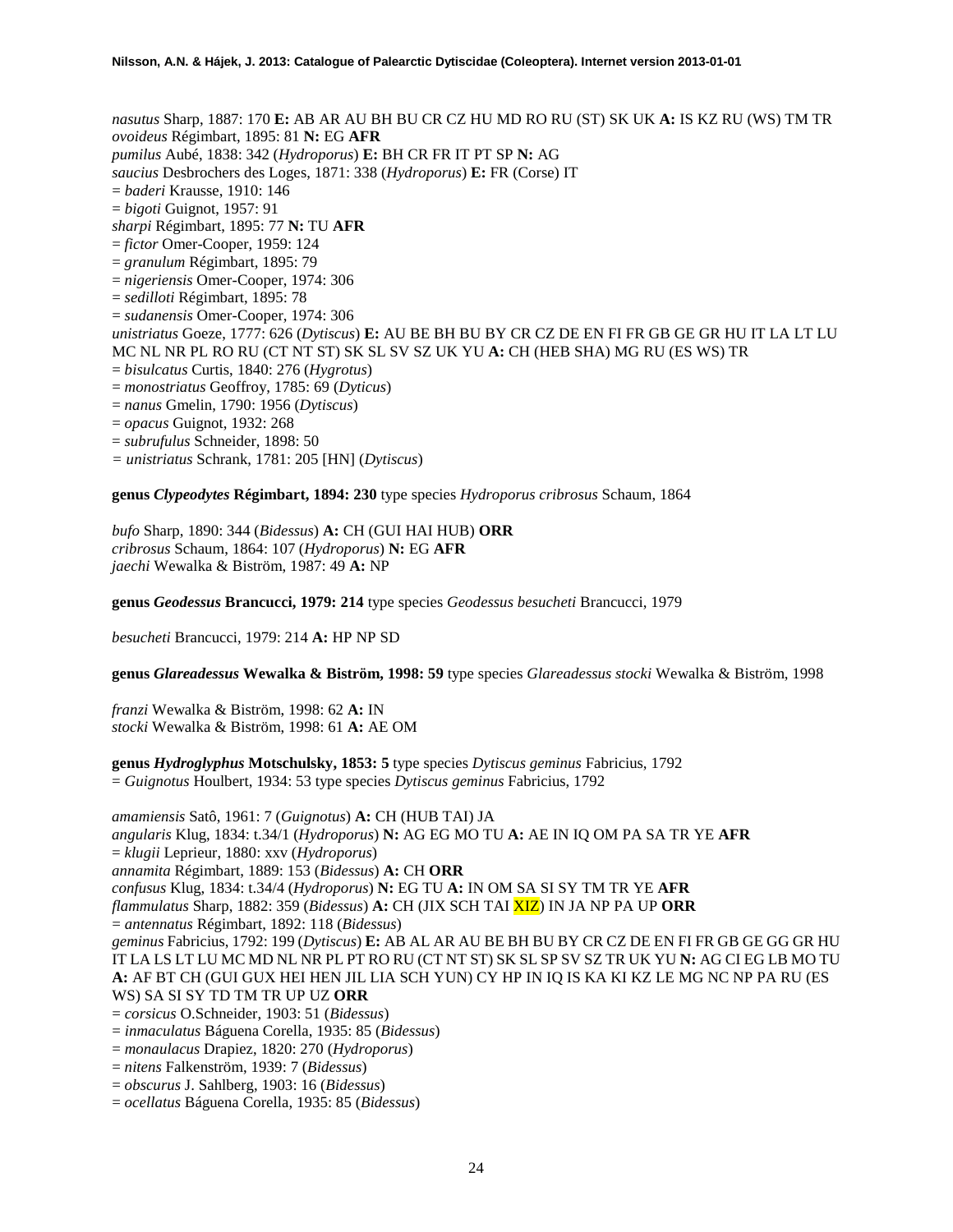= *pectinatus* Báguena Corella, 1935: 85 (*Bidessus*) = *pusillus* Fabricius, 1781: 297 (*Dytiscus*) [HN] = *pygmeus* Olivier, 1795: 39 (*Dytiscus*) [HN] = *symbolum* Kolenati, 1845: 86 (*Hydroporus*) = *trifidus* Panzer, 1795: 26/t.2 (*Dytiscus*) *gujaratensis* (Vazirani, 1973: 297) (*Guignotus*) **A:** IN OM **ORR** *hamulatus* Gyllenhal, 1813: 691 (*Hyphydrus*) **E:** BY CT DE EN FI GE LA LT PL RU (NT) SV **A:** MG *hormuzensis* Hájek & Brancucci, 2011: 134 **A:** AE IN OM *hummeli* Falkenström, 1932: 191 (*Bidessus*) **A:** CH (SCH) *inconstans* Régimbart, 1892: 119 (*Bidessus*) **A:** BT CH (TAI XIZ) JA NP SD **ORR** = *fulvescens* Zimmermann, 1923: 34 (*Bidessus*) *infirmus* Boheman, 1848: 251 (*Hydroporus*) **A:** OM SA YE **AFR** = *capensis* Régimbart, 1894: 234 (*Bidessus*) *japonicus* Sharp, 1873: 54 (*Hydroporus*) **A:** CH (BEI FUJ GUA HEI HUB JIA JIL JIX LIA ZHE) JA NC RU (FE) SC = *tangweii* Li, 1992: 36 (*Guignotus*) = *vernalis* Guignot, 1954: 197 (*Guignotus*) = *yingkouensis* Li, 1992: 36 (*Guignotus*) = *yoshimurai* Kamiya, 1932: 4 (*Bidessus*) *kifunei* Nakane, 1987: 172 (*Guignotus*) **A:** JA *licenti* Feng, 1936: 3 (*Bidessus*) **A:** CH (BEI GAN GUA GUI GUX HEI HUN JIX SCH SHA TIA XIN ZHE) MG *major* Sharp, 1882: 354 (*Bidessus*) **N:** AG EG LB TU **A:** IS OM SA SI YE **AFR** = *sellatus* Peyerimhoff, 1931: 20 (*Bidessus*) *orientalis* Clark, 1863: 427 (*Hydroporus*) **A:** CH (FUJ GUI GUX HAI HUB HUN XIZ YUN ZHE) **AUR ORR** *pendjabensis* Guignot, 1954: 221 (*Guignotus*) **A:** NP PA **ORR** *pentagrammus* Schaum, 1864: 108 (*Hydroporus*) **N:** EG **AFR** *regimbarti* Gschwendtner, 1936: 367 (*Bidessus*) **A:** CH (GUX GUI SCH SHA YUN) **ORR** *signatellus* Klug, 1834: t.34/3 (*Hydroporus*) **E:** AB AR BH CR FR GG GR IT RU (ST) SP YU **N:** AG EG LB MO TU **A:** AE AF CY IN IQ IS JO KI KU KZ OM PA SA SI SY TD TM TR UZ YE **AFR**  = *razzautii* Dodero, 1922: 46 (*Bidessus*) = *tetragrammus* Hochhuth, 1846: 223 (*Hydroporus*) = *thermalis* Germar, 1838: xx (*Hydroporus*) *sinuspersicus* Hájek & Wewalka, 2009: 94 **A:** AE IN OM *socotraensis* Wewalka, 2004: 466 **A:** YE (Socotra) *trassaerti* Feng, 1936: 4 (*Bidessus*) **A:** CH (FUJ GUA GUI GUX HEB HEI HUB HUN JIA JIX SHA SCH TIA YUN ZHE)

**genus** *Leiodytes* **Guignot, 1936: 20** type species *Hydroporus evanescens* Boheman, 1848 = *Liodytes* Guignot, 1950: 97 [HN] type species *Hydroporus evanescens* Boheman, 1848

*frontalis* Sharp, 1884: 440 (*Bidessus*) **A:** JA SC *gracilis* Gschwendtner, 1933: 162 (*Clypeodytes*) **A:** CH (HUB) *indicus* Régimbart, 1892: 117 (*Bidessus*) **A:** UP **ORR** *kyushuensis* Nakane, 1990: 62 (*Clypeodytes*) **A:** JA *lanyuensis* Wang, Satô & Yang, 1998: 161 **A:** CH (TAI) *miyamotoi* Nakane, 1990: 63 (*Clypeodytes*) **A:** JA *nicobaricus* Redtenbacher, 1867: 21 (*Hydroporus*) **A:** CH (MAC) JA **ORR** *orissaensis* Vazirani, 1969: 328 (*Clypeodytes*) **A:** PA **ORR** *perforatus* Sharp, 1882: 363 (*Bidessus*) **A:** CH (GUA GUI GUX HAI HUN JIX SCH YUN) **ORR**

**genus** *Limbodessus* **Guignot, 1939: 52** type species *Bidessus neoguineensis* Régimbart, 1892 (= *Hydroporus compactus* Clark, 1862)

*compactus* Clark, 1862: 421 (*Hydroporus*) **A:** JA **AUR ORR** = *neoguineensis* Régimbart, 1892: 990 (*Bidessus*) = *tokarensis* Satô, 1972: 53 (*Uvarus*)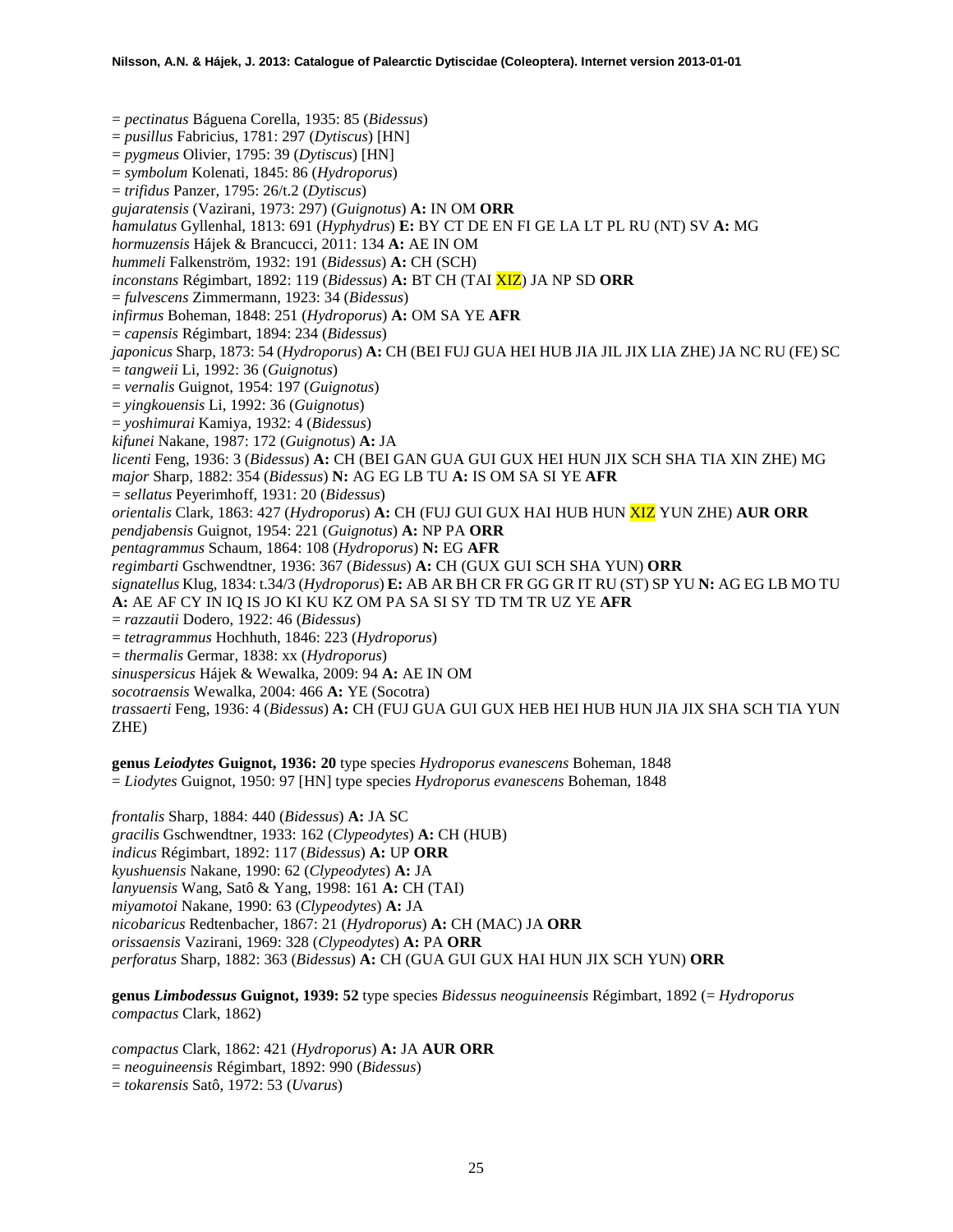**genus** *Pseuduvarus* **Biström, 1988: 10** type species *Hydroporus vitticollis* Boheman, 1848

*vitticollis* Boheman, 1848: 256 (*Hydroporus*) **N:** MO **A:** CH (TAI) NP PA **AFR ORR**

= *caligosus* Guignot, 1946: 257 (*Amarodytes*)

= *gentilis* Sharp, 1890: 344 (*Bidessus*)

= *monticola* Guignot, 1957: 98 (*Uvarus*)

= *octoguttatus* Régimbart, 1895: 94 (*Bidessus*)

= *ornatipennis* Régimbart, 1900: 372 (*Bidessus*)

**genus** *Sinodytes* **Spangler, 1996: 243** type species *Sinodytes hubbardi* Spangler, 1996

*hubbardi* Spangler, 1996: 244 **A:** CH (GUX)

**genus** *Uvarus* **Guignot, 1959: 53** type species *Hydroporus lacustris* Say, 1823

*occultus* Sharp, 1882: 363 (*Bidessus*) **A:** SA

**genus** *Yola* **Gozis, 1886: 8** type species *Dytiscus bicarinatus* Latreille, 1804 = *Yolula* Guignot, 1950: 100 type species *Bidessus dohrni* Sharp, 1882

*alluaudi* Peschet, 1926: 299 **N:** AG LB MO **AFR** *bicarinata bicarinata* Latreille, 1804: 179 (*Dytiscus*) **E:** BE CZ FR IT NL PT SL SP SZ **N:** AG MO TU *= bicarinatus* Drapiez, 1819: 290 [HN] (*Dytiscus*) = *bipunctatus* Ragusa, 1887: 224 (*Bidessus*) = *costatus* Gyllenhal in Schönherr, 1808: 31 (*Hyphydrus*) = *crispatus* Germar, 1817: t.1 (*Hydroporus*) = *cristatus* Lacordaire, 1835: 335 (*Hydroporus*) *= interrupta* Báguena Corella, 1935: 84 *bicarinata obscurior* Desbrochers des Loges, 1871: 337 (*Hydroporus*) **E:** FR (Corse) IT (Elba, Sardegna) **N:** TU *bicristata* Sharp, 1882: 347 (*Bidessus*) **A:** SA YE *buettikeri* Brancucci, 1985: 230 **A:** SA *consanguinea* Régimbart, 1892:118 (*Bidessus*) **A:** NP **ORR** *darfurensis* J. Balfour-Browne, 1947: 136 **A:** YE **AFR** = *decorata* Guignot, 1956: 251 *enigmatica* Omer-Cooper, 1954: 212 **N:** EG **A:** SA SI **AFR** *nigrosignata* Régimbart, 1895: 71 **N:** AG **AFR** *= pescheti* Peyerimhoff, 1929: 168 *porcata* Klug, 1834: t.34/5 (*Hydroporus*) **N:** EG **A:** SA **AFR** *wraniki* Wewalka, 2004: 468 **A:** YE (Socotra)

**genus** *Yolina* **Guignot, 1936: 25** type species *Hydroporus elegantulus* Boheman, 1848

*insignis* Sharp, 1882: 348 (*Bidessus*) **N:** EG **A:** SA YE **AFR**

tribe Hydroporini Aubé, 1836

**genus** *Boreonectes* **Angus, 2010: 124** type species *Dytiscus griseostriatus* DeGeer, 1774

*alpestris* Dutton & Angus, 2007: 11 (*Stictotarsus*) **E:** IT SZ *emmerichi* Falkenström, 1936: 88 (*Deronectes*) **A:** CH (QIN SCH XIZ) *griseostriatus* DeGeer, 1774: 403 (*Dytiscus*) **E:** ?AR ?AU ?BH ?EN FI FR GE ?GG ?GR IT NR ?RU (NT) ?SL SV SZ ?YU **A:** ?KA ?MG ?PA ?TR ?**NAR**[1](#page-25-0)

<span id="page-25-0"></span> <sup>1</sup> Split cytogenetically into several taxa by Dutton & Angus (2007). The occurrence of *B. griseostriatus* in countries marked with question mark has to verified; however, especially populations from Balkan Peninsula and Asia belong most probably to other species.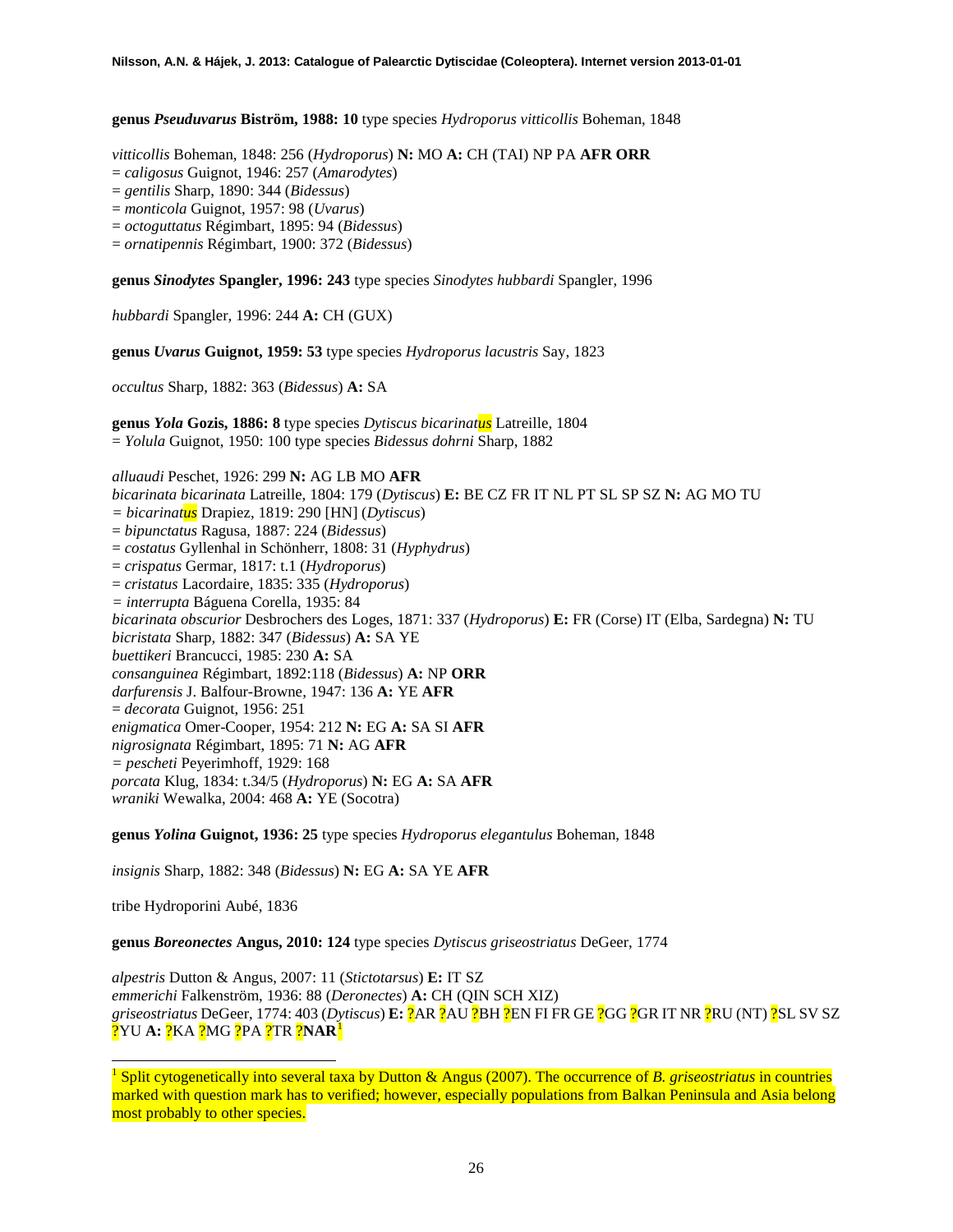= *maritimus* Helliesen, 1890: 20 (*Deronectes*) = *nigrescens* Favre, 1890: 52 (*Hydroporus*) = *obscurus* Della Beffa, 1931: 179 [HN] (*Hydroporus*) = *palaestinus* Baudi di Selve, 1894: 3 (*Deronectes*) = *piochardi* Régimbart, 1878: 350 (*Hydroporus*) *= strandi* Brinck, 1943: 141 (*Deronectes*) *ibericus* Dutton & Angus, 2007: 11 (*Stictotarsus*) **E:** FR IT PT SP **N:** MO *inexpectatus* Dutton & Angus, 2007: 11 (*Stictotarsus*) **E:** FR *macedonicus* Guéorguiev, 1959: 193 (*Potamonectes*) **E:** GR (Crete) MC *= creticus* Dutton & Angus, 2007: 12 (*Stictotarsus*) *multilineatus* Falkenström, 1922: 16 (*Potamodytes*) **E:** FA FI FR GB IR NR NT SV **A:** RU (ES FE WS) *riberae* Dutton & Angus, 2007: 12 (*Stictotarsus*) **E:** BU **A:** TR **genus** *Deronectes* **Sharp, 1882: 390** type species *Hydroporus latus* Stephens, 1829 = *Bartheus* Houlbert, 1934: 64 type species *Hydroporus latus* Stephens, 1829 *abnormicollis* Semenov, 1900: 682 **A:** AF CH (XIN) KI KZ TD UZ = *microthorax* Semenov, 1900: 683 *adanensis* Hájek, Šťastný, Boukal & Fery, 2011: 465 **A:** TR *afghanicus* Wewalka, 1971: 139 **A:** AF PA *algibensis* Fery & Fresneda, 1988: 337 **E:** SP *angelinii* Fery & Brancucci, 1997: 228 **E:** IT *angulipennis* Peyron, 1858: 398 (*Hydroporus*) **A:** TR *angusi* Fery & Brancucci, 1990: 431 **E:** SP *aubei aubei* Mulsant, 1843: 276 (*Hydroporus*) **E:** AU FR GE IT SZ *aubei sanfilippoi* Fery & Brancucci, 1997: 234 **E:** FR SP *balkei* Fery & Hosseinie, 1998: 252 **A:** IN *bameuli* Fery & Hosseinie, 1998: 243 **A:** PA *bicostatus* Schaum, 1864: 111 (*Hydroporus*) **E:** PT SP *biltoni* Fery & Hosseinie, 1998: 245 **A:** IN *brancuccii* Fery & Hosseinie, 1998: 250 **A:** IN *brannanii* Schaufuss, 1869: 9 (*Hydroporus*) **E:** SP (Islas Baleares) *costipennis costipennis* Brancucci, 1983: 138 **E:** PT SP *costipennis gignouxi* Fery & Brancucci, 1989: 303 **E:** SP = *gignouxorum* Nilsson, 2007: 49 [UE] *danielssoni* Fery & Hosseinie, 1998: 242 **A:** AF *delarouzei* Jacquelin du Val, 1857: 34 (*Hydroporus*) **E:** FR SP *depressicollis* Rosenhauer, 1856: 50 (*Hydroporus*) **E:** SP *doriae* Sharp, 1882: 421 **E**: "Caucasus" **A:** AR IN TR *elburs* Fery, Erman & Hosseinie, 2001:346 **A:** IN *elmii* Fery & Hosseinie, 1998: 254 **A:** IN *ermani* Hájek, Šťastný, Boukal & Fery, 2011: 468 **A:** TR *evelynae* Fery & Hosseinie, 1998: 254 **A:** TR *fairmairei* Leprieur, 1876: cxxi [RN] (*Hydroporus*) **E:** FR IT PT SP **N:** AG MO TU = *bombycinus* Leprieur, 1876: cxxii (*Hydroporus*) = *sublaevis* Rey, 1887: 2 (*Hydroporus*) = *vestitus* Fairmaire, 1859: 27 [HN] (*Hydroporus*) *ferrugineus* Fery & Brancucci, 1987: 70 **E:** PT SP *fosteri* Aguilera & Ribera, 1996: 39 **E:** SP *hakkariensis* Wewalka, 1989: 96 **A:** TR *hebaueri* Fery & Hosseinie, 1998: 256 **A:** TR = *hebauerorum* Nilsson, 2007: 49 [UE] *hendrichi* Fery & Hosseinie, 1998: 253 **A:** IN *hispanicus* Rosenhauer, 1856: 49 (*Hydroporus*) **E:** FR SP **N:** MO = *septensis* Lagar, 1968: 61 *jaechi* Wewalka, 1989: 94 **A:** TR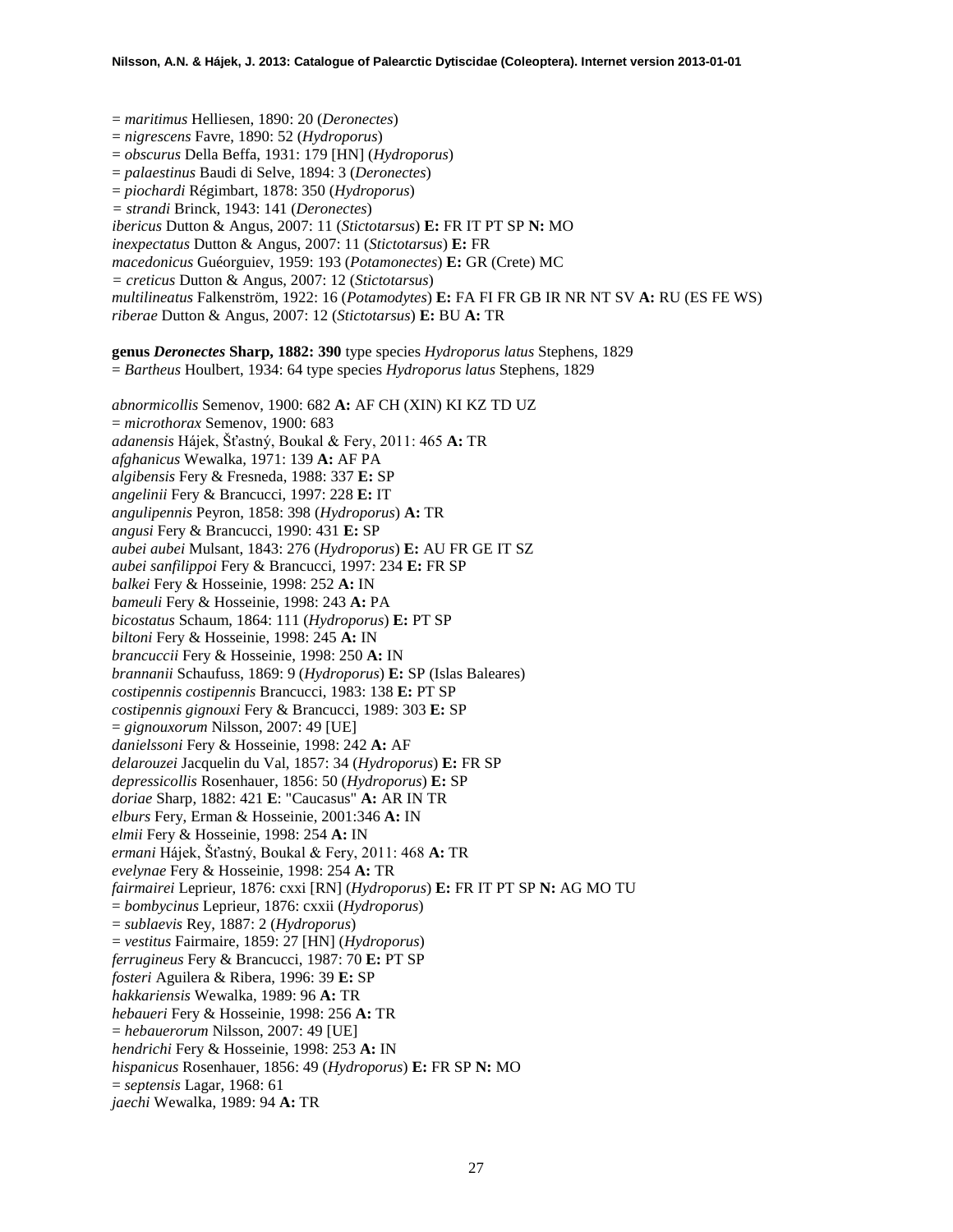*kinzelbachi* Fery & Hosseinie, 1998: 262 **A:** SY TR *lareynii* Fairmaire, 1858: 455 (*Hydroporus*) **E:** FR (Corse) = *coarcticolis* Reiche, 1862: 293 (*Hydroporus*) *latus* Stephens, 1829: 192 (*Hydroporus*) **E:** AU BE BH BU BY CR CZ DE EN FI FR GB GE GR HU IT LA LT LU NL NR PL RU (CT NT) SK SL SV SZ UK YU = *castaneus* Heer, 1837: 54 (*Hydroporus*) *= latus* Curtis, 1831: 343 [HN] (*Hydroporus*) = *ovatus* Sturm, 1835: 40 (*Hydroporus*) = *pyrenaeus* Schaefer, 1930: 104 [HN] (*Hydroporus*) *longipes* Sharp, 1882: 420 **A:** IN *moestus inconspectus* Leprieur, 1876: cxxii (*Hydroporus*) **E:** AL BU CR FR GR IT MC PT SP SZ YU **N:** MO *moestus moestus* Fairmaire, 1858: 455 (*Hydroporus*) **E:** FR (Corse) IT (Sardegna) *nilssoni* Fery & Wewalka, 1992: 22 **A:** IN TM *opatrinus* Germar, 1824: 31 [NP] (*Hydroporus*) **E:** FR PT SP SZ *= silphoides* Ponza, 1805:82 [NO] (*Dytiscus*) *palaestinensis* Fery & Hosseinie, 1999: 271 [RN] **A:** SY *= palaestinus* Fery & Hosseinie, 1998: 229 [HN] *parvicollis* Schaum, 1864: 112 (*Hydroporus*) **E:** AR BU GG GR MC RO YU **A:** IN TR *= planicollis* Sharp, 1882: 420 *perrinae* Fery & Brancucci, 1997: 260 **N:** AG TU *persicus* Peschet, 1914: 227 **A:** IN *peyerimhoffi* Régimbart, 1906: 204 (*Hydroporus*) **N:** AG *platynotus mazzoldii* Fery & Brancucci, 1997: 242 **E:** GR *platynotus platynotus* Germar, 1834: pl. 3 (*Hydroporus*) **E:** AL AU BE BH BU CZ GE LU MC NL PL RO SK YU = *murinus* Sturm, 1835: 42 (*Hydroporus*) = *platynotus* Lacordaire, 1835: 330 [HN] (*Hydroporus*) *riberai* Fery & Hosseinie, 1998: 255 **A:** IQ TR *roberti* Fery & Hosseinie, 1998: 242 **A:** AF *sahlbergi* Zimmermann, 1932: 106 **E:** GR TR **A:** TR *schuberti* Wewalka, 1971: 138 **A:** TR *semirufus* Germar, 1845: pl.3 (*Hydroporus*) **E:** FR IT *syriacus* Wewalka, 1971: 141 **A:** TR *theryi* Peyerimhoff in Bedel, 1925: 356 (*Hydroporus*) **N:** MO *toledoi* Fery, Erman & Hosseinie, 2001:342 **A:** TR *vestitus* Gebler, 1848: 76 (*Hydroporus*) **A:** AF KZ RU (WS) TD UZ *wewalkai* Fery & Fresneda, 1988: 241 **E:** SP *wittmeri* Wewalka, 1971: 130 **A:** TR *witzgalli* Fery & Brancucci, 1997: 278 **A:** TR *youngi* Fery & Hosseinie, 1998: 240 **A:** IN

**genus** *Graptodytes* **Seidlitz, 1887: 57** type species *Dytiscus granularis* Linnaeus, 1767

*aequalis* Zimmermann, 1918: 69 [NP] (*Hydroporus*) **E:** PT SP **N:** MO = *octolineatus* Schaufuss, 1882:559 [NO] (*Hydroporus*) *atlantis* Théry, 1933: 129 (*Hydroporus*) **N:** MO *aurasius* Jeannel, 1907: 18 (*Hydroporus*) **N:** AG TU *bilineatus* Sturm, 1835: 68 (*Hydroporus*) **E:** AL AU BE BH BU BY CR CZ DE FI FR GB GE GG GR HU IR IT LA LT LU MC NL PL RO RU (CT NT ST) SK SL SP SV SZ UK YU **A:** KZ RU (ES WS) TR = *dalmatinus* Zimmermann, 1932: 81 = *hopffgarteni* Schilsky, 1892: 193 (*Hydroporus*) = *narentinus* Zimmermann, 1915: 220 (*Hydroporus*) = *nigritarsis* Sharp, 1882: 453 (*Hydroporus*) = *pervasus* Gozis, 1914: 120 (*Hydroporus*) *bremondi* Guignot, 1934: 217 **N:** MO *bussleri* Fery, 1994: 399 **A:** IS SY *castilianus* Fery, 1995: 40 **E:** SP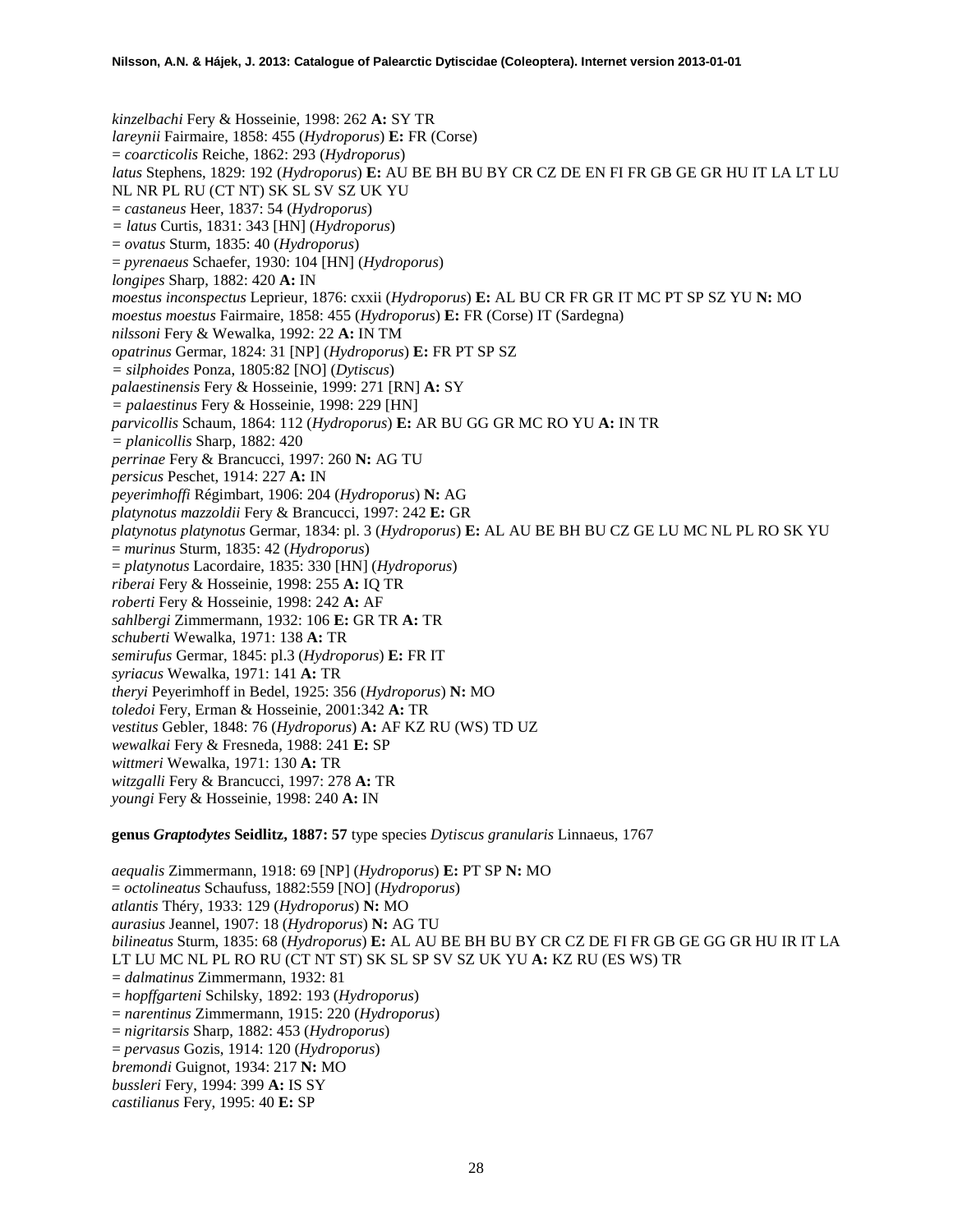*delectus* Wollaston, 1864: 76 (*Hydroporus*) **N:** CI *eremitus* Ribera & Faille, 2010: 6 **N:** MO *flavipes* Olivier, 1795: 38 [NP] (*Dytiscus*) **E:** BE BH BU CR FR GB GE GR IT LU NL PT SL SP SZ TR YU **N:** AG MO TU **A:** TR = *cebennicus* Guignot, 1932: 410 = *concinnus* Stephens, 1835: 392 (*Hydroporus*) = *manducus* Schaufuss, 1882: 559 (*Hydroporus*) = *marmoratus* Stephens, 1835: 438 (*Hydroporus*) = *portalegrensis* Schaufuss, 1882: 559 (*Hydroporus*) *fractus* Sharp, 1882: 454 (*Hydroporus*) **E:** BU FR GR IT PT SP **N:** AG TU = *exsanguis* Bedel, 1925: 364 (*Hydroporus*) *granularis* Linnaeus, 1767: 667 (*Dytiscus*) **E:** AU BE BH BU BY CR CZ DE EN FI FR GB GE GR HU IR IT LA LS LT LU NL NR PL RO RU (CT NT ST) SK SL SV SZ UK = *funestus* Schilsky, 1888: 183 (*Hydroporus*) = *istrus* J. Müller, 1926: 290 = *pseudopictus* Zaitzev, 1928: 12 = *rhodanensis* Schaefer, 1952: 35 = *suturalis* P.W.J. Müller, 1821: 225 (*Hyphydrus*) = *unilineatus* Schrank, 1781: 204 (*Dytiscus*) *ignotus* Mulsant & Rey, 1861: 307 (*Hydroporus*) **E:** CR FR GR IT PT SP **N:** AG MO TU *= bihamatus* Chevrolat, 1861: 149 (*Hydroporus*) = *fallaciosus* Guignot, 1932: 402 = *ypsilon* Reiche, 1863: 127 (*Hydroporus*) *kuchtai* Breit, 1908: 59 (*Hydroporus*) **E:** SP (Islas Baleares) *parisii* Gridelli, 1939: 408 **N:** AG *pictus* Fabricius, 1787: 194 (*Dytiscus*) **E:** AU BE BH BU BY CR DE EN FI FR GB GE HU IR IT LA LS LT LU MC NL NR RO RU (CT NT ST) SK SL SZ UK YU = *arcuatus* Panzer, 1795: 75 (*Dytiscus*) = *cruciatus* Schilsky, 1890: 182 (*Hydroporus*) = *flexuosus* Marsham, 1802: 425 (*Dytiscus*) = *fortiterpunctatus* Guignot, 1932: 396 *pietrii* Normand, 1933: 297 **N:** AG TU *sedilloti phrygius* Guignot, 1942: 18 **E:** GR MC TR **A:** TR = *pseudophrygius* Guéorguiev, 1965: 494 *sedilloti sedilloti* Régimbart, 1878: 352 (*Hydroporus*) **A:** CY IS SY *siculus* Fery, 1995: 41 **E:** IT *snizeki* Hendrich, 1993: 392 **A:** UZ *varius* Aubé, 1838: 334 (*Hydroporus*) **E:** AU BU FR GE GR IT MA PT SP YU **N:** AG MO TU = *laeticulus* Sharp, 1882: 453 (*Hydroporus*) = *pauper* O. Schneider, 1903: 51 (*Hydroporus*) *veterator behningi* Zaitzev, 1927: 11 **A:** TR *veterator veterator* Zimmermann, 1918: 67 [NP] (*Hydroporus*) **E:** BU CR GR IT MC YU = *montenegrinus* Schaufuss, 1882: 559 (*Hydroporus*)

# **genus** *Hydrocolus* **Roughley & Larson, 2000: 407** type species *Hydroporus paugus* Fall, 1923

*sahlbergi* Nilsson, 2001: 9 [RN] **E:** FI NR RU (NT) SV **A:** RU (ES) *= picicornis* J. Sahlberg, 1874: xiii [HN] (*Hydroporus*) *= picicornis* J. Sahlberg, 1875: 152 [HN] (*Hydroporus*)

**genus** *Hydroporus* **Clairville, 1806: 182** type species *Dytiscus fusculus* Schrank, 1781 (*= Dytiscus planus* Fabricius, 1781)

- = *Hydatoporus* Gistel, 1856: 355 type species *Dytiscus palustris* Linnaeus, 1761
- = *Hydrocoptus* Motschulsky, 1853: 5 type species *Dytiscus tristis* Paykull, 1798
- = *Hydroporidius* Guignot, 1949: 9 type species *Hydroporus melanarius* Sturm, 1835
- = *Hydroporinus* Guignot, 1945: 22 type species *Hydroporus neglectus* Schaum, 1845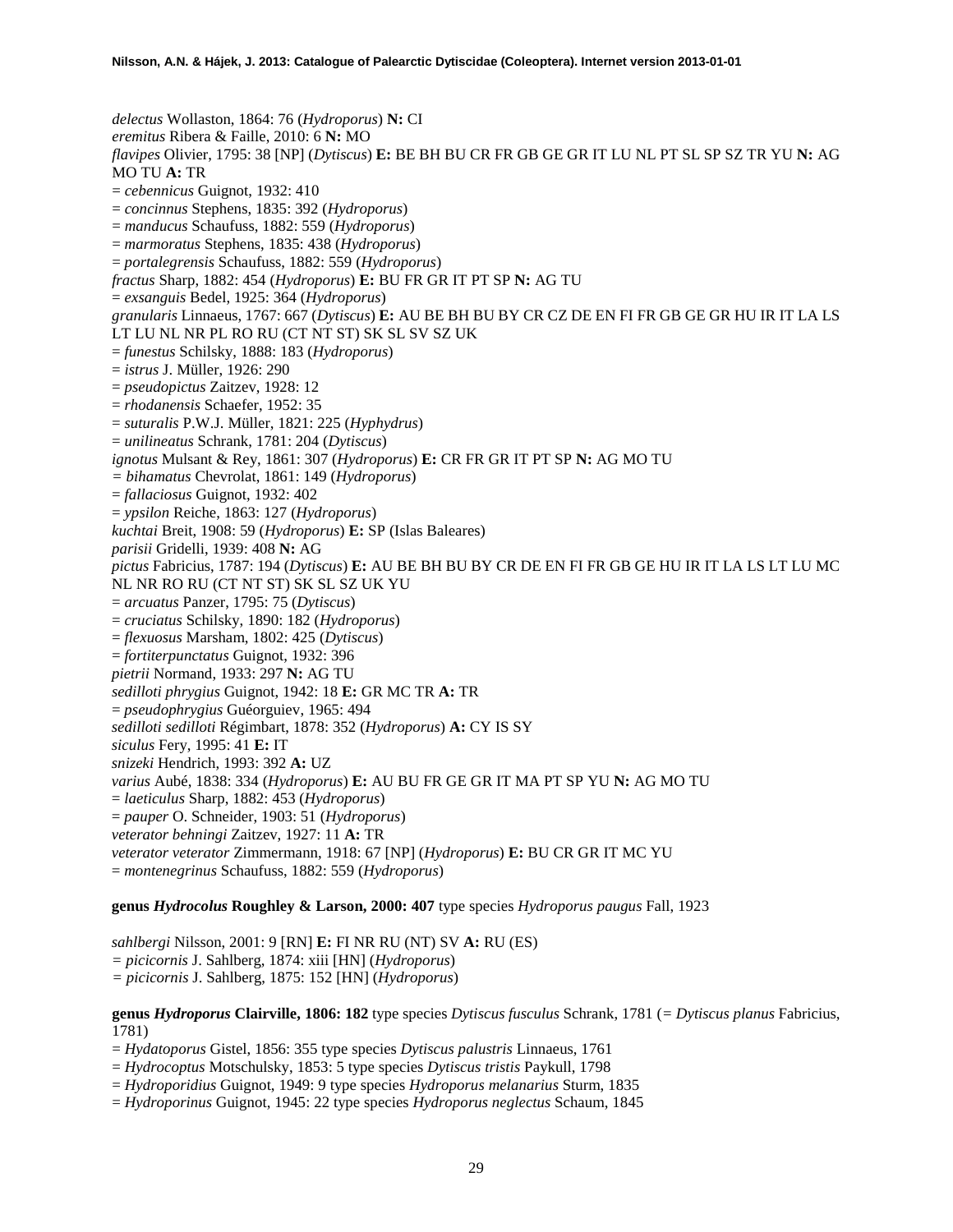= *Hydrotarsus* Falkenström, 1938: 4 type species *Hydrotarsus lundbladi* Falkenström, 1938

- = *Schizoporus* Ádám, 1996: 20 type species *Hydroporus angustatus* Sturm, 1835
- = *Sternoporus* Falkenström, 1930: 24 type species *Hydroporus longicornis* Sharp, 1871

*acutangulus* Thomson, 1856: 202 **E:** FI NR RU (NT) SV **A**: MG RU (ES FE WS) = *aenescens* J. Sahlberg, 1880: 50 = *pectoralis* J. Sahlberg, 1880: 51 [HN] = *punctatulus* J. Sahlberg, 1889: 221 = *sumakovi* Poppius, 1912: 107 = *zaitzevi* Jacobson, 1908: 425 [RN] *amguemensis* Shaverdo, 2003:59 **A:** RU (FE) *ampliatus ampliatus* Zaitzev, 1927: 13 **E:** RU (ST) **A:** AR IN *ampliatus colchicus* Bilyashiwsky, 2004:47 **E:** GG *analis* Aubé, 1838: 294 **E:** FR (Corse) IT **N:** AG TU *anatolicus anatolicus* J. Balfour-Browne, 1963: 2 **A:** TR *anatolicus koksali* Hájek & Fikáček, 2010:1635 **A:** TR *angusi* Nilsson, 1990: 33 **A:** CH (JIL) JA MG RU (ES FE) *angustatus* Sturm, 1835: 53 **E:** AR AU BE BH BU BY CR CZ DE EN FI FR GB GE GG HU IR IT LA LS LT LU MC MD NL NR PL RO RU (CT NT ST) SK SL SV SZ UK **A:** IN KZ RU (ES WS) TR = *acuminatus* Sturm, 1835: 74 *artvinensis* Fery & Erman, 2009: 9 **A:** TR *askalensis* Wewalka, 1992: 56 **A:** TR *basinotatus* Reiche, 1864: 234 **E:** SP **N:** MO = *venator* Sharp, 1882: 465 *bergmani* Nilsson, 1995: 23 **A:** RU (FE) *bithynicus* Hernando, Aguilera, Castro & Ribera, 2012: 38 **A:** TR *bodemeyeri bodemeyeri* Ganglbauer, 1900: 139 **E:** GR **A:** TR = *collarti* Guignot, 1949: 7 *bodemeyeri cariaensis* Hájek & Fikáček, 2010:1642 **E:** GR (Rhodes) **A:** TR *bodemeyeri guignoti* Gschwendtner, 1935: 205 **E:** AL BU GR = *bulgaricus* Hlisnikovský, 1955: 100 *brancoi brancoi* Rocchi, 1981: 150 **E:** PT SP *brancoi gredensis* Fery, 1999: 234 **E:** PT SP *brancuccii* Fery, 1987: 65 **E:** PT SP *brevis* R.F. Sahlberg, 1834: 3 **E:** BY DE EN FI GE LA NR PL RU (CT NT) SV **A:** RU (ES WS) *breviusculus* Poppius, 1905: 14 **A:** CH (JIL) RU (ES FE) *brucki* Wehncke, 1875: 234 **E:** GR **A:** CY LE TR *cagrankaya* Fery & Erman, 2009: 3 **A:** TR *cantabricus* Sharp, 1882: 457 **E:** SP *carli* Wewalka, 1992: 52 **A:** YE *compunctus* Wollaston, 1865: 65 **N:** CI *constantini* Hernando & Fresneda, 1996: 155 **E:** SP *crinitisternus* Shaverdo & Fery, 2001:34 **A:** KZ MG *cuprescens* K.W. Miller & Fery, 1995: 405 **A:** CY *decipiens* Sharp, 1878: 113 **E:** PT SP *discretus discretus* Fairmaire & Brisout, 1859: 28 [CN] **E:** AL AU BE BH BU BY CR CZ DE EN FI FR GB GE GG GR HU IR IT LA LS LT LU MC NL NR PL PT RO RU (CT NT ST) SK SL SP SV SZ UK YU **N:** MO **A:** AF CH (XIN) CY IN KA NP PA RU (ES) TR = *alpestris* Falkenström, 1939: 15 = *corsicus* Wehncke, 1872: 163 = *cyprius* Régimbart, 1878: 352 = *lundbladi* Falkenström, 1939: 12 = *maurus* Sharp, 1882: 463 = *neuter* Fairmaire & Laboulbène, 1855: 205 [SN] = *pescheti* Guignot, 1930: 191

= *sublaevis* Falkenström, 1922: 184 [HN]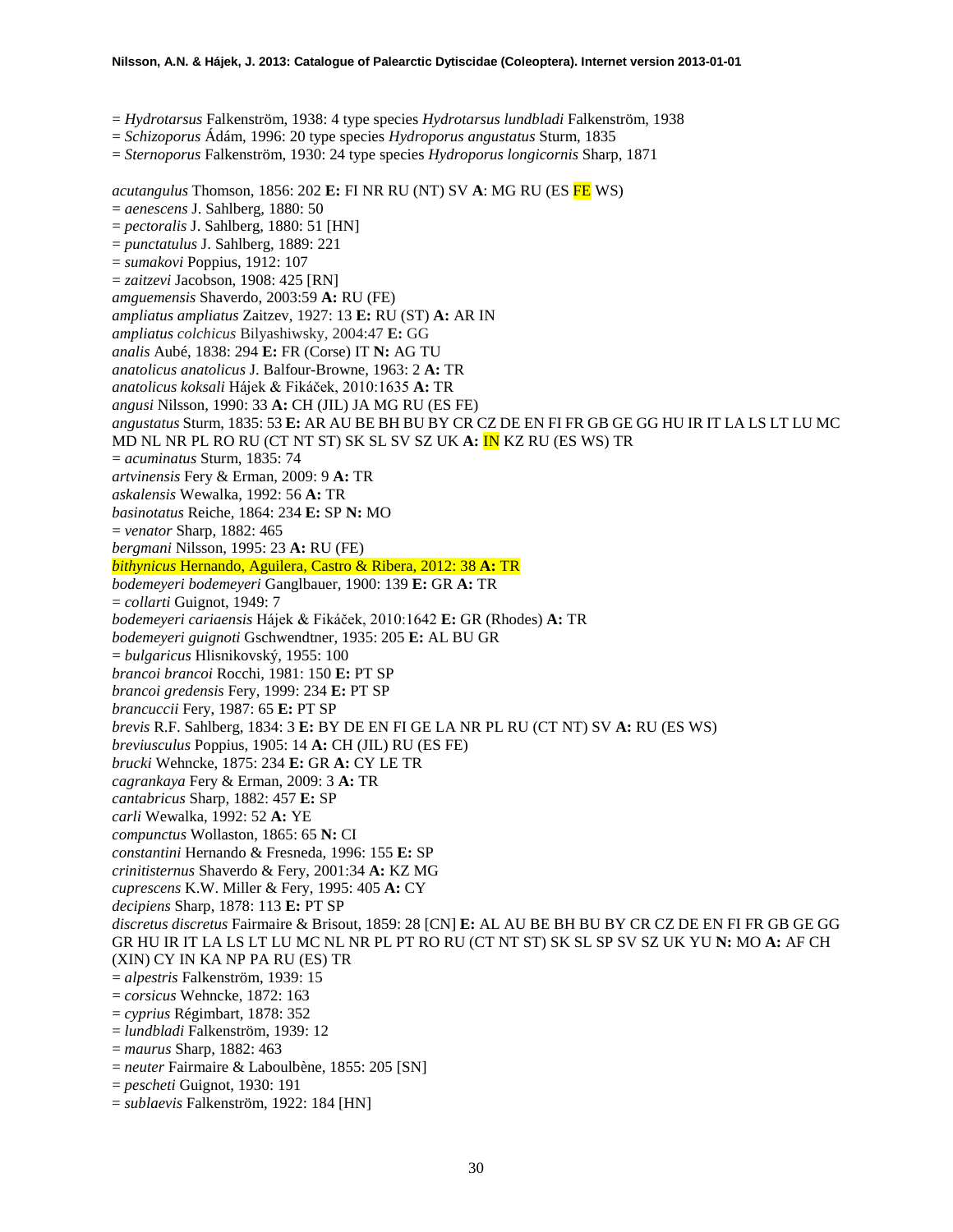*discretus tatricus* Kinel, 1949: 396 **E:** PL *distinguendus* Desbrochers des Loges, 1871: 338 **E:** FR IT **N:** AG = *avunculus* Fairmaire, 1872: lxxii = *gridellii* Focarile, 1960: 68 *dobrogeanus* Ieniştea, 1962: 424 **E:** AU BH BU GR HU IT RO SK UK YU (Crna Gora) **A:** CY TR *elongatulus* Sturm, 1835: 52 **E:** AU BE BY CZ DE EN FI FR GB GE LA LT NL NR PL RU (CT NT) SK SV UK **A:**  MG RU (ES WS) = *eugeniae* Zaitzev, 1909: 63 = *lenensis* Poppius, 1905: 15 *errans* Sharp, 1882: 462 **N:** CI *erythrocephalus* Linnaeus, 1758: 412 (*Dytiscus*) **E:** AB AU BE BH BU BY CR CZ DE EN FA FI FR GB GE GG HU IR IT LA LT LU NL NR PL RO RU (CT NT) SK SL SV SZ UK **A:** IN KZ RU (ES WS) TR = *deplanatus* Gyllenhal in C.R. Sahlberg, 1826: 178 (*Hyphydrus*) = *derelictus* Clark, 1862: 471 = *faroensis* Mjöberg, 1917: 10 = *sericeus* Eschscholtz, 1818: 459 (*Dytiscus*) = *subcostatus* Gerhardt, 1909: 2 *erzurumensis* Erman & Fery, 2000:172 **A:** TR *esseri* Fery & Hendrich, 2011: 39 **A:** TR *ferrugineus* Stephens, 1829: 193 **E:** AU BE BU CR CZ FR GB GE HU IT LU PL SK SL SZ UK YU = *victor* Aubé, 1838: 300 *feryi* Wewalka, 1992: 54 **N:** AG TU *foveolatus* Heer, 1839: 157 **E:** AU BH FR GE HU IT PL SP SZ = *apfelbecki* Ganglbauer, 1891: 475 = *atropos* Mulsant & Godart, 1860: 179 = *nivalis* Heer, 1839: 157 *fuscipennis* Schaum in Schaum & Kiesenwetter, 1868: 64 [RN] **E:** AU BY DE EN FI GE HU LA LT MC NR PL RU (CT NT ST) SK SV UK **A:** JA KZ MG RU (ES FE WS) TM **NAR** = *criniticoxis* Larson, 1975: 301 = *flavipennis* Munster, 1932: 84 = *piceus* Sturm, 1835: 66 [HN] = *puberulus* Mannerheim, 1853: 163 [HN] *geniculatus* Thomson, 1856: 200 **E:** FI NR RU (NT) SV **A:** MG RU (ES WS) **NAR** = *opacus* Wehncke, 1872: 163 = *pilipes* J. Sahlberg, 1921: 3 = *subseriatus* J. Sahlberg, 1910: 171 *georgicus* Bilyashiwsky, 2004:44 **E:** GG *glabriusculus* Aubé, 1838: 312 **E:** BY DE FI GB GE IR LA LT NL NR PL RU (NT) SV **A:** RU (ES WS) *glasunovi dolini* Fery & Šťastný, 2010:1012 **A:** KI KZ UZ *glasunovi glasunovi* Zaitzev, 1905: 26 **A:** AF CH (XIN) KI TD UZ = *macrocephalus* Gschwendtner, 1923: 100 *goldschmidti* Gschwendtner, 1923: 101 **A:** CH (XIN) KI UZ *= recidivus* Gschwendtner, 1923: 103 *gueorguievi* Wewalka, 1975: 91 **E:** BU *guernei* Régimbart, 1891: 202 **E:** AZ *gyllenhalii* Schiødte, 1841: 434 **E:** AU BE BU BY CR CZ DE FI FR GB GE IR IT LU NL NR PL PT RU (NT) SK SP SV *hajeki* Fery, 2009: 546 **A:** IN *hebaueri* Hendrich, 1990: 244 **E:** AL BH BU GR HU SK TR YU (Crna Gora) *hellenicus* Mazzoldi & Toledo, 1992: 183 **E:** GR *holzschuhi* Fery, 2009: 540 **A:** TR *humilis* Klug, 1834: t.33/11 **N:** EG **A:** IS SI = *sinaicus* Wewalka, 1984: 133 *hygrotoides* Fery, 2000: 1248 [RN] **A:** CH (JIX BEI) *= discedens* Sharp, 1882: 396 [HN] (*Coelambus*) *ijimai* Nilsson & Nakane, 1993: 424 **A:** JA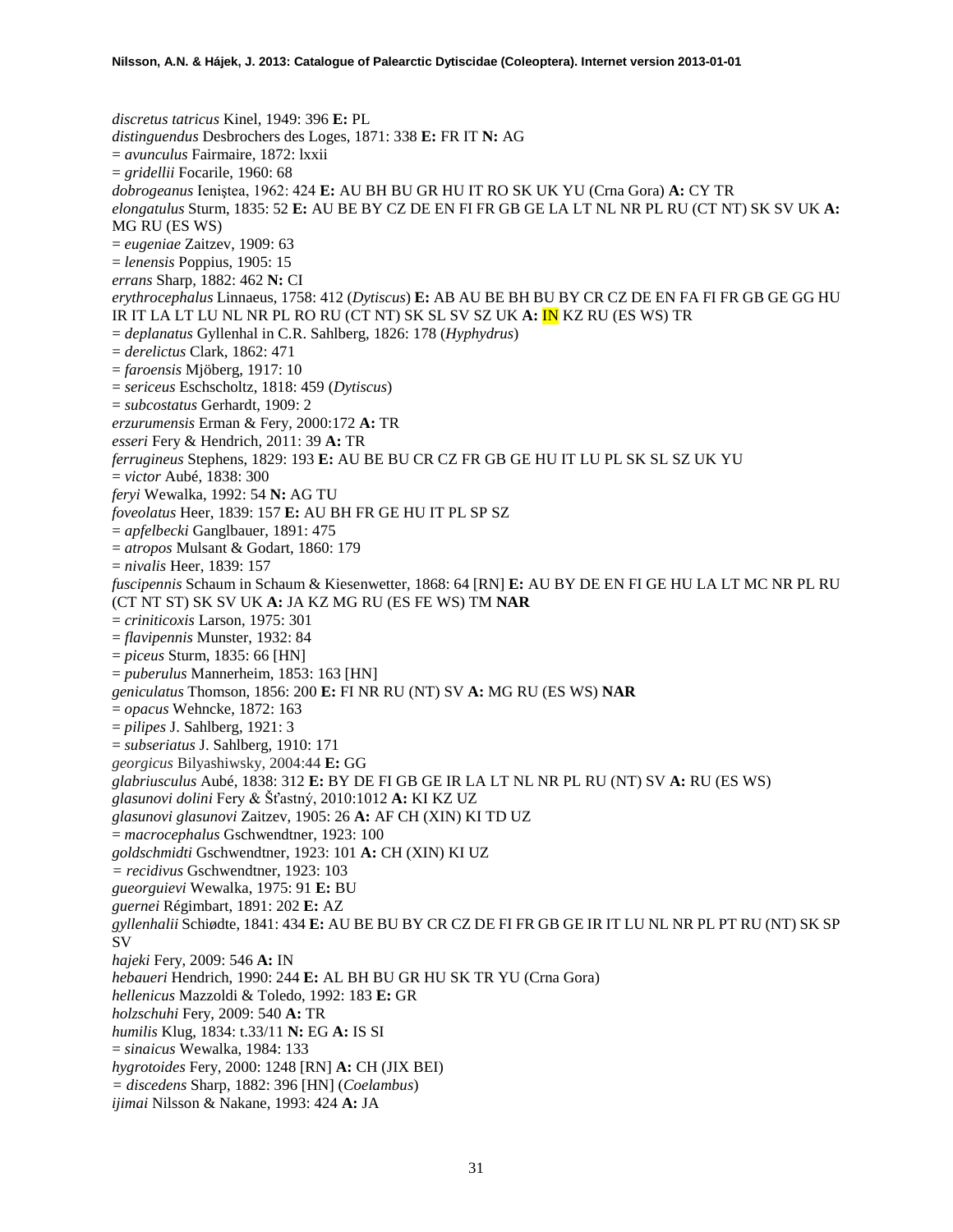*incognitus* Sharp, 1869: 84 **E:** AU BE BY CZ DE EN FI FR GB GE HU IR IT LA LT LU NL NR PL PT RO RU (CT NT ST) SK SL SP SV SZ UK **A:** RU (ES WS) = *discedens* Régimbart, 1877: cxxxix = *ellypticus* Pétri, 1912: 44 = *seidlitzi* Gerhardt, 1899: 5 *incommodus* Fery, 2006: 24 **E:** SK *ineptus* Sharp, 1882: 462 **A:** SY *inscitus* Sharp, 1882: 463 **A:** IQ KU OM YE *jacobsoni* Zaitzev, 1927: 17 **E:** GG RU (ST) *jelineki* Fery, 2009: 535 **A:** IN TR *jonicus caucasicus* Zaitzev, 1927: 12 **E:** AR GG **A:** TR *jonicus jonicus* L. Miller, 1862: 276 **E:** AL BH BU CR GR IT MC SL YU (Crna Gora) *jurjurensis* Régimbart, 1895: 29 **N:** AG = *djurdjurensis* Bedel, 1925: 371 [UE] *kabakovi* Fery & Petrov, 2006:88 **A:** MG RU (ES) *kasyi* Wewalka, 1984: 132 **A:** CY SY TR *kozlovskii* Zaitzev, 1927: 15 **E:** AR BU GG MC RO RU (ST) **A:** IN LE TR *kraatzii* Schaum in Kraatz, 1868: 384 **E:** AU BH BU CZ EN FR GE IT PL SK SZ UK = *hedwigae* Schenkling, 1917: 52 [UE] = *hedwigi* Reitter, 1897: 45 = *kraatzii* Schaum in Schaum & Kiesenwetter, 1868: 66 *kryshtali* Bilyashivsky, 1993: 15 **E:** UK *kurdistanicus* Hájek & Fikáček, 2010:1646 **A:** TR *lapponum* Gyllenhal, 1808: 532 (*Hyphydrus*) **E:** FI NR RU (NT) SV **A:** RU (ES WS) **NAR** = *kolstromi* J. Sahlberg, 1875: 145 = *labradorensis* Fall, 1923: 71 = *obtusipennis* J. Sahlberg, 1875: 146 *laticollis* Zimmermann, 1922: 20 **A:** RU (FE) *lenkoranensis* Fery, 1999: 255 **E:** AB GG *libanus* Régimbart, 1901: 101 **A:** LE TR *limbatus* Aubé, 1838: 292 **E:** FR IT PT SP **N:** AG LB MO TU *lluci* Fery, 1999: 244 **E:** SP (Islas Baleares) *longicornis* Sharp, 1871: 205 [RN] **E:** AU BE BU BY CZ DE FI FR GB GE HU IR IT LA LT LU NR PL RU (CT NT) SV SZ UK **A:** RU (WS) = *parallelus* Sharp, 1869: 84 [HN] *longulus* Mulsant & Rey, 1861: 305 **E:** AU BE FR GB GE IR IT LU NL SP SZ **N:** MO = *celatus* Clark, 1862: 473 *lucasi* Reiche, 1866: 19 [RN] [NP] **E:** BH FR IT GR PT SP **N:** AG CI LB MO TU = *basiclarior* Gozis, 1914: 164 [RN] = *bonnairii* Fairmaire, 1872: lxxii = *confusus* Lucas, 1846: 96 [HN] = *lucasii* Reiche, 1872:24 [RN] [HN] = *nigriceps* Schaum, 1864: 110 [HN] *= perplexus* Schaum, 1847: 39 [RN] *lundbergi* Fery & Erman, 2009: 8 **A:** TR *lundbladi* Falkenström, 1938: 4 (*Hydrotarsus*) **N:** MR *macedonicus* Fery & Pesic, 2006: 596 **E:** MC YU (Crna Gora) *marginatus* Duftschmid, 1805: 269 (*Dytiscus*) **E:** AL AR AU BE BH BU CR CZ FR GB GE GG GR HU IT MC NL PL RU (ST) SK SL SP SZ TR UK YU **N:** AG MO **A:** IN IS KZ TR = *bosnicus* Apfelbeck, 1909: 496 = *pallens* Zimmermann, 1915: 222 [HN] *mariannae* Wewalka, 1974: 106 **A:** IS *martensi* Brancucci, 1981: 180 **A:** KA *melanarius* Sturm, 1835: 59 **E:** AU BE BH BY CR CZ DE EN FI FR GB GE HU IR IT LA LS LT LU NL NR PL RU (CT NT ST) SK SL SV SZ UK YU **A:** RU (WS) = *montanus* Helliesen, 1890: 23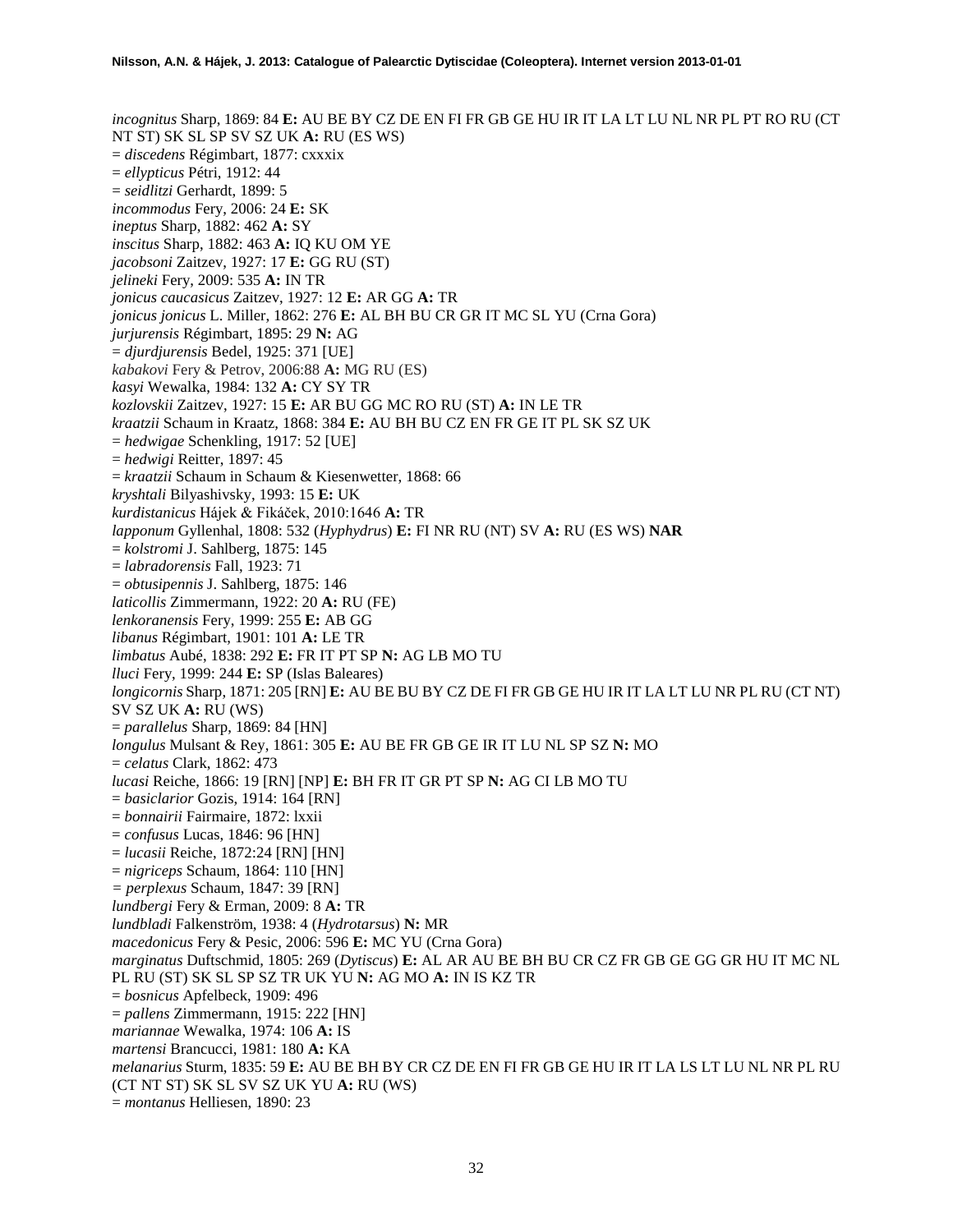= *monticola* Sharp, 1869: 84 = *munsterii* Helliesen, 1890: 22 = *obscuricornis* J. Sahlberg, 1921: 3 = *ruficornis* Zetterstedt, 1838: 139 *memnonius* Nicolai, 1822: 33 **E:** AB AU BE BH BU BY CR CZ DE EN FA FI FR GB GE GR HU IR IT LA LS LT LU NL NR PL RU (CT NT ST) SK SL SP SV SZ UK **N:** AG EG MO TU **A:** TR = *castaneus* Aubé, 1838: 302 [HN] = *incertus* Aubé, 1838: 306 = *insularis* Sharp, 1882: 457 = *jugularis* Babington, 1832: 328 = *niger* Sturm, 1835: 44 [HN] = *revelierei* Sharp, 1882: 458 = *subelongatus* Stephens, 1835: 392 *morio* Aubé, 1838: 307 **E:** AU BE BY CZ DE EN FI FR GB GE IR LA LT NL NR PL RU (CT NT) SK SV **A:** JA MG RU (ES FE WS) **NAR** = *atriceps* Crotch, 1870: 96 [RN] = *caliginosus* LeConte, 1850: 215 = *caminarius* Motschulsky, 1860: 100 = *lugubris* Motschulsky, 1845: 353 [HN] = *melancholicus* Motschulsky, 1860: 100 [RN] = *scaphiformis* Sharp, 1871: 205 = *valliger* Hellén, 1929: 36 = *watanabei* Takizawa, 1933: 174 *multiguttatus* Régimbart, 1878: 351 **A:** IS JO SY = *ortali* Wewalka, 1984: 136 *nanpingensis* Toledo & Mazzoldi, 1996: 241 **A:** CH (SCH) *neclae* Erman & Fery, 2006: 41 **A:** TR *necopinatus necopinatus* Fery, 1999: 248 **E:** PT SP *necopinatus robertorum* Fery, 1999: 250 **E:** FR GB (Channel Isles) *necopinatus roni* Fery, 1999: 253 **E:** GB *neglectus* Schaum, 1845: 409 **E:** AU BE BY CZ DE EN FI FR GB GE HU IR LA LT LU NL NR PL RU (CT NT) SK SV SZ UK **A:** RU (WS) = *incrassatus* Thomson, 1871: 366 *nevadensis* Sharp, 1882: 481 **E:** PT SP *nigellus* Mannerheim, 1853: 163 **E:** AN AR AU BU DE FI FR GE GG IT LA NR PL RU (CT) SP SV SZ **A:** CH (QIN, SCH) IN KZ MG RU (FE WS) TR **NAR** = *bungei* Zaitzev, 1910: 31 = *mtiula* Zaitzev, 1927: 14 = *obscuripes* Motschulsky, 1860: 100 = *pyrenaeus* Wehncke, 1872: 163 = *sieversi* J. Sahlberg, 1910: 173 = *tungus* Zaitzev, 1910: 32 *nigrita* Fabricius, 1792: 201 (*Dytiscus*) **E:** AU BE BH BU BY CR CZ DE EN FA FI FR GB GE HU IC IR IT LA LT LU MC NL NR PL PT RO RU (CT NT ST) SK SL SP SV SZ UK **A:** KZ RU (ES WS) = *bisbiguttatus* J. Sahlberg, 1921: 1 = *convexior* Seidlitz, 1887: 67 = *glabellus* Thomson, 1867: 80 *= melaenus* Nicolai, 1822: 34 = *monilicornis* J. Sahlberg, 1875: 154 = *obovatus* J. Sahlberg, 1880: 52 = *subalpinus* Thomson, 1871: 365 = *trivialis* Stephens, 1828: 59 *normandi alhambrae* Fery, 1999: 242 **E:** SP *normandi ifnii* Fery, 1999: 241 **N:** MO *normandi ifranensis* Fery, 1999: 239 **N:** MO *normandi normandi* Régimbart, 1903: 254 **E:** FR PT SP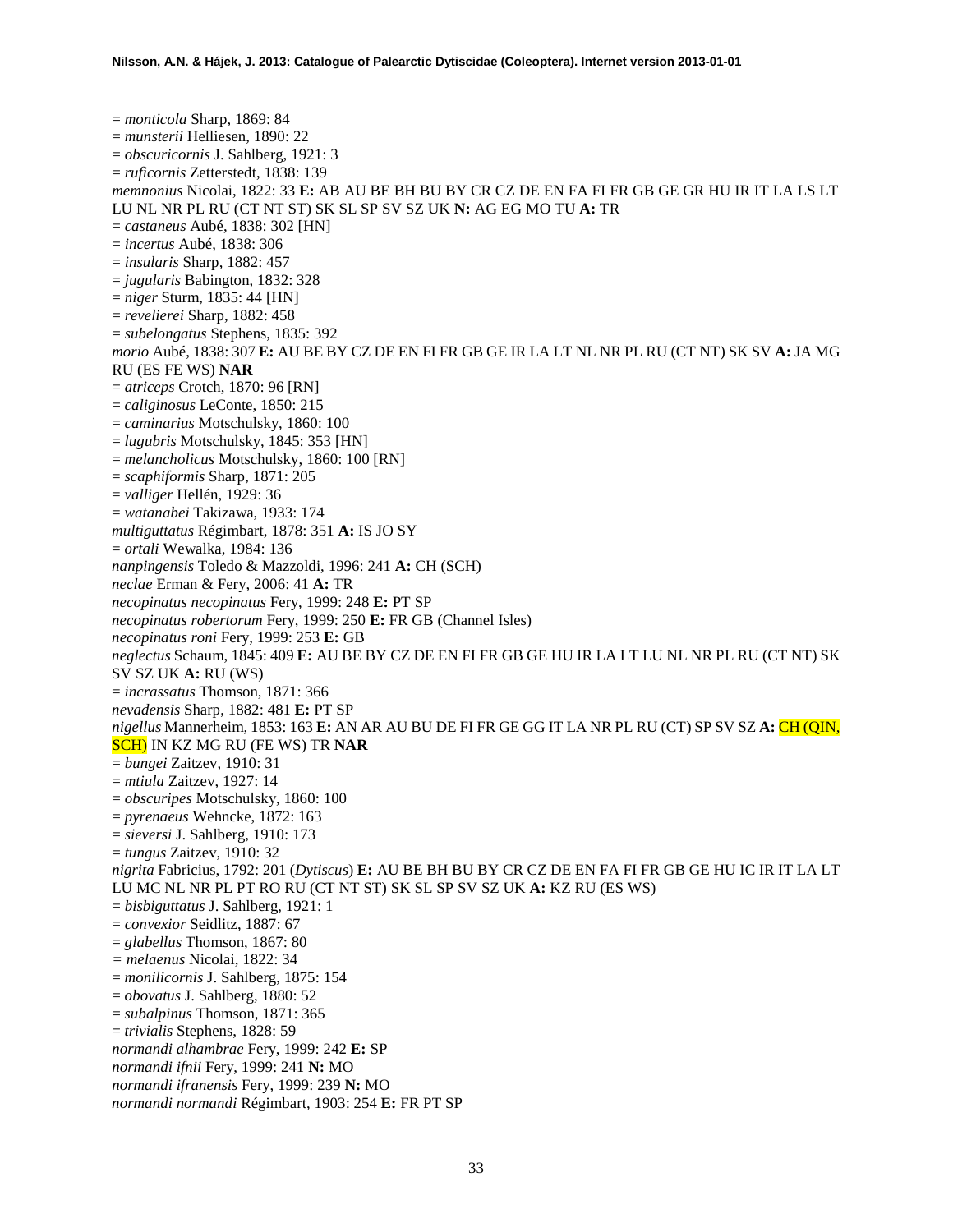*notabilis* LeConte, 1850: 216 **E:** FI NR RU (CT NT) SV **A:** MG RU (ES FE WS) **NAR** = *arcticus* Thomson, 1856: 197 = *fennicus* Seidlitz, 1887: 66 = *tomentosus* Poppius, 1905: 12 *notatus* Sturm, 1835: 62 **E:** BY CZ DE EN FI FR GE HU LA LT NL PL RU (CT NT) SV UK **A:** RU (ES WS) = *sacha* Zaitzev, 1910: 30 *oasis* Wewalka, 1992: 53 **N:** EG *obscurus* Sturm, 1835: 65 **E:** AU BE BY CR CZ DE EN FI FR GB GE IR LA LT LU NL NR PL RU (CT NT ST) SK SV SZ UK **A:** RU (WS) **NAR** = *hockingi* Larson, 1975: 296 *obsoletus* Aubé, 1838: 298 **E:** CR DE FR GB GE GR IR IT NR PT SP SV **N:** AG LB MO MR TU **A:** SY TR *paganettianus* Scholz, 1923: 183 **E:** PT SP *palustris* Linnaeus, 1761: 216 (*Dytiscus*) **E:** AB AN AR AU BE BH BU BY CR CZ DE EN FA FI FR GB GE GG GR HU IR IT LA LS LT LU MC NL NR PL RO RU (CT NT ST) SK SL SP SV SZ UK YU **A:** IN MG RU (ES WS) TR = *apicalis* Schilsky, 1888: 183 = *buresi* Mařan, 1938: 95 = *cambriensis* Curtis, 1831: 343 = *cristatomarginatus* Goeze, 1777: 625 (*Dytiscus*) = *fimbriatus* Gmelin, 1790: 1957 [HN] (*Dytiscus*) = *fuscorufus* Munster, 1927: 160 = *lituratus* Fabricius, 1781: 296 (*Dytiscus*) = *proximus* Stephens, 1828: 55 = *sexpustulatus* Fabricius, 1777: 239 (*Dytiscus*) = *styriacus* Seidlitz, 1887: 70 = *tinctus* Clark, 1862: 326 = *variegatus* Geoffroy, 1785: 68 (*Dyticus*) *pfefferi* Wewalka, 1974: 107 [RN] **E:** GR = *orientalis* Hlisnikovský, 1955: 87 [HN] *pilosus* Guignot, 1949: 5 (*Hydrotarsus*) **N:** CI *planus* Fabricius, 1781: 501 (*Dytiscus*) **E:** AB AL AR AU BE BH BU BY CR CZ DE EN FI FR GB GE GG GR HU IR IT LA LT LU MC NL NR PL PT RO RU (CT NT ST) SK SL SP SV SZ TR UK YU **N:** AG MO **A:** IN IQ KZ LE RU (WS) TM TR *= flavipes* Dalla Torre, 1879: 40 = *frisius* Verhoeff, 1891: 23 = *fuscatus* Stephens, 1828: 62 = *fusculus* Schrank, 1781: 203 (*Dytiscus*) = *holosericeus* Marsham, 1802: 427 (*Dytiscus*) = *humeralis* Marsham, 1802: 422 (*Dytiscus*) = *lividus* Geoffroy, 1785: 68 (*Dyticus*) = *nigricans* Schrank, 1781: 205 (*Dytiscus*) = *nigriceps* Preller, 1862: 23 = *pallescens* Seidlitz, 1887: 72 = *sordidus* Herbst, 1784: 126 (*Dytiscus*) *polaris* Fall, 1923: 92 **A:** RU (FE – Wrangel Island) **NAR** = *subvirescens* Fall, 1923: 93 *productus* Fairmaire, 1880: 248 **N:** AG TU = *occultus* Sharp, 1882: 456 *pseudopubescens* Zimmermann, 1919: 166 **A:** RU (ES WS) = *punctatissimus* Poppius, 1905: 14 [HN] *puberulus* LeConte, 1850: 215 **E:** FI NR RU (NT) SV **NAR** = *levanderi* J. Sahlberg, 1889: 221 *pubescens* Gyllenhal, 1808: 536 (*Hyphydrus*) **E:** AB AL AU BE BH BU CR CZ DE EN FA FI FR GB GE GG GR IR IT LA LT LU MC NL NR PL PT RO RU (CT NT ST) SK SL SP SV SZ TR UK YU **N:** AG LB MO TU **A:** CY IN IS JO LE SY TR = *antidotus* Sharp, 1882: 462

= *caliginosus* Stephens, 1839:69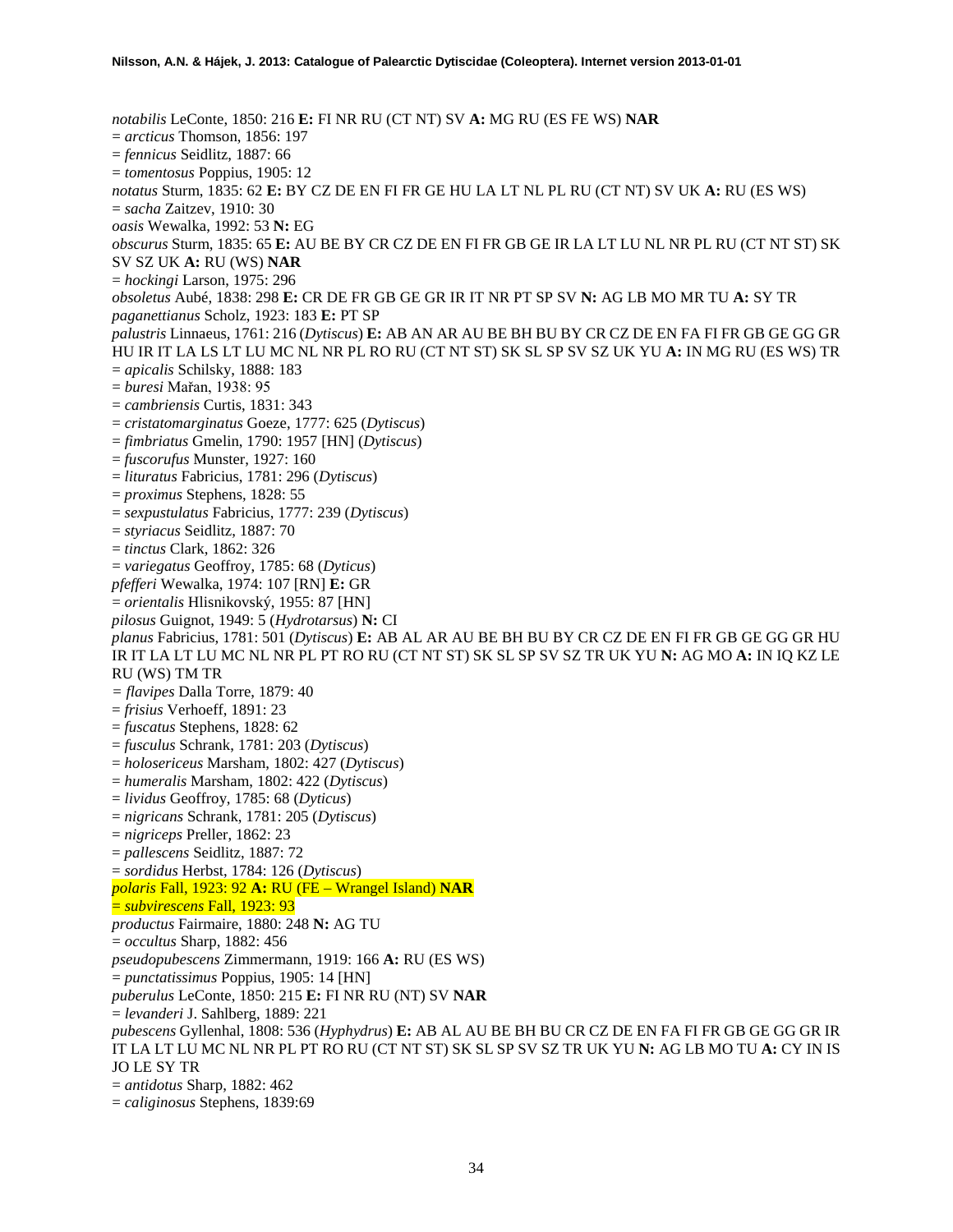= *estrellensis* Schaufuss, 1882: 559 = *fulvipennis* Munster, 1932: 84 = *roseni* Zimmermann, 1919: 175 = *scaphula* Sturm, 1835: 58 = *scopularis* Schiødte, 1841: 439 *punctipennis* J. Sahlberg, 1880: 50 **A:** RU **(**ES WS) *regularis* Sharp, 1882: 482 **E:** FR (Corse) IT (Sardegna) *rufifrons* O.F. Müller, 1776: 73 (*Dytiscus*) **E:** AU BE BY CR CZ DE EN FI FR GB GE HU IT LA LT NL NR PL RO RU (CT NT ST) SK SL SV SZ UK **A:** RU (ES WS) = *duftschmidti* Rye, 1872: 47 [RN] = *intermedius* J. Sahlberg, 1880: 49 = *piceus* Stephens, 1828: 62 *= ruficeps* Nicolai, 1822: 33 = *rufifrons* Duftschmid, 1805: 270 [HN] (*Dytiscus*) *sabaudus sabaudus* Fauvel, 1865: 276 **E:** AU BU CZ FR GE IT MC PL SK SL SP SZ UK = *alticola* Sharp, 1882: 468 = *scholzi* W. Kolbe, 1899: 24 *sabaudus sierranevadensis* Shaverdo, 2004: 24 **E:** SP *saghaliensis* Takizawa, 1933: 173 **A:** JA RU (FE) *sanfilippoi* Ghidini, 1958: 13 **E:** IT *sardomontanus* Pederzani, Rocchi & Schizzerotto, 2004: 129 **E:** IT (Sardegna) *scalesianus* Stephens, 1828: 57 **E:** AU BY CZ DE EN FI FR GB GE HU IR LA LT NL NR PL RU (CT NT) SV UK **A:** RU (WS) = *pygmaeus* Sturm, 1835: 73 [HN] *sejilashan* Jia, Zhao & Fery, 2012: 58 **A:** CH (XIZ) *semenowi* Jakovlev, 1897: 41 **E:** FI NR RU (CT NT) SV = *afflatus* Scholz, 1917: 250 = *longitarsis* J. Sahlberg, 1910: 168 *shaverdoae* Fery, 2009: 547 **E:** AR *sibiricus* J. Sahlberg, 1880: 49 **A:** MG RU (ES FE WS) **NAR** = *boreus* Gordon, 1981: 106 *= sibiricus* Sharp, 1882: 466 [HN] *sivrikaya* Fery & Erman, 2009: 6 **A:** TR *springeri* J. Müller, 1924: 72 **E:** IT SL *striola* Gyllenhal in C.R. Sahlberg, 1826: 181 (*Hyphydrus*) **E:** AU BE BH BY CZ DE EN FI FR GB GE HU IR IT LA LT LU NL NR PL RO RU (CT NT ST) SV UK **A:** KZ RU (ES WS) **NAR** = *ambiguus* Aubé, 1838: 287 = *subtonsus* LeConte, 1855: 297 *= vittula* Erichson, 1837: 178 *submuticus* Thomson, 1874: 537 **E:** FI NR RU (CT NT) SV **A:** CH (JIL) JA MG RU (ES FE WS) = *konoi* Nakane, 1963: 25 = *penitus* Guignot, 1945: 20 = *rubripes* J. Sahlberg, 1875: 151 *= rufipes* J. Sahlberg, 1874: xiii [HN] *talyschensis* Bilyashiwsky, 2004:45 **E:** AB *tatianae* Fery & Petrov, 2006:83 **A:** RU (WS) *teres* Sharp, 1882: 458 **A:** JO SY *tessellatus* Drapiez, 1819: 43 [NP] (*Dytiscus*) **E:** AB AL BE BH BU CR FR GB GG GR IR IT LA MA MC NL PT RU (ST) SP YU **N:** AG EG MO TU **A:** CY IN IQ IS LE SY TR = *chrysostomus* Gozis, 1914: 161 = *habelmanni* Wehncke, 1876: 76 = *nigricollis* Desbrochers des Loges, 1871: 339 = *nigricollis* Fairmaire, 1872: lxxii [HN] *= pueli* Barthe, 1916: 245 = *xanthopus* Stephens, 1835: 393 *thracicus* Guéorguiev, 1966: 71 **E:** AR BU GG GR RU (ST) **A:** TR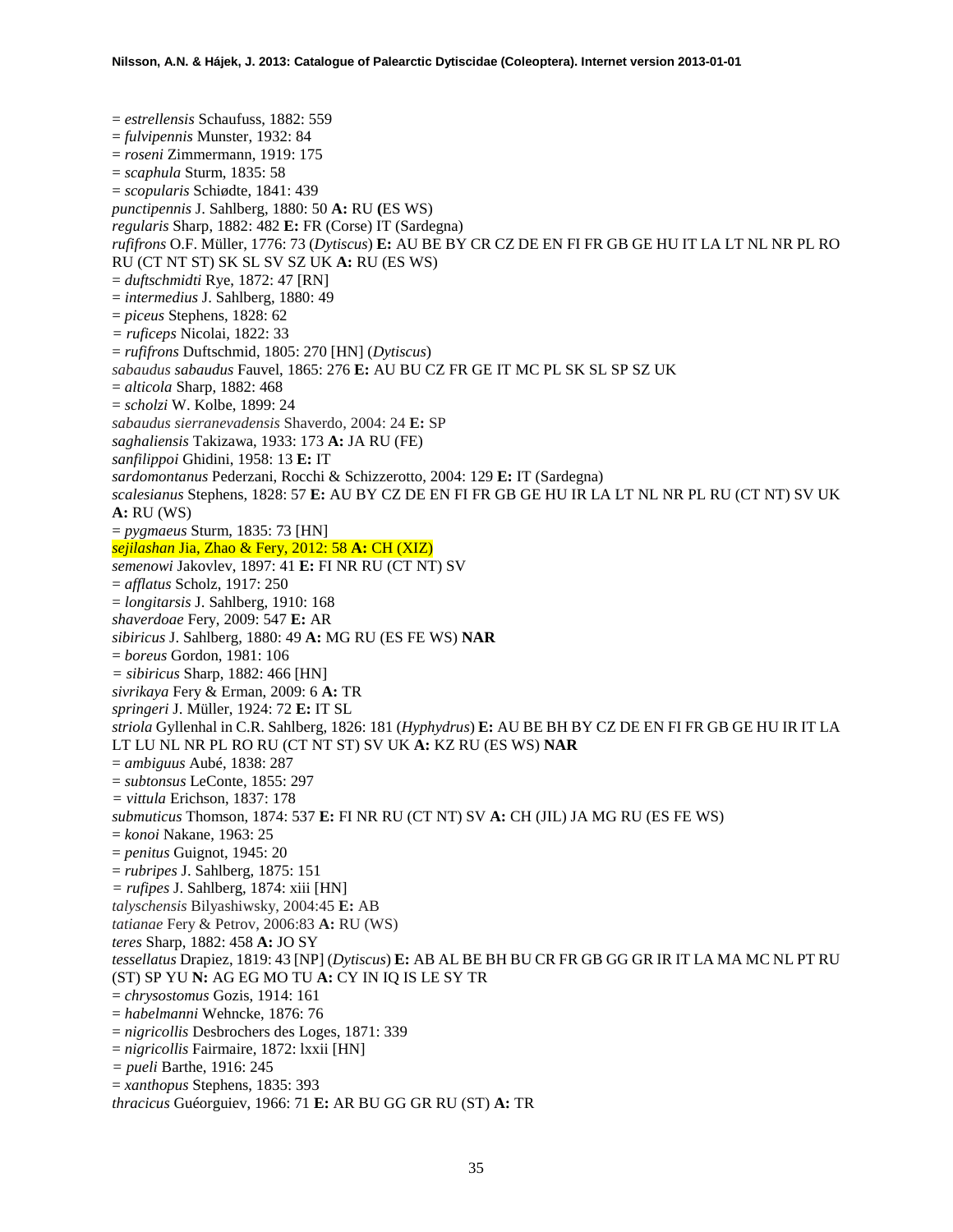*tibetanus* Zaitzev, 1953: 169 **A:** CH (SCH XIZ) *tokui* Satô, 1985: 51 **A:** JA *toledoi* Fery & Erman, 2009: 8 **A:** TR *transgrediens* Gschwendtner, 1923: 109 **E:** AB AR GG RU (ST) UK **A:** IN TM TR = *ponticus* Zaitzev, 1927: 16 *tristis* Paykull, 1798: 232 (*Dytiscus*) **E:** AU BE BH BU BY CR CZ DE EN FI FR GB GE HU IR IT KZ LA LS LT LU MC NL NR PL RU (CT NT) SK SL SV SZ UK **A:** JA RU (ES FE WS) **NAR** = *ampliceps* J. Sahlberg, 1921: 2 = *ruficapillus* Mannerheim, 1852: 304 = *varians* LeConte, 1850: 215 *tuvaensis* Pederzani, 2001:234 **A:** RU (ES) *uenoi* Nakane, 1963: 25 **A:** CH (HEI JIL QIN) JA MG RU (ES FE) *umbrosus* Gyllenhal, 1808: 538 (*Hyphydrus*) **E:** AU BE BY CZ DE EN FI FR GB GE HU IR LA LT LU NL NR PL RU (CT NT ST) SK SV SZ UK **A:** RU (ES FE WS) = *minutus* Stephens, 1828: 59 *vagepictus* Fairmaire & Laboulbène, 1855: 208 **E:** FR PT SP *vespertinus* Fery & Hendrich, 1988: 145 **E:** PT SP *yakutiae* Nilsson, 1990: 34 **A:** RU (FE) *zimmermanni* J. Müller, 1926: 288 **E:** BH CR SL YU = *bicolor* J. Müller, 1933: 202

### **genus** *Iberoporus* **Castro & Delgado, 2001:34** type species *Iberoporus cermenius* Castro & Delgado, 2001

*cermenius* Castro & Delgado, 2001:35 **E:** SP

# **genus** *Metaporus* **Guignot, 1945: 6** type species *Hydroporus meridionalis* Aubé, 1838

*meridionalis* Aubé, 1838: 327 (*Hydroporus*) **E:** FR IT PT SP **N:** AG MO TU = *lusitanicus* Scholz, 1916: 172 (*Hydroporus*) = *scriptus* Régimbart, 1895: 24 (*Hydroporus*) *orientalis* Toledo & Hosseinie, 2003: 59 **A:** IN

# **genus** *Nebrioporus* **Régimbart, 1906: 237** type species *Hydroporus kilimandjarensis* Régimbart, 1906

= *Bistictus* Guignot, 1941: 59 type species *Hydroporus dubius* Aubé, 1838

- = *Potamodytes* Zimmermann, 1919: 184 [HN] type species *Dytiscus elegans* Panzer, 1794
- = *Potamonectes* Zimmermann, 1921: 87 [RN] type species *Dytiscus elegans* Panzer, 1794

= *Rhabdonectes* Houlbert, 1934: 68 type species *Hydroporus carinatus* Aubé, 1836

= *Zimmermannius* Guignot, 1941: 59 type species *Hydroporus canariensis* Bedel, 1881

*acuminatellus* Fairmaire, 1876: 49 (*Hydroporus*) **N:** AG *airumlus* Kolenati, 1845: 85 (*Hydroporus*) **E:** AB AR GG PL RU (ST) UK **A:** AF CH (BEI GAN GUI HEB HEI HEN JIA LIA NMO SCH SHA SHN SHX XIN YUN) HP IN IS KA KI KZ MG PA RU (ES) TD TM TR UZ *= amurensis* Sharp, 1882: 427 (*Deronectes*) *= kashmirensis* Régimbart, 1899: 195 (*Hydroporus*) = *rybinskii* Kinel, 1936: 199 (*Deronectes*) = *sulphuricola* Zaitzev, 1951: 58 (*Deronectes*) *amicorum* Toledo, 2009: 62 **E:** GR (Crete) *anchoralis* Sharp, 1884: 442 (*Deronectes*) **A:** JA *assimilis* Paykull, 1798: 236 (*Dytiscus*) **E:** AU BY CR CZ DE EN FI FR GB GE IR LA LT NR RU (CT NT) PL SV SZ YU **A:** RU (ES WS) = *affinis* Sturm, 1835: 17 (*Hydroporus*) = *frater* Kunze, 1818: 62 (*Hyphydrus*) = *hyperboreus* Gyllenhal in C.R. Sahlberg, 1826: 175 (*Hyphydrus*) *baeticus* Schaum, 1864: 109 (*Hydroporus*) **E:** SP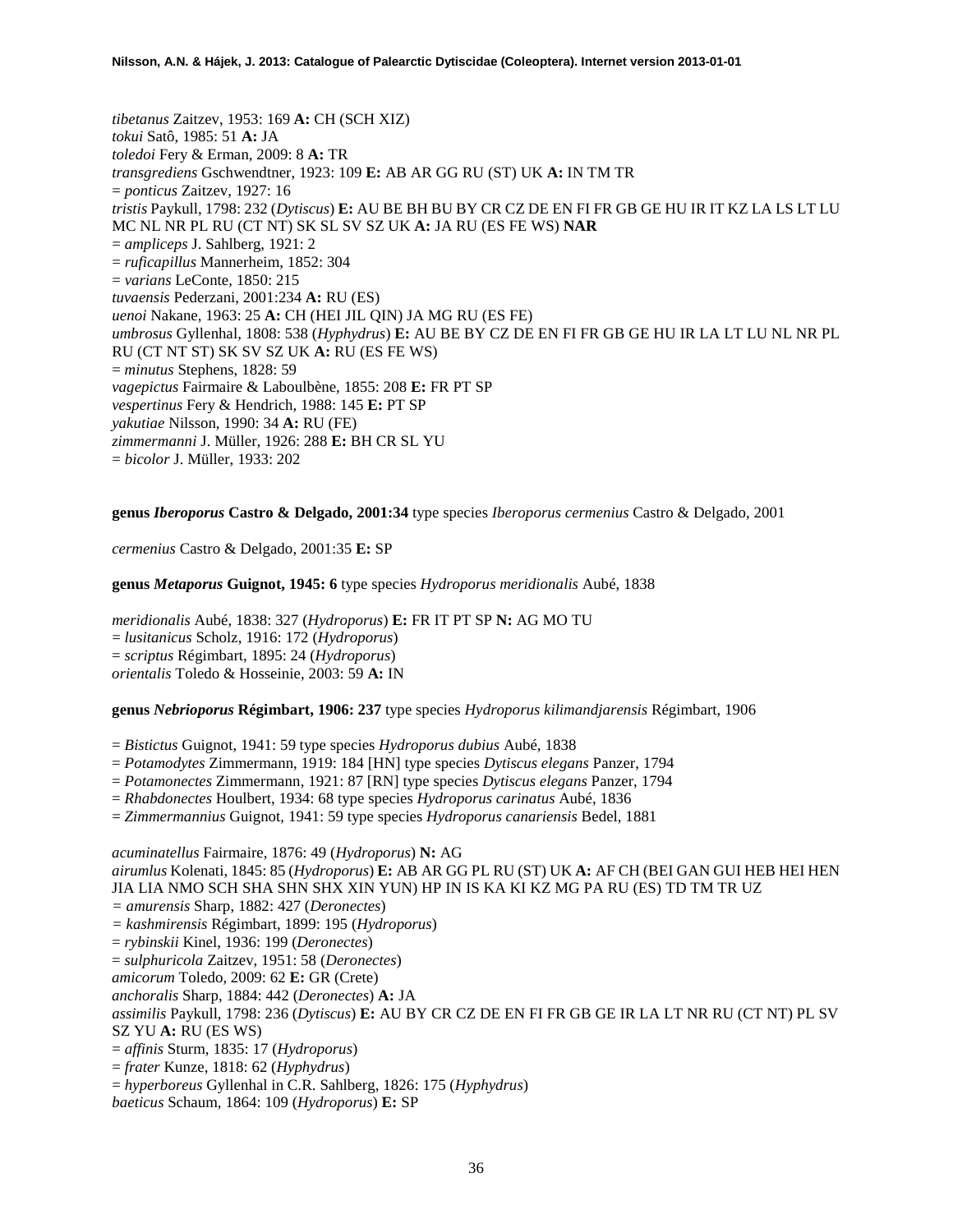= *mariae* Millán & Rocchi, 1991: 83 (*Potamonectes*) *balli* Vazirani, 1970: 127 (*Potamonectes*) **A:** HP PA UP *banajai* Brancucci, 1980: 106 (*Potamonectes*) **A:** SA *brownei* Guignot, 1949: 44 (*Potamonectes*) **A:** CH (GUI HUN SCH) *bucheti bucheti* Régimbart, 1898: 89 (*Hydroporus*) **E:** FR IT *bucheti cazorlensis* Lagar, Fresneda & Hernando, 1987: 93 (*Potamonectes*) **E:** SP *canaliculatus* Lacordaire, 1835: 328 (*Hydroporus*) **E:** AU BE CZ DE FR GB GE GR HU IT LU NL PL PT SK SP SV SZ = *pantherinus* Reclaire & van der Wiel, 1948: 222 (*Deronectes*) *canariensis* Bedel, 1881: 265 [RN] (*Hydroporus*) **N:** CI = *gomerensis* Guignot, 1949: 6 (*Potamonectes*) = *tesselatus* Aubé, 1838: 516 [HN] (*Hydroporus*) *carinatus* Aubé, 1838: 238 (*Hydroporus*) **E:** PT SP *ceresyi* Aubé, 1838: 260 (*Hydroporus*) **E:** BU CR FR GR IT MA PT SP UK **N:** AG CI EG LB MO MR TU **A**: CY IN IQ IS SI SY TM TR = *lyellii* Wollaston, 1857: 26 (*Hydroporus*) *= salinus* Joly, 1840: 42 (*Hydroporus*) = *undecimlineellus* Fairmaire, 1877: 141 (*Hydroporus*) *clarkii* Wollaston, 1862: 438 (*Hydroporus*) **E:** IT PT SP **N:** AG CI MO TU **A:** TR = *andalusiae* Clark, 1862: 469 (*Hydroporus*) = *subtruncatus* Fairmaire, 1876: 49 (*Hydroporus*) = *unilineatus* Báguena Corella, 1935: 88 (*Hydroporus*) *croceus* Angus, Fresneda & Fery, 1993: 298 **E:** SP *crotchi* Preudhomme de Borre, 1871: xiii (*Hydroporus*) **N:** EG **A:** IS SA SI = *moestus* Walker, 1871: 10 [HN] (*Hydroporus*) = *schweinfurthi* Zimmermann, 1921: 87 (*Deronectes*) = *walkeri* Branden, 1885: 49 [RN] (*Deronectes*) *depressus* Fabricius, 1775: 233 (*Dytiscus*) **E:** BY CZ DE EN FI GB GE HU IR LA LT NR PL RU (CT NT ST) SL SV UK **A:** MG RU (ES WS) **NAR** = *boristhenicus* Hochhuth, 1871: 233 (*Hydroporus*) *= intermedius* Franck, 1935: 239 (*Deronectes*) = *latescens* Falkenström, 1932: 185 (*Deronectes*) = *neuhoffii* Cederhielm, 1798: 32 (*Dytiscus*) = *pallidus* Heer, 1837: 54 (*Hydroporus*) *dubius* Aubé, 1838: 517 (*Hydroporus*) **N:** MR = *vigilans* Wollaston, 1854: 86 (*Hydroporus*) *elegans* Panzer, 1794: 24/t.5 (*Dytiscus*) **E:** AU BE BH CR CZ FR GB GE HU IT LS LU NL PT SK SL SP SZ = *brevis* Sturm, 1835: 9 [HN] (*Hydroporus*) = *marginicollis* Aubé, 1838: 229 (*Hydroporus*) *fabressei* Régimbart, 1901: 324 (*Hydroporus*) **E:** FR PT SP *fenestratus* Germar, 1836: t.3 (*Hydroporus*) **E:** IT = *schaumei* Aubé, 1842: 229 (*Hydroporus*) *formaster formaster* Zaitzev, 1908: 269 (*Hydroporus*) **A:** CH (XIN) MG RU (ES WS) *formaster jaechi* Toledo, 1998: 77 **A:** CH (XIZ) *hostilis* Sharp, 1884: 448 (*Deronectes*) **A:** CH (JIL LIA SCH TAI) JA NC RU (FE) SC *indicus* Sharp, 1882: 431 (*Deronectes*) **A:** AF AP CH (XIZ) HP KA NP PA UP *= manii* Vazirani, 1970: 124 (*Potamonectes*) *insignis* Klug, 1834: t.33/10 (*Hydroporus*) **N:** EG **A:** SA SI YE = *princeps* Sharp, 1882: 428 (*Deronectes*) = *semiclusus* Walker, 1871: 10 (*Hydroporus*) *kiliani* Peyerimhoff, 1929: 169 (*Hydroporus*) **N:** AG **AFR** *laeviventris* Reiche & Saulcy, 1855: 642 (*Hydroporus*) **A:** CY LE SY TR = *scutellaris* Sharp, 1882: 426 (*Deronectes*) *lanceolatus* Walker, 1871: 11 (*Hydroporus*) **N:** EG **A:** IN IQ IS JO KU SA SI SY TR = *arabicus* Sharp, 1882: 429 (*Deronectes*)

= *islamiticus* Sharp, 1882: 430 (*Deronectes*)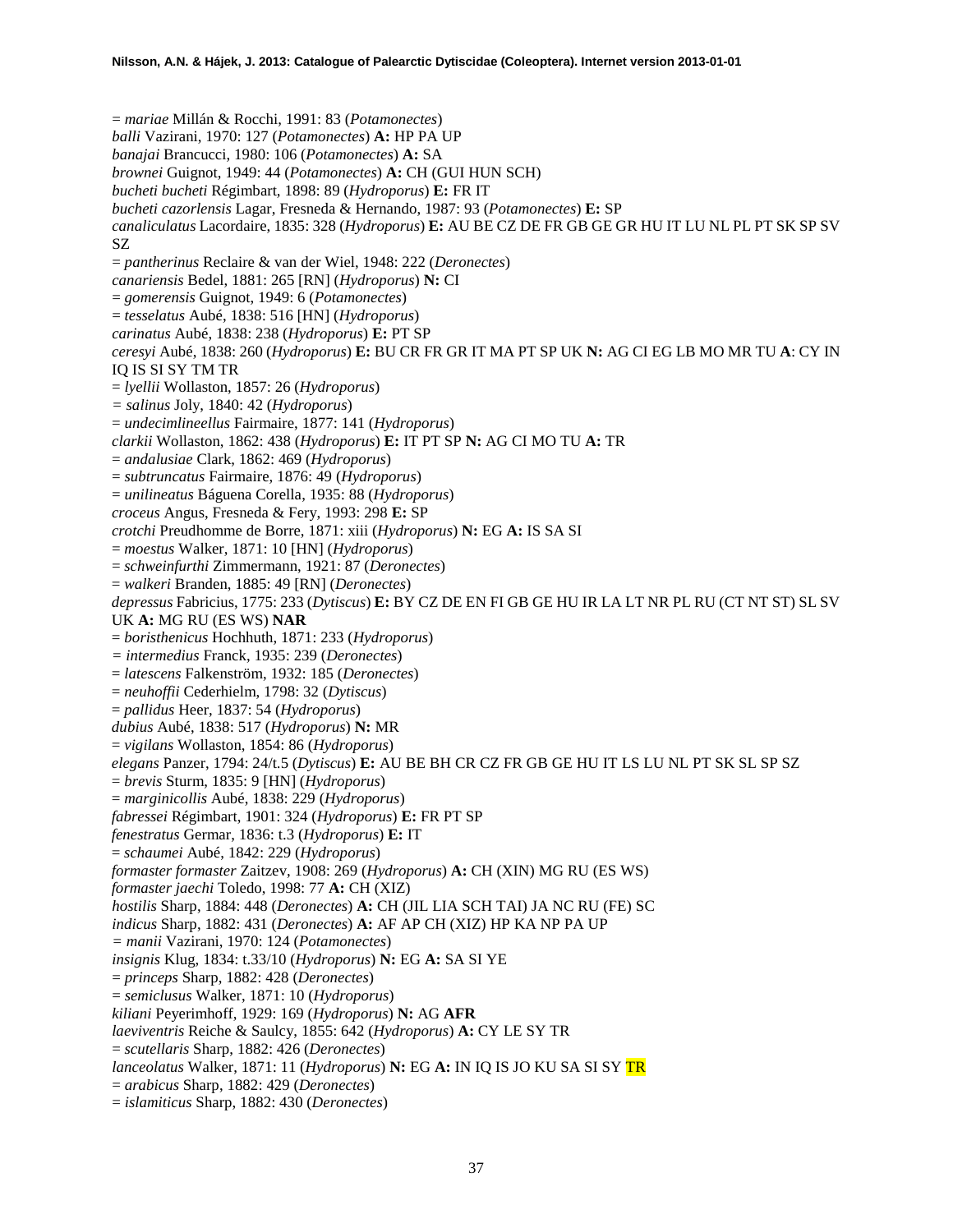*laticollis* Zimmermann, 1933: 163 (*Deronectes*) **A:** CH (SHN) *luctuosus* Aubé, 1838: 235 (*Hydroporus*) **E:** BH CR FR GR IT SL SP YU **A:** TR *= flavopunctatus* Pic, 1895: 10 (*Deronectes*) = *lugubris* Ragusa, 1887: 227 [HN] (*Hydroporus*) = *sericeus* Costa, 1847: 99 [HN] (*Hydroporus*) *martinii* Fairmaire, 1858: 455 (*Hydroporus*) **E:** FR (Corse) *mascatensis* Régimbart, 1897: 206 (*Hydroporus*) **A:** AE AF IN OM PA *melanogrammus* Régimbart, 1899: 199 (*Hydroporus*) **A:** BT CH (YUN) HP NP UP *= satie* Vazirani, 1980: 28 (*Potamonectes*) *millingeni* J. Balfour-Browne, 1951: 188 (*Potamonectes*) **A:** YE *nemethi* Guignot, 1950: 153 (*Potamonectes*) **N:** MO *nipponicus* Takizawa, 1933: 177 (*Deronectes*) **A:** JA *ressli* Wewalka, 1974: 108 (*Potamonectes*) **A:** AF IN TD TM UZ *sagartus* Toledo, 2009: 71 **A:** IN *sansii* Aubé, 1838: 230 (*Hydroporus*) **E:** FR IT SP *sardus* Gemminger & Harold, 1868: 440 [RN] (*Hydroporus*) **E:** GR IT = *affinis* Aubé, 1838: 232 [HN] (*Hydroporus*) = *genei* A. Villa & G.B. Villa, 1838: 62 [HN] (*Hydroporus*) *schoedli* Fery, Fresneda & Millán, 1996: 324 **N:** AG TU *seriatus* Sharp, 1882: 429 (*Deronectes*) **A:** SA YE *sichuanensis* Hendrich & Mazzoldi, 1995: 4 **A:** CH (SCH) *simplicipes* Sharp, 1884: 442 (*Deronectes*) **A:** JA RU (FE) *stearinus stearinus* Kolenati, 1845: 84 (*Hydroporus*) **E:** AB AR **N:** EG **A:** AF IN IS LE SY TR = *rufino* J. Sahlberg, 1913: 43 (*Deronectes*) = *turca* Seidlitz, 1887: 55 (*Deronectes*) = *variegatus* Aubé, 1838: 236 [HN] (*Hydroporus*) *stearinus suavis* Sharp, 1882: 430 (*Deronectes*) **E:** AL BH BU CR GR MC YU **A:** TR = *infuscatus* J. Sahlberg, 1913: 42 (*Deronectes*) *steppensis* Motschulsky, 1860: 516 (*Hydroporus*) **E:** KZ RU (ST)

= *scythus* Schaum, 1864: 110 (*Hydroporus*)

**genus** *Oreodytes* **Seidlitz, 1887: 57** type species *Hyphydrus borealis* Gyllenhal in C.R. Sahlberg, 1826 (= *Dytiscus alpinus* Paykull, 1798)

- = *Deuteronectes* Guignot, 1945: 7 type species *Hydroporus picturatus* Horn, 1883
- = *Nectoporus* Guignot, 1950: 26 type species *Hydroporus abbreviatus* Fall, 1923
- = *Neonectes* J. Balfour-Browne, 1944: 189 type species *Hydroporus natrix* Sharp, 1884

*alpinus* Paykull, 1798: 226 (*Dytiscus*) **E:** FI NR RU (CT NT) SV **A:** RU (FE WS) = *bidentatus* Gyllenhal, 1808: 525 (*Hyphydrus*) = *borealis* Gyllenhal in C.R. Sahlberg, 1826: 174 (*Hyphydrus*) *babai* Satô, 1990: 102 **A:** CH (TAI) *dauricus* Motschulsky, 1860: 100 (*Hydrocoptus*) **A:** RU (ES FE) *davisii davisii* Curtis, 1831: 343 (*Hydroporus*) **E:** AL AR AU BH BU CR CZ FR GB GE GG GR IR IT PL SK SL SZ UK YU (Crna Gora) **A:** TR *= montanus* Zimmermann, 1915: 218 [HN] (*Hydroporus*) *davisii rhianae* R. Carr, 2001:183 **E:** SP *jakovlevi* Zaitzev, 1905: 25 (*Hydroporus*) **A:** RU (ES) = *nobilis* Poppius, 1905: 10 (*Hydroporus*) *kanoi* Kamiya, 1938: 23 (*Deronectes*) **A:** JA *meridionalis* Binaghi & Sanfilippo, 1971: 216 **E:** IT *mongolicus* Brinck, 1943: 155 (*Deronectes*) **A:** MG *natrix* Sharp, 1884: 443 (*Hydroporus*) **A:** CH (JIL LIA) JA NC RU (FE) *okulovi* Lafer, 1988: 52 **A:** RU (FE) *sanmarkii alienus* Sharp, 1873: 261 (*Hydroporus*) **E:** PT SP *sanmarkii sanmarkii* C.R. Sahlberg, 1826: 172 (*Hyphydrus*) **E:** AN AU BE BH BU BY CZ DE FI FR GB GE IC IR IT LU MC NL NR PL RU (CT NT) SK SL SP SV SZ UK YU **A:** CH (JIL) JA MG RU (FE WS) **NAR**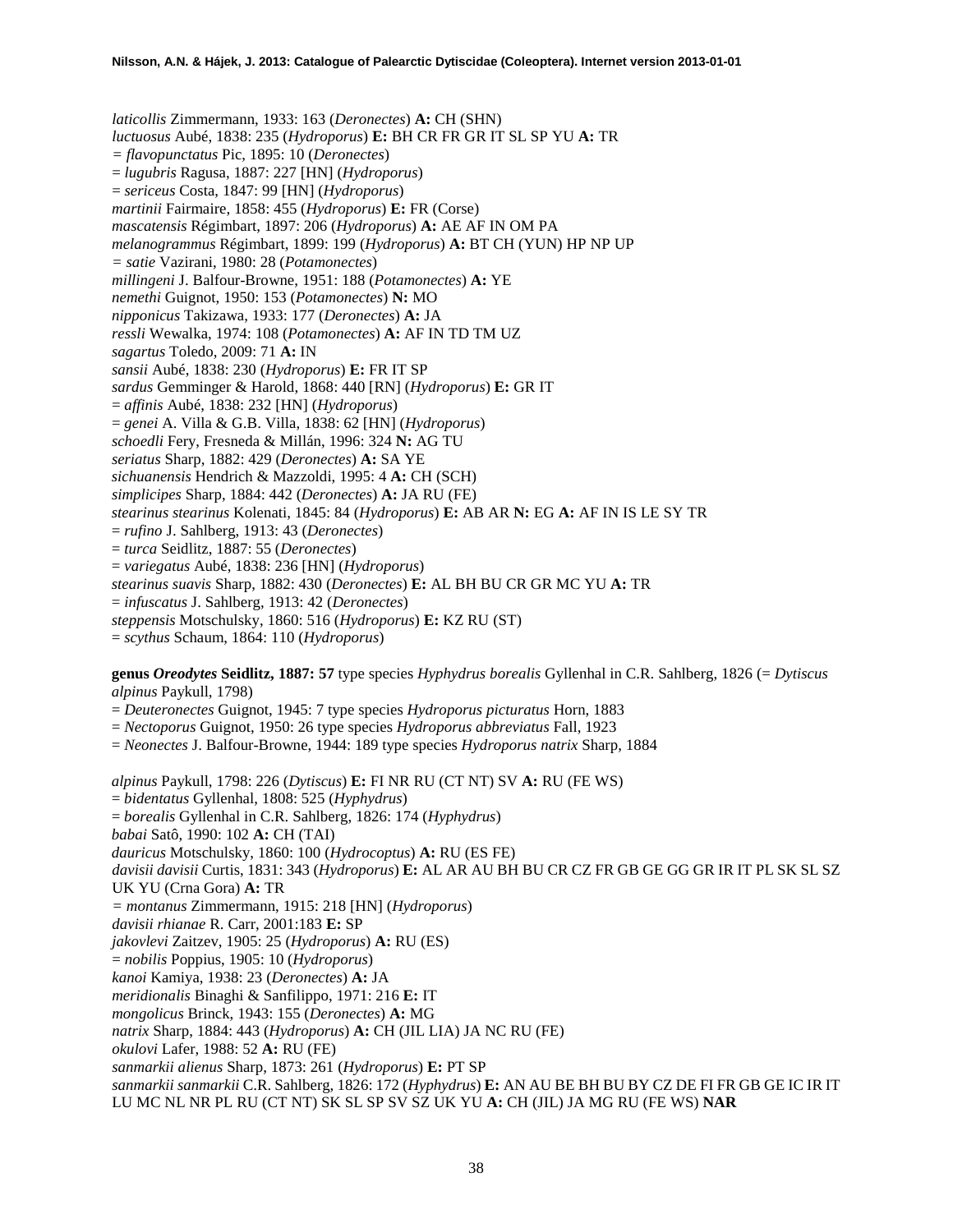= *fluviatilis* Stephens, 1828: 46 (*Hygrotus*)

= *rivalis* Gyllenhal, 1827: 384 (*Hyphydrus*)

= *stephensii* Stephens, 1835: 391 (*Hygrotus*)

*septentrionalis* Gyllenhal in C.R. Sahlberg, 1826: 173 (*Hyphydrus*) **E:** AU CZ FI FR GB GE IR IT NR PL PT RU

(NT) SL SP SV SZ YU (Crna Gora) **A:** MG RU (ES WS) TR

= *devillei* Régimbart, 1901: 326 (*Hydroporus*)

= *fluviatilis* Sturm, 1835: 23 [HN] (*Hydroporus*)

= *helveticus* Régimbart, 1901: 326 (*Hydroporus*)

*shorti* Shaverdo & Fery, 2006: 37 **A:** MG

**genus** *Peschetius* **Guignot, 1942: 21** type species *Hydroporus nodieri* Régimbart, 1895

*quadricostatus* Aubé, 1838: 487 (*Hydroporus*) **A:** IN NP UP **ORR**

**genus** *Porhydrus* **Guignot, 1945: 6** type species *Dytiscus lineatus* Fabricius, 1775

*genei* Aubé, 1838: 328 (*Hydroporus*) **E:** BH CR FR GR IT **N:** AG MO *lineatus* Fabricius, 1775: 234 (*Dytiscus*) **E:** AB AL AU BE BH BU BY CR CZ DE EN FI FR GB GE GG GR HU IR IT LA LT LU MC MD NL NR PL RO RU (CT NT ST) SK SL SV SZ TR UK YU **A:** IN RU (WS) = *ovalis* Marsham, 1802: 425 [HN] (*Dytiscus*) = *parvulus* Herbst, 1784: 127 [HN] (*Dytiscus*) = *pygmaeus* Fabricius, 1792: 200 (*Dytiscus*) = *quadrilineatus* Drapiez, 1819: 198 [HN] (*Dytiscus*) = *thoreii* Clark, 1862: 409 (*Hydroporus*) = *velox* O.F. Müller, 1776: 73 (*Dytiscus*) *obliquesignatus* Bielz, 1852: 16 (*Hydroporus*) **E:** AU BH BU BY CR HU IT RO RU (ST) SK SL UK YU **A:** KZ RU (WS) *vicinus* Aubé, 1838: 627 (*Hydroporus*) **E:** PT **N:** MO

**genus** *Rhithrodytes* **Bameul, 1989: 482** type species *Dytiscus crux* Fabricius, 1792

*agnus agnus* Foster, 1992: 249 **E:** PT *agnus argaensis* Bilton & Fery, 1996: 919 **E:** PT *bimaculatus* Dufour, 1852: 319 (*Hydroporus*) **E:** FR SP = *jucundus* Perris, 1869: 7 (*Hydroporus*) *crux* Fabricius, 1792: 199 (*Dytiscus*) **E:** FR IT SZ = *fasciatus* Aubé, 1838: 347 [HN] (*Hydroporus*) *dorsoplagiatus* Fairmaire, 1880: 247 (*Hydroporus*) **N:** AG *numidicus* Bedel, 1889: 286 (*Hydroporus*) **N:** AG TU *sexguttatus* Aubé, 1838: 330 (*Hydroporus*) **E:** FR (Corse) IT

**genus** *Scarodytes* **Gozis, 1914: 110** type species *Dytiscus halensis* Fabricius, 1787 = *Rhiacodytes* Ádám, 1996: 19 type species *Dytiscus halensis* Fabricius, 1787

*antoni* Fery & Šťastný, 2007: 880 **E:** CR IT *fuscitarsis* Aubé, 1838: 255 (*Hydroporus*) **E:** IT (Sardegna) *halensis* Fabricius, 1787: 192 (*Dytiscus*) **E:** AL AR AU BE BH BU BY CR CZ DE EN FI FR GB GE GG GR HU IT LA LT LU MC MD NL NR PL PT RO RU (CT NT ST) SK SL SP SV SZ UK YU **N:** AG EG MO TU **A:** IN IS LE SI SY TR = *amoenus* J. Sahlberg, 1908: 22 [HN] (*Hydroporus*)

= *areolatus* Duftschmid, 1805: 274 (*Dytiscus*)

= *areolatus* Gravenhorst, 1807: 105 [HN] (*Dytiscus*)

= *ibericus* Régimbart, 1901: 326 (*Hydroporus*)

- = *nubilus* Gmelin, 1790: 1957 (*Dytiscus*)
- = *reticulosus* Falkenström, 1939: 18

*kaszonensis* Csiki, 1946: 631 **E:** RO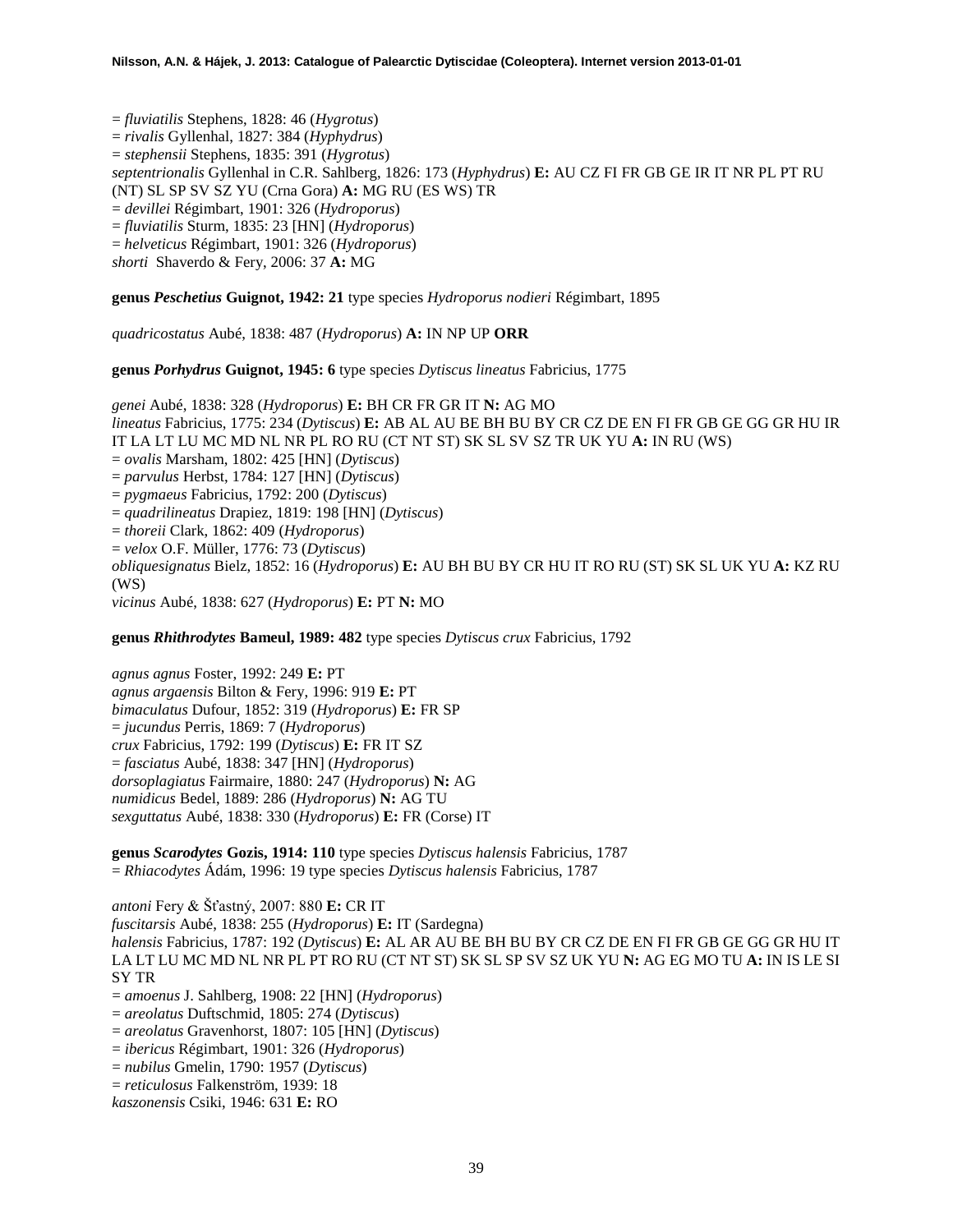*malickyi* Wewalka, 1977: 139 **E:** GR **A:** TR *margaliti* Wewalka, 1977: 142 **A:** IS SY TR *nigriventris* Zimmermann, 1919: 192 (*Deronectes*) **E:** FR (Corse) *pederzanii* Angelini, 1973: 51 **E:** GR IT *roberti* Fery, 2011: 384 **E:** GR *ruffoi* Franciscolo, 1961: 159 **E:** IT *savinensis cercyrae* Fery & Šťastný, 2007: 887 **E:** GR (Corfu) *savinensis savinensis* Zimmermann, 1933: 189 (*Deronectes*) **E:** AL CR GR YU

# **genus** *Siettitia* **Abeille de Perrin, 1904: 226** type species *Siettitia balsetensis* Abeille de Perrin, 1904

*avenionensis* Guignot, 1925: 23 **E:** FR *balsetensis* Abeille de Perrin, 1904: 227 **E:** FR

**genus** *Stictonectes* **Brinck, 1943: 6** [RN] type species *Dytiscus lepidus* Olivier, 1795 = *Stictonotus* Zimmermann, 1930: 62 [HN] type species *Dytiscus lepidus* Olivier, 1795

*azruensis* Théry, 1933: 130 (*Hydroporus*) **N:** MO *canariensis* Machado, 1987: 42 **N:** CI (Gran Canaria) *epipleuricus* Seidlitz, 1887: 59 (*Hydroporus*) **E:** FR PT SP *escheri* Aubé, 1838: 354 (*Hydroporus*) **E:** IT PT SP **N:** AG MO TU = *bicruciatus* Germar, 1838: 20 (*Hydroporus*) = *gallicus* Seidlitz, 1887: 60 (*Hydroporus*) = *leprieurii* Reiche, 1864: 235 (*Hydroporus*) *formosus* Aubé, 1838: 353 (*Hydroporus*) **E:** PT SP **N:** AG MO TU *lepidus* Olivier, 1795: 32 (*Dytiscus*) **E:** FR GB GE IR IT PT SL SP SZ **N:** MO = *bifoveolatus* Zimmermann, 1918: 61 (*Hydroporus*) = *fauconneti* Pic, 1930: 13 (*Deronectes*) = *scitulus* Stephens, 1828: 49 (*Hygrotus*) *occidentalis* Fresneda & Fery, 1990: 73 **E:** PT SP *optatus* Seidlitz, 1887: 60 (*Hydroporus*) **E:** FR IT PT SP **N:** AG MO TU = *densatus* Peyerimhoff, 1931: 23 *rebecae* Bilton, 2012: 44 **E:** PT SP *rufulus* Aubé, 1838: 349 (*Hydroporus*) **E:** FR IT = *ramburi* Reiche, 1862: 293 (*Hydroporus*) *samai* Schizzerotto, 1988: 539 **N:** AG TU

**genus** *Stictotarsus* **Zimmermann, 1919: 184** type species *Dytiscus duodecimpustulatus* Fabricius, 1792

*bertrandi* Legros, 1956: 134 (*Deronectes*) **E:** PT SP *duodecimpustulatus* Fabricius, 1792: 197 (*Dytiscus*) **E:** AU BE CZ DE FR GB GE IR IT LU NL NR PT SP SV SZ = *fluminum* Munster, 1932: 85 = *heeri* Jacquet, 1925: 41 (*Hydroporus*) *maghrebinus* Mazzoldi & Toledo, 1998: 212 **N:** AG MO *procerus* Aubé, 1838: 505 (*Hydroporus*) **E:** FR (Corse) IT (Sardegna) **N:** AG MO TU = *duodecimmaculatus* Régimbart, 1877: cxxxiii (*Hydroporus*)

**genus** *Suphrodytes* **Gozis, 1914: 110** type species *Dytiscus dorsalis* Fabricius, 1787

*dorsalis* Fabricius, 1787: 192 (*Dytiscus*) **E:** AU BE ?BH ?BU BY ?CR CZ DE EN FI FR GB GE ?HU IR IT LA ?LT ?LU ?MD NR PL RU (CT) SK ?SL SV SZ ?YU **A:** RU (WS)[2](#page-39-0) = *dubius* Melsheimer, 1844: 29 [HN] (*Hydroporus*) = ? *fimbriatus* Schrank, 1781: 203 (*Dytiscus*)

<span id="page-39-0"></span><sup>&</sup>lt;sup>2</sup> Two species were currently recognised by Bergsten et al. (2012). The occurrence of *Suphrodytes* in countries marked with question mark has to be revised with respect to that fact.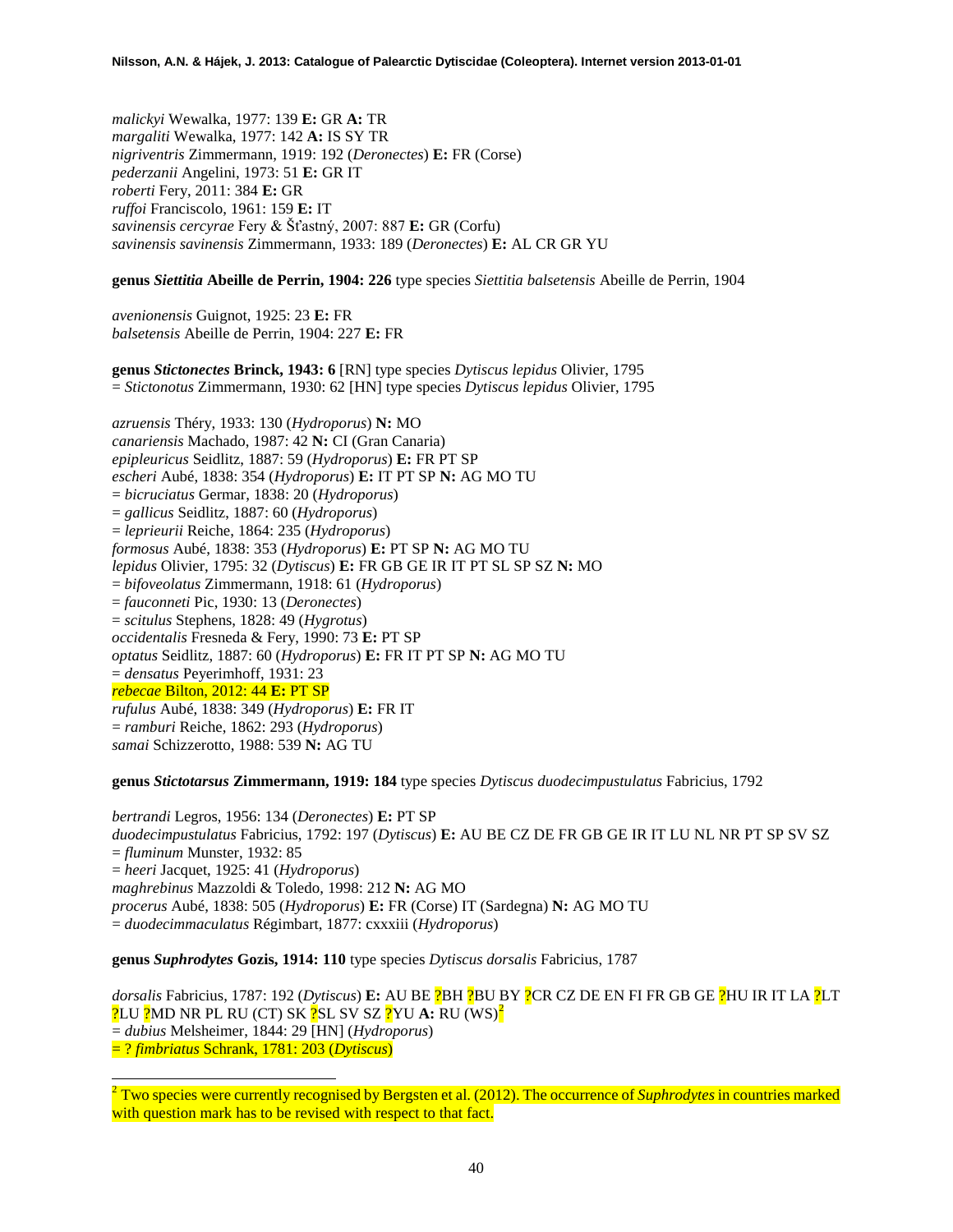= *marginalis* Schilsky, 1889: 346 (*Hydroporus*)

= ? *punctatus* O.F. Müller, 1776: 73 [HN] (*Dytiscus*)

= *quadricolor* Gmelin, 1790: 1956 (*Dytiscus*)

= *rufifrons* Fabricius, 1792: 198 [HN] (*Dytiscus*)

*figuratus* Gyllenhal in C.R. Sahlberg, 1826: 175 (*Hyphydrus*) **E:** AU BY CZ DE FI FR GB GE NL NR PL RU (CT NT ST) SK SV UK **A:** RU (ES WS)

= *eljasi* Wirén, 1968: 114 (*Hydroporus*)

= *maeklini* Zaitzev, 1910: 29 [RN] (*Hydroporus*)

= *sibiricus* Mäklin, 1881: 22 [HN] (*Hydroporus*)

= *transversalis* Dalla Torre, 1877: 61 (*Hydroporus*)

**genus** *Trichonectes* **Guignot, 1941: 58** type species *Potamonectes otini* Guignot, 1941

*otini* Guignot, 1941: 57 (*Potamonectes*) **E:** SP **N:** MO

tribe Hydrovatini Sharp, 1882

**genus** *Hydrovatus* **Motschulsky, 1853: 4** type species *Hyphydrus cuspidatus* Kunze, 1818

= *Hydatonychus* H.J. Kolbe, 1883: 402 type species *Hydatonychus crassicornis* H.J. Kolbe, 1883

= *Oxynoptilus* Schaum in Schaum & Kiesenwetter, 1868: 28 type species *Hyphydrus cuspidatus* Kunze, 1818

*= Pseudhydrovatus* Peschet, 1924: 140 type species *Pseudhydrovatus antennatus* Peschet, 1924 (= *Hydrovatus* 

*occidentalis* Guignot, 1949)

= *Vathydrus* Guignot, 1954: 197 type species *Hydrovatus sordidus* Sharp, 1882

*acuminatus* Motschulsky, 1859: 42 **N:** EG LB **A**: CH (FUJ GUA GUX HAI HUB HUN JIA JIX SHA TAI XIZ YUN) IN IQ IS JA NP OM PA SA SY TR **AFR AUR ORR** = *affinis* Régimbart, 1895: 108 = *badius* Clark, 1863: 424 (*Hydroporus*) = *consanguineus* Régimbart, 1880: 212 = *ferrugineus* Zimmermann, 1919: 127 [RN] = *furvus* Guignot, 1950: 25 = *humilis* Sharp, 1882: 327 = *malaccae* Clark, 1863: 425 (*Hydroporus*) = *obscurus* Motschulsky, 1859: 43 = *obscurus* Régimbart, 1895: 108 [HN] = *sordidus* Sharp, 1882: 327 *aristidis* Leprieur, 1879: lxxxii **N:** EG **A:** IS SA **AFR** *bonvouloiri* Sharp, 1882: 335 **A:** AF CH (FUJ TAI YUN) JA PA **ORR** = *loochooensis* Kamiya, 1938: 10 *castaneus* Motschulsky, 1855: 82 **A:** CH (XIZ) **ORR** *clypealis* Sharp, 1876: 61 **E:** CR FR GB IR IT PT SP YU **N:** AG EG MO TU *compactus* Sharp, 1882: 333 **N:** EG **AFR** *confertus* Sharp, 1882: 329 **A:** BT CH (FUJ GUX HAI HUN SHG YUN) NP PA UP **ORR** *cuspidatus* Kunze, 1818: 68 (*Hyphydrus*) **E:** AB AL AR AU BE BU CR CZ DE FR GE GG GR HU IT MC MD NL PL PT RO RU (ST) SK SL SP SV SZ UK YU **N:** AG EG LB MO TU **A:** CY IN IQ IS SI SY TM TR UZ **AFR** = *maculatus* Sharp, 1882: 322 [HN] = *maculosus* Zimmermann, 1919: 126 [RN] = *simplex* Sharp, 1882: 322 *deserticola joyceae* Nilsson, 2001: 10 [RN] **N:** EG **AFR** = *badius* Omer-Cooper, 1931: 760 [HN] *irakensis* Abdul-Karim & Ali, 1986: 280 **A:** IQ *japonicus* Takizawa, 1933: 166 **A:** JA *longicornis* Sharp, 1882: 323 **N:** EG **AFR** = *berdoa* Bruneau de Miré & Legros, 1963: 850 *meridionalis* Abdul-Karim & Ali, 1986: 281 **A:** IQ *obtusus* Motschulsky, 1855: 82 **A:** CH (FUJ HAI HUB ZHE) **ORR**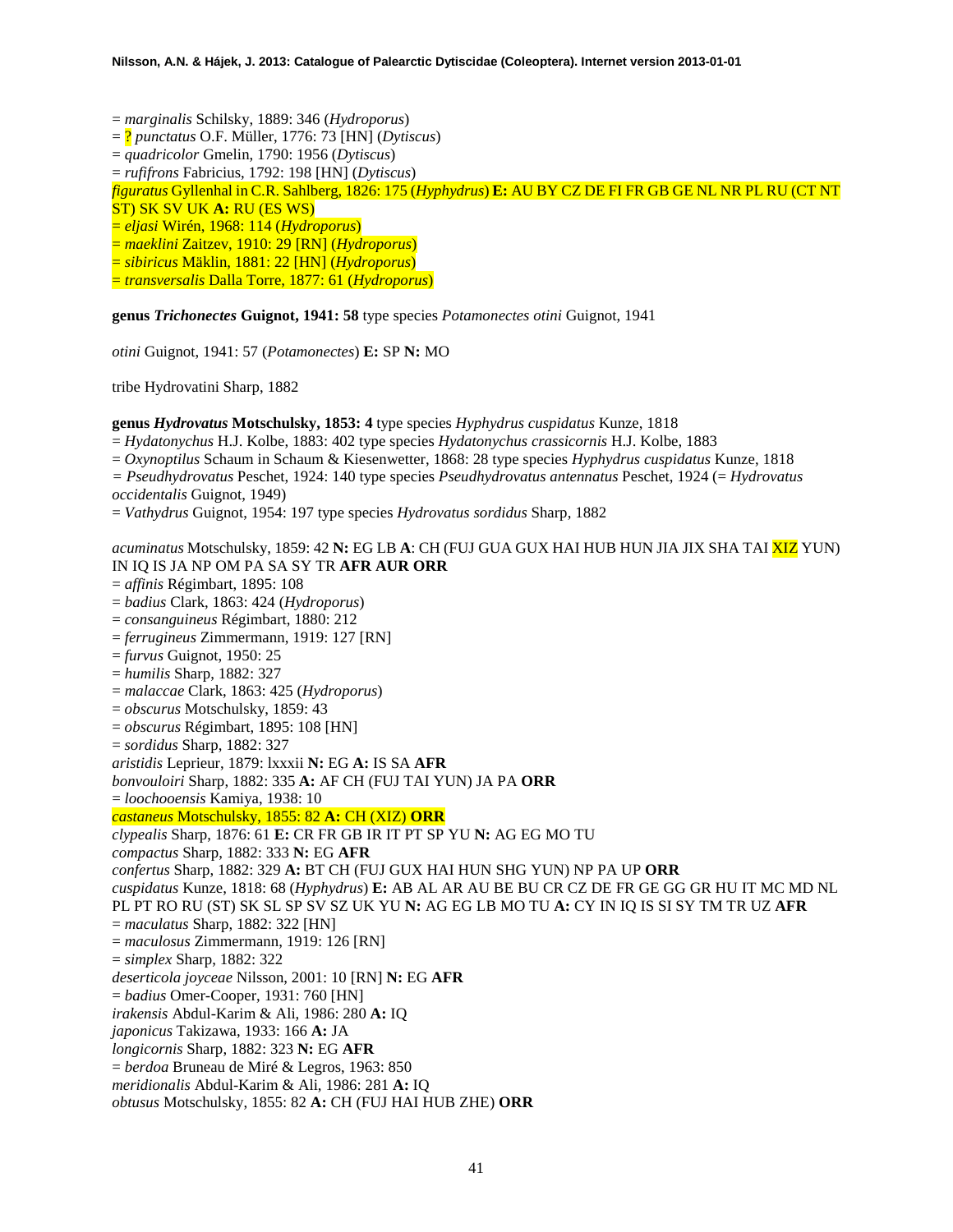= *acutus* Sharp, 1882: 330 *picipennis* Motschulsky, 1859: 40 **A:** CH (XIZ) **ORR** *pinguis* Régimbart, 1892: 114 **A:** CH (YUN) NP **ORR** *pumilus* Sharp, 1882: 331 **A:** JA **ORR** *rufoniger rufoniger* Clark, 1863: 423 (*Hyphydrus*) **A:** CH (MAC) "China" **ORR** = *atricolor* Régimbart, 1880: 212 *seminarius* Motschulsky, 1859: 42 **A:** BT CH (JIX TAI) JA NP PA **ORR** = *fusculus* Sharp, 1882: 326 = *matsuii* Nakane, 1990: 198 = *tinctus* Sharp, 1882: 328 *subrotundatus* Motschulsky, 1859: 41 **A:** CH (FUJ GUX HUN YUN) NP **ORR** = *carbonarius* Clark, 1863: 423 (*Hydroporus*) = *elevatus* Sharp, 1882: 328 = *ferrugatus* Régimbart, 1877: lxxix = *fuscobrunneus* Clark, 1863: 424 (*Hydroporus*) = *javanus* Csiki, 1938: 126 = *orientalis* Sharp, 1882: 805 *subtilis* Sharp, 1882: 329 **A:** CH (MAC TAI XIZ) JA SC **ORR** = *adachii* Kamiya, 1932: 4 *villiersi* Guignot, 1955: 860 **N:** EG **A:** IS SI **AFR** *= albertianus* Guignot, 1959: 165 = *browneanus* Guignot, 1959: 140 = *uncus* Guignot, 1959: 164 *yagii* Kitayama, Mori & Matsui, 1993: 1 **A:** JA

tribe Hygrotini Portevin, 1929

**genus** *Herophydrus* **Sharp, 1882: 389** type species *Hyphydrus guineensis* Aubé, 1838 = *Dryephorus* Guignot, 1950: 150 type species *Coelambus nodieri* Régimbart, 1895

*cleopatrae* Peyron, 1858: 398 (*Hydroporus*) **A:** IS TR

- = *galileae* Wewalka, 1984: 131
- = *gouini* Guignot, 1953: 115 (*Hygrotus*)
- *guineensis* Aubé, 1838: 455 (*Hyphydrus*) **E:** FR IT MA **N:** AG EG LB **A:** IS SA YE **AFR**
- = *barbarus* Schaum in White, 1847: 34 [RN] (*Hydroporus*)
- = *ferrugineus* Lucas, 1846: 98 [HN] (*Hydroporus*)
- = *hyphydroides* Perris, 1864: 277 (*Hydroporus*)
- = *inflatus* Reiche, 1872: 24 [RN] (*Hydroporus*)
- = *mutatus* Gemminger & Harold, 1868: 437 [RN] (*Hydroporus*)
- = *ruficeps* Boheman, 1848: 253 [HN] (*Hydroporus*)
- = *turgidus* Erichson, 1843: 220 (*Hyphydrus*)
- = *umbrosus* Zimmermann, 1926: 29

*musicus* Klug, 1834: t.33/12 (*Hydroporus*) **E:** AB AR GG GR IT MA RU (ST) SP UK **N:** AG CI EG LB MO TU **A:** AE AF CH (XIN) IN IQ IS JO KU NP PA SA SI SY TD TR UP UZ YE **ORR**

- *= alei* Abdul-Karim & Ali, 1986: 276 (*Hygrotus*)
- = *fractilinea* Solsky, 1874: 134 (*Hydroporus*)
- *= interruptus* Sharp, 1882: 398 (*Coelambus*)

*rufus* Clark, 1863: 423 (*Hyphydrus*) **A:** CH (FUJ GUA GUX HAI HUB TAI) JA

= *rotundatus* Gschwendtner, 1931: 21 (*Hyphoporus*)

*vaziranii* Nilsson, 1999: 19 [RN] (*Hygrotus*) **A:** KA

*= kashmirensis* Vazirani, 1970: 118 [HN] (*Hydroporus*)

**genus** *Hygrotus* **Stephens, 1828: 38** type species *Dytiscus inaequalis* Fabricius, 1777

**subgenus** *Coelambus* Thomson, 1860: 13 type species *Dytiscus confluens* Fabricius, 1787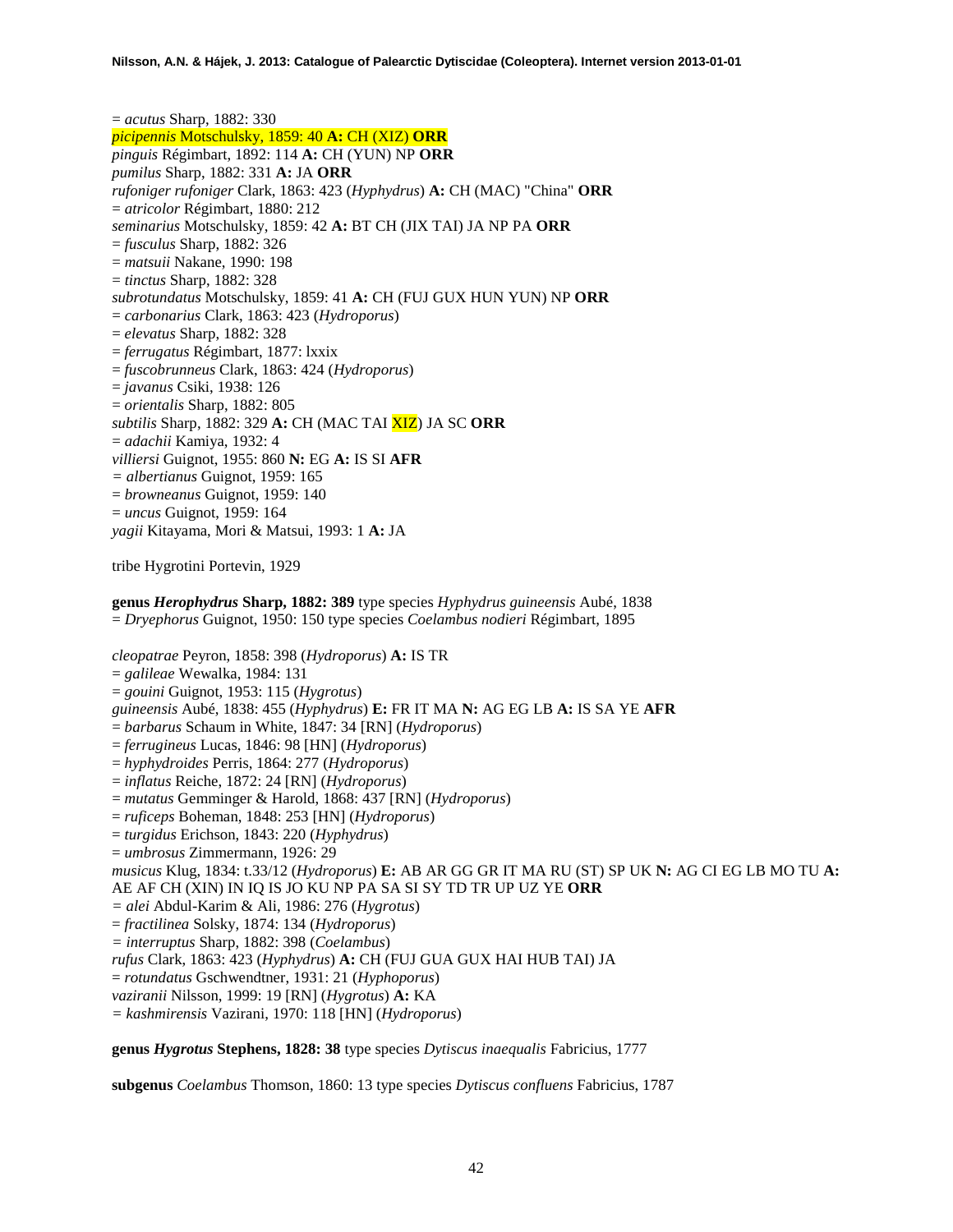*ahmeti* Hájek, Fery & Erman, 2005: 262 **A:** TR *armeniacus* Zaitzev, 1927: 5 (*Coelambus*) **E:** AR GG **A:** TR *caspius* Wehncke, 1875: 234 (*Hydroporus*) **E:** KZ RU (CT ST) **A:** CH (GAN HEB NMO QIN SHA XIN) KZ MG RU (ES WS) TM = *reitteri* Zaitzev, 1908: 268 (*Coelambus*) *= trilineatus* Feng, 1936: 6 (*Coelambus*) *chinensis* Sharp, 1882: 398 (*Coelambus*) **A:** CH (BEI HEB HEI JIL JIX LIA NMO SCH SHA TAI XIN ZHE) JA MG NC RU (FE) SC = *vittatus* Sharp, 1884: 441 (*Coelambus*) *confluens* Fabricius, 1787: 193 (*Dytiscus*) **E:** AB AR AU AZ BE BH BU BY CR CZ DE EN FR GB GE GG GR HU IR IT LS LU MA MC MD NL NR PL PT RU (CT ST) SK SL SP SV SZ UK YU **N:** AG CI EG LB MO MR TU **A:** AE AF CY HP IN IQ IS JO KA KZ KU PA SA SI SY TM TR UZ YE **AFR** *corpulentus* Schaum, 1864: 109 (*Hydroporus*) **E:** RU (ST) UK **A:** KZ UZ = *leonhardi* Scholz, 1916: 168 (*Coelambus*) *curvilobus* Fery, Sadeghi & Hosseinie, 2005: 31 **A:** IN *enneagrammus* Ahrens, 1833: 645 (*Hydroporus*) **E:** AB BU GE GG KZ PL RO RU (ST) UK **A:** AF CH (XIN) IN KU KZ MG PA RU (WS) SY TD TM TR UZ = *blandus* Germar, 1834: t.4 (*Hydroporus*) = *puncticeps* Seidlitz, 1887: 43 (*Coelambus*) = *tauricus* Motschulsky, 1860: 303 (*Hydroporus*) *flaviventris* Motschulsky, 1860: 303 (*Hydroporus*) **E:** AB AR GE GG PL RU (ST) **A:** CH (QIN XIN) KA KZ MG PA RU (WS) *fresnedai* Fery, 1992: 347 (*Coelambus*) **E:** SP *impressopunctatus* Schaller, 1783: 313 (*Dytiscus*) **E:** AB AR AU BE BH BU BY CR CZ DE EN FI FR GB GE GG HU IR IT LA LS LT LU MC MD NL NR PL RO RU (CT NT ST) SK SL SP SV SZ UK YU **A:** AF CH (HEI LIA HEB NMO QIN SCH SHA XIN) IN JA KA KZ MG RU (ES FE WS) TM TR UZ **NAR** = *alternans* Gravenhorst, 1807: 104 (*Dytiscus*) = *decemlineatus* Mannerheim, 1853: 161 (*Hydroporus*) = *flavicans* Gmelin, 1790: 1957 (*Dytiscus*) *= hiurai* Satô, 1972: 54 (*Coelambus*) = *lineatus* O.F. Müller, 1776: 74 [HN] (*Dytiscus*) = *lineellus* Gyllenhal, 1808: 529 (*Hyphydrus*) = *opacus* Falkenström, 1932: 192 (*Coelambus*) = *ovalis* Thunberg, 1784: 19 [HN] (*Dytiscus*) = *picipes* Fabricius, 1787: 192 (*Dytiscus*) = *punctatus* Marsham, 1802: 426 [HN] (*Dytiscus*) *= roborovskii* Zaitzev, 1953: 135 (*Coelambus*) = *similis* Kirby, 1837: 38 (*Hydroporus*) *inscriptus* Sharp, 1882: 404 (*Coelambus*) **N:** EG **A:** AE IN IQ KU SA SY TM UZ *= uzbekorum* Zaitzev, 1953: 140 (*Coelambus*) *lagari* Fery, 1992: 115 (*Coelambus*) **E:** IT PT SP **N:** AG MO TU *lernaeus* Schaum, 1857: 153 (*Hydroporus*) **E:** BU GG GR MC RO **N:** EG **A:** AF IS SY TR UZ *marklini* Gyllenhal, 1813: 689 (*Hyphydrus*) **E:** AR BY DE EN FI FR GG LA NR PL RU (CT NT ST) SP SV UK **A:**  CH (GAN QIN XIZ) KZ MG RU (ES FE WS) TR UZ **NAR** = *astur* Sharp, 1882: 468 (*Hydroporus*) = *awajewi* Jakovlev, 1899: 508 (*Coelambus*) = *canadensis* Fall, 1919: 11 (*Coelambus*) = *lutzi* Reitter, 1908: 215 (*Hydroporus*) = *mistellus* Marseul, 1882: 98 (*Hydroporus*) = *mixtus* Motschulsky, 1860: 515 (*Hydrocoptus*) = *pallens* Aubé, 1838: 358 (*Hydroporus*) = *steppensis* Branden, 1885: 63 [RN] [HN] (*Hydroporus*) = *virgo* Fall, 1919: 12 (*Coelambus*) *nigrolineatus* Steven, 1808: 33 (*Hyphydrus*) **E:** AU BE BY CZ DE FI FR GB GE NL PL RU (ST) SV UK **A:** KZ MG RU (WS) = *lautus* Schaum, 1843: 187 (*Hydroporus*)

43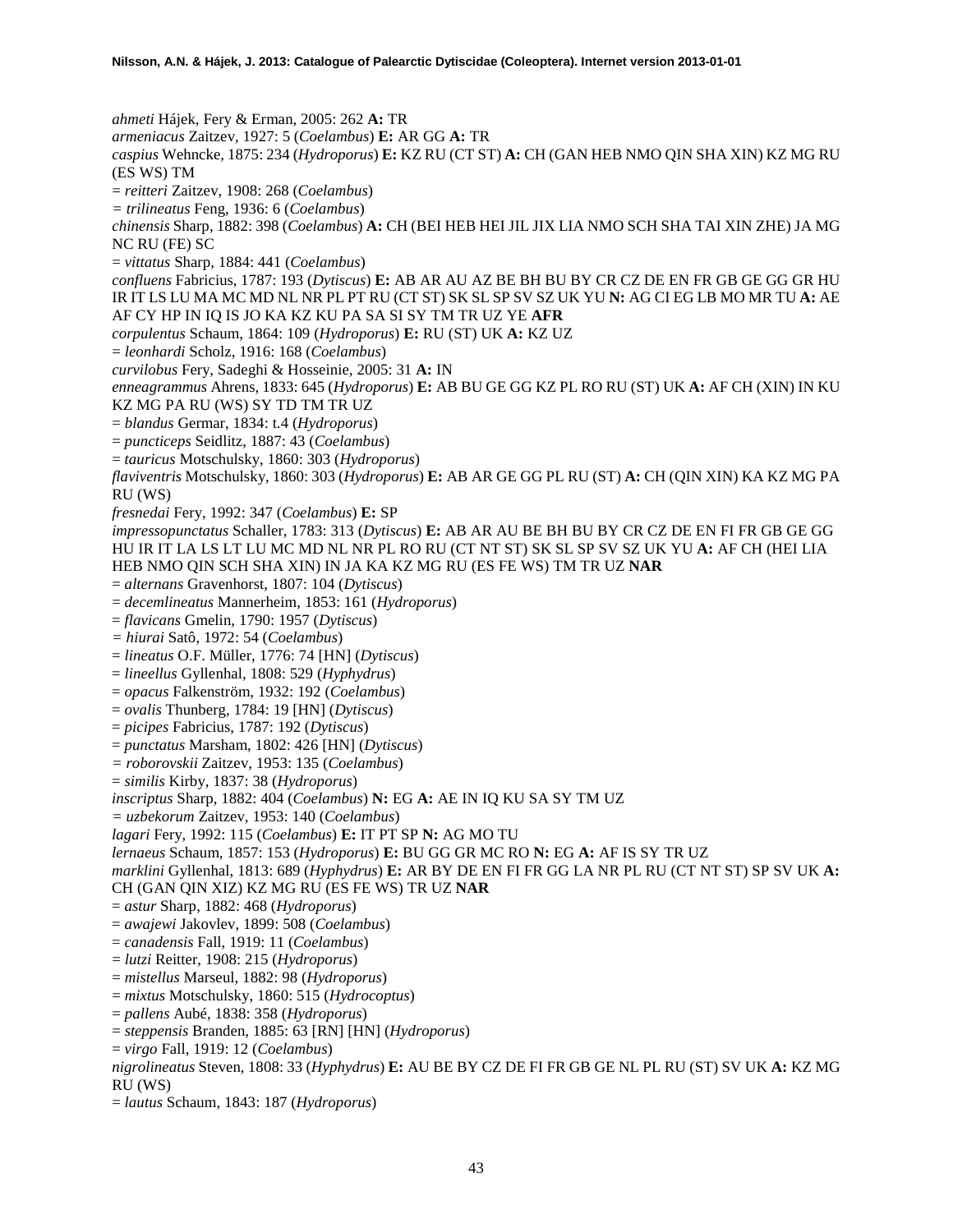*novemlineatus* Stephens, 1829: 192 (*Hydroporus*) **E:** BE BU DE EN FI GB GE IR LT NL NR RU (NT) SV **A:** RU (FE WS) **NAR** = *hudsonicus* Fall, 1919:18 (*Coelambus*) = *parallellus* Aubé, 1838: 268 [HN] (*Hydroporus*) = *schoenherri* Aubé, 1838: 267 (*Hydroporus*) *orthogrammus* Sharp, 1882: 405 (*Coelambus*) **A:** IN IQ KU SA *pallidulus* Aubé, 1850: 300 (*Hydroporus*) **E:** AB AU BU FR GG GR HU IT RO SP UK **N:** AG EG LB MO TU **A:** IN SI SY TM TR = *fulviventris* Costa, 1883: 85 (*Hydroporus*) *parallellogrammus* Ahrens, 1812: 11 (*Dytiscus*) **E:** AB AL AU BE BH BU BY CR CZ DE EN FR GB GE GR HU IR IT LA LT MD NL NR PL RO RU (CT ST) SK SL SP SV SZ UK YU **A:** AF CH (BEI) ES IQ KI KZ MG RU (ES WS) TM TR UZ = *consobrinus* Kunze, 1818: 61 (*Hyphydrus*) *= distinctus* Feng, 1936: 7 (*Coelambus*) = *kaszabi* Guéorguiev, 1970: 253 (*Coelambus*) = *punctum* Gebler, 1829: 67 (*Hydroporus*) *pectoralis* Motschulsky, 1860: 303 (*Hydroporus*) **A:** KZ RU (ES WS) *polonicus polonicus* Aubé, 1842: 230 (*Hydroporus*) **E:** AB BY FI LA LT PL RU (CT NT ST) UK **A:** KZ RU (WS) *polonicus sahlbergi* Sharp, 1882: 402 [RN] (*Coelambus*) **A:** RU (ES) = *unguicularis* J. Sahlberg, 1880: 47 [HN] (*Coelambus*) *saginatus* Schaum, 1857: 154 (*Hydroporus*) **E:** BU CR GR IT KZ MC MD RU (ST) UK **N:** EG **A:** CY IN IS KZ LE SY TM TR = *elevatus* Sharp, 1882: 403 (*Coelambus*) = *mulsantis* Peyron, 1858: 400 (*Hydroporus*) *sanfilippoi* Fery, 1992: 116 (*Coelambus*) **E:** IT (Sardegna) *semenowi* Jakovlev, 1899: 504 (*Coelambus*) **A:** CH (GAN) *stefanschoedli* Fery, Sadeghi & Hosseinie, 2005: 34 **A:** IN *unguicularis* Crotch, 1874: 73 (*Hydroporus*) **E**: RU (NT) **A:** CH (NMO) MG RU (ES FE WS) **NAR** = *mongolicus* Jakovlev, 1899: 506 (*Coelambus*) *urgensis* Jakovlev, 1899: 507 (*Coelambus*) **A:** CH (GAN) KZ MG RU (ES) UZ *zigetangco* Fery, 2003: 156 **A:** CH (SCH XIZ) PA **subgenus** *Hygrotus* Stephens, 1828: 38 type species *Dytiscus inaequalis* Fabricius, 1777

*aequalis* Falkenström, 1932: 192 **A:** CH (SCH) *decoratus* Gyllenhal, 1810: xvi (*Hyphydrus*) **E:** AU BE BH BU BY CR CZ DE EN FI FR GB GE HU IR IT LA LS LT LU NL NR PL RO RU (CT NT ST) SK SL SV SZ UK **A:** KZ RU (ES WS) = *unicolor* Schilsky, 1888: 183 *inaequalis* Fabricius, 1777: 239 (*Dytiscus*) **E:** AB AR AU BE BH BU BY CR CZ DE EN FI FR GB GE GG GR HU IR IT LA LS LT LU MC MD NL NR PL PT RO RU (CT NT ST) SK SL SP SV SZ UK YU **N:** AG MO **A:** CH (HEI JIL LIA NMO SHA) IN IS JA KZ MG RU (ES FE WS) SY TR = *dalmatinus* Zimmermann, 1915: 218 *= hokkaidensis* Satô, 1972: 54 = *minor* Costa, 1847: 97 (*Hydroporus*) = *parvulus* Fabricius, 1792: 201 [HN] (*Dytiscus*) = *uhagonii* Seidlitz, 1887: 39 *quinquelineatus* Zetterstedt, 1828: 234 (*Hyphydrus*) **E:** AU BY DE FI FR GB GE IR NR RU (CT NT ST) SV SZ **A:**  CH (NMO) KZ MG RU (ES FE WS) TD = *conjunctus* Munster, 1930: 339 = *disjunctus* Munster, 1932: 83 *versicolor* Schaller, 1783: 313 (*Dytiscus*) **E:** AB AU BE BH BU BY CR CZ DE EN FI FR GB GE HU IR IT LA LT LU NL NR PL RO RU (CT NT ST) SK SL SV SZ UK YU **A:** RU (WS) = *affinis* Stephens, 1828: 48 = *collaris* Panzer, 1795: 79 (*Dytiscus*) = *confluens* Munster, 1932: 83 [HN]

= *recurvus* Marsham, 1802: 424 (*Dytiscus*)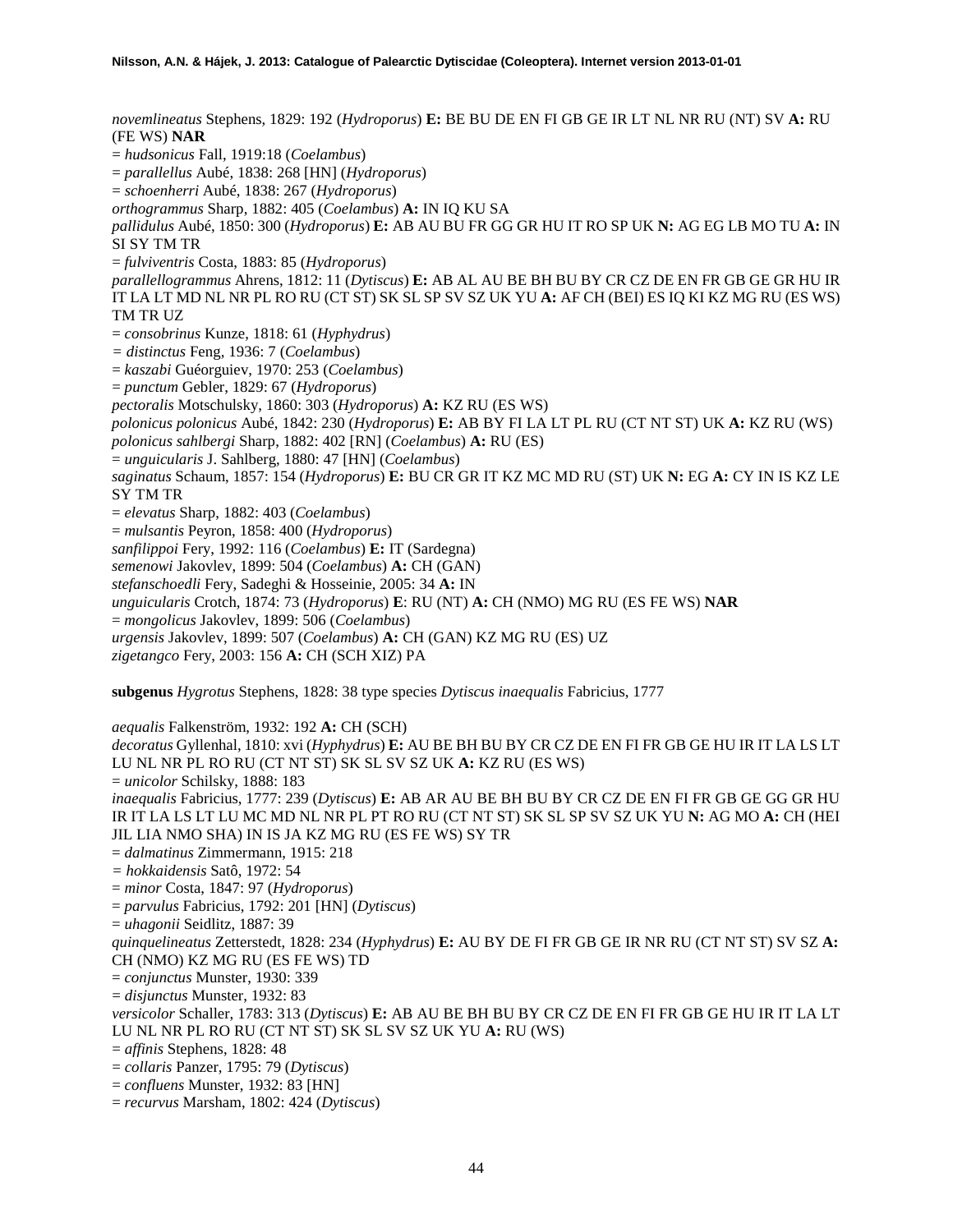= *reticulatus* Fabricius, 1792: 200 (*Dytiscus*) = *semilineatus* Zimmermann, 1915: 218

**genus** *Hyphoporus* **Sharp, 1882: 389** type species *Hydroporus solieri* Aubé, 1838

*anitae* Vazirani, 1969: 221 **A:** PA UP *aper* Sharp, 1882: 390 **A:** IN PA UP **ORR** *bertrandi* Vazirani, 1969: 218 **A:** PA *dehraduni* Vazirani, 1969: 211 **A:** UP *elevatus* Sharp, 1882: 390 **A:** PA UP **ORR** *kempi* Gschwendtner, 1936: 368 **A:** CH (YUN) **ORR** *nilghiricus* Régimbart, 1903: 331 **A:** PA **ORR** *pacistanus* Guignot, 1959: 10 **A:** AF PA *severini* Régimbart, 1892: 115 **A:** AF PA UP **ORR** *solieri* Aubé, 1838: 554 (*Hydroporus*) **N:** EG **A:** IN KU SA SI = *innesi* Reitter, 1909: 31 = *letourneuxi* Pic, 1896: 141 = *posticalis* J. Sahlberg, 1913: 41

tribe Hyphydrini Gistel, 1848

**genus** *Agnoshydrus* **Biström, Nilsson & Wewalka, 1997: 72** type species *Hydrovatus laccophiloides* Régimbart, 1888

*taiwanus* Wewalka & Wang, 2007:4 **A:** CH (TAI)

**genus** *Allopachria* **Zimmermann, 1924: 194** type species *Allopachria quadripustulata* Zimmermann, 1924 = *Nipponhydrus* Guignot, 1954: 196 type species *Hyphydrus flavomaculatus* Kamiya, 1938

*bianae* Wewalka, 2010: 31 **A:** CH (GUA) *bimaculata* Satô, 1972: 51 (*Microdytes*) **A:** JA (Ryukyu Islands) *dieterlei* Wewalka, 2000:117 **A:** CH (HUN) = *dieterlorum* Nilsson, 2007: 49 [UE] *dudgeoni* Wewalka, 2000:117 **A:** CH (GUX HKG JIX) *elongata* Bian & Ji, 2012: 29 **A:** CH (GUX) *ernsti* Wewalka, 2000: 117 **A:** CH (GUX) **ORR** *flavomaculata* Kamiya, 1838: 12 (*Hyphydrus*) **A:** CH (GUX) JA *friedrichi* Wewalka, 2000:113 **A:** CH (HUN) *froehlichi* Wewalka, 2000: 105 **A:** CH (HKG) *grandis* Bian & Ji, 2010: 61 **A:** CH (JIX) *guangdongensis* Wewalka, 2010: 30 **A:** CH (GUA) *hajeki* Wewalka, 2010: 32 **A:** CH (YUN) *hautmanni* Wewalka, 2000: 108 **A:** CH (ANH) *= hautmannorum* Nilsson, 2007: 49 [UE] *jaechi* Wewalka, 2000: 124 **A:** CH (HAI) *jendeki* Wewalka, 2000: 116 **A:** CH (YUN) *jilanzhui* Wewalka, 2000: 109 **A:** CH (GUX HUN) *komareki* Wewalka, 2010: 33 **A:** CH (GUA GUX) *liselotteae* Wewalka, 2000: 113 **A:** CH (GUX) *manfredi* Wewalka, 2010: 34 **A:** CH (GUA) *miaowangi* Wewalka, 2010: 29 **A:** CH (JIX) *quadrimaculata* Satô, 1981: 70 (*Nipponhydrus*) **A:** NP *schillhammeri* Wewalka, 2000: 108 **A:** CH (HUN) *schoenmanni* Wewalka, 2000: 113 **A:** CH (ANH) *scholzi* Wewalka, 2000: 116 **A:** CH (YUN) = *scholzorum* Nilsson, 2007: 49 [UE]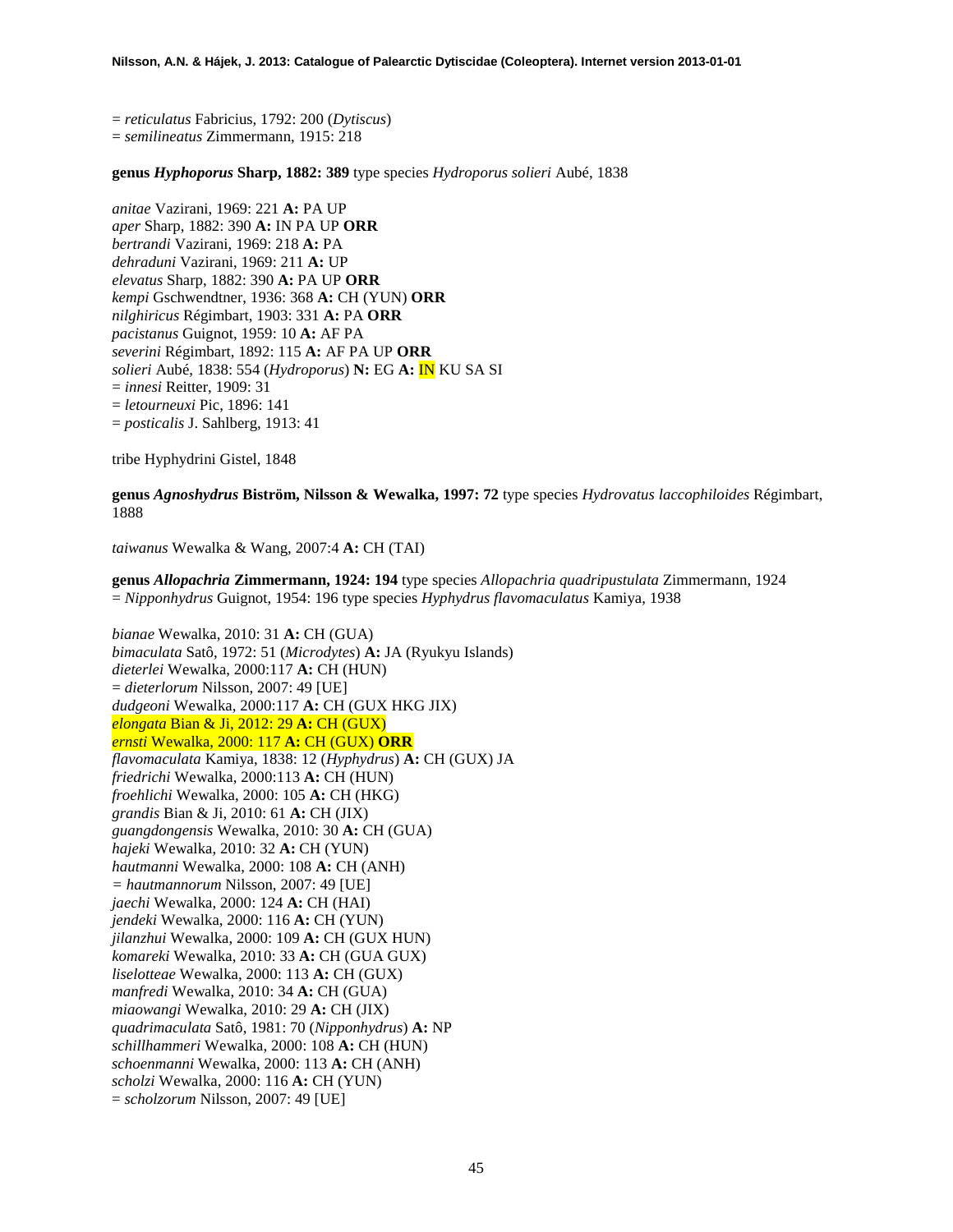*taiwana* Satô, 1990: 101 (*Microdytes*) **A:** CH (TAI) *wangi* Wewalka & Nilsson, 1994: 991 **A:** CH (TAI) *weinbergeri* Wewalka, 2000: 112 **A:** CH (FUJ) = *weinbergerorum* Nilsson, 2007: 49 [UE] *wuzhifengensis* Bian & Ji, 2010: 60 **A:** CH (JIX) *yanfengi* Bian & Ji, 2012: 31 **A:** CH (GUX)

**genus** *Dimitshydrus* **Uéno, 1996: 36** type species *Dimitshydrus typhlops* Uéno, 1996

*typhlops* Uéno, 1996: 42 **A:** JA

**genus** *Heterhydrus* **Fairmaire, 1869: 186** type species *Heterhydrus agaboides* Fairmaire, 1869

*senegalensis* Laporte, 1835: 106 (*Hyphydrus*) **N:** EG SI **AFR**

**genus** *Hyphydrus* **Illiger, 1802: 299** type species *Dytiscus gibbus* Fabricius, 1777 (= *Dytiscus ovatus* Linnaeus, 1761) = *Actobaena* Gistel, 1856: 355 type species *Hyphydrus fabricii* Cristofori, 1832 (= *Dytiscus ovatus* Linnaeus, 1761) *= Allophydrus* Zimmermann, 1930: 65 type species *Hyphydrus major* Sharp, 1882 (= *Hyphydrus grandis* Laporte, 1835) = *Apriophorus* Guignot, 1936: 12 type species *Hyphydrus lyratus* Swartz in Schönherr, 1808 = *Aulacodytes* Guignot, 1936: 12 type species *Hyphydrus impressus* Klug, 1832 = *Pachytes* Montrouzier, 1860: 244 type species *Pachytes elegans* Montrouzier, 1860 *anatolicus* Guignot, 1957: 91 **E:** BH CR GR HU IT MC RU (ST) **A:** TR = *carrarai* Sanfilippo, 1963: 77 *aubei* Ganglbauer, 1891: 448 [RN] **E:** AU BH BU CR FR GB GR IT MA PT SL SP SZ YU **N:** AG LB MO TU = *variegatus* Aubé, 1838: 372 [HN] *birmanicus* Régimbart, 1888: 614 **A:** BT CH (YUN) **ORR** *cycloides* Régimbart, 1889: 56 **N:** EG **AFR** = *circularis* Régimbart, 1895: 53 = *lamottei* Legros, 1958: 212 = *malawiensis* Omer-Cooper, 1971: 279 = *nigeriensis* Omer-Cooper, 1971: 282 = *pelates* Guignot, 1953: 1 *detectus* Falkenström, 1936: 87 **A:** CH (FUJ GUI HEI HUB JIA JIX LIA SCH SHN ZHE) "Manchuria" = *chinensis* Hlisnikovský, 1955: 85 = *pieli* Guignot, 1936: 133 = *reductus* Hlisnikovský, 1955: 86 *dongba* Šťastný, 2000:298 **A:** CH (YUN) *excoffieri* Régimbart, 1899: 210 **A:** CH (GAN HUB YUN) **ORR** *falkenstromi* Gschwendtner, 1939: 25 **A:** CH (BEI FUJ HEI JIA JIL LIA NMO SHN TIA) RU (FE) = *brincki* Guignot, 1946: 72 *fangensis* Biström & Satô, 1988: 47 **A:** CH (HAI) **ORR** *grandis* Laporte, 1835: 107 **N:** EG SI **AFR** = *major* Sharp, 1882: 375 *gschwendtneri* Guignot, 1942: 17 [RN] **A:** AF HP PA SD = *indicus* Gschwendtner, 1936: 367 [HN] = *lindemannae* Guignot, 1959: 8 = *nalinie* Vazirani, 1969: 311 [RN] *holmeni* Biström, 1983: 107 **A:** BT NP *japonicus japonicus* Sharp, 1873: 54 **A:** JA RU (FE) SC = *frontalis* Sharp, 1882: 381 = *paromoeus* Guignot, 1954: 40 *japonicus vagus* Brinck, 1943: 4 **A:** CH (GUI GUX HEB HUN SHG LIA SCH SHA TAI YUN) NC *laeviventris laeviventris* Sharp, 1882: 381 **A:** JA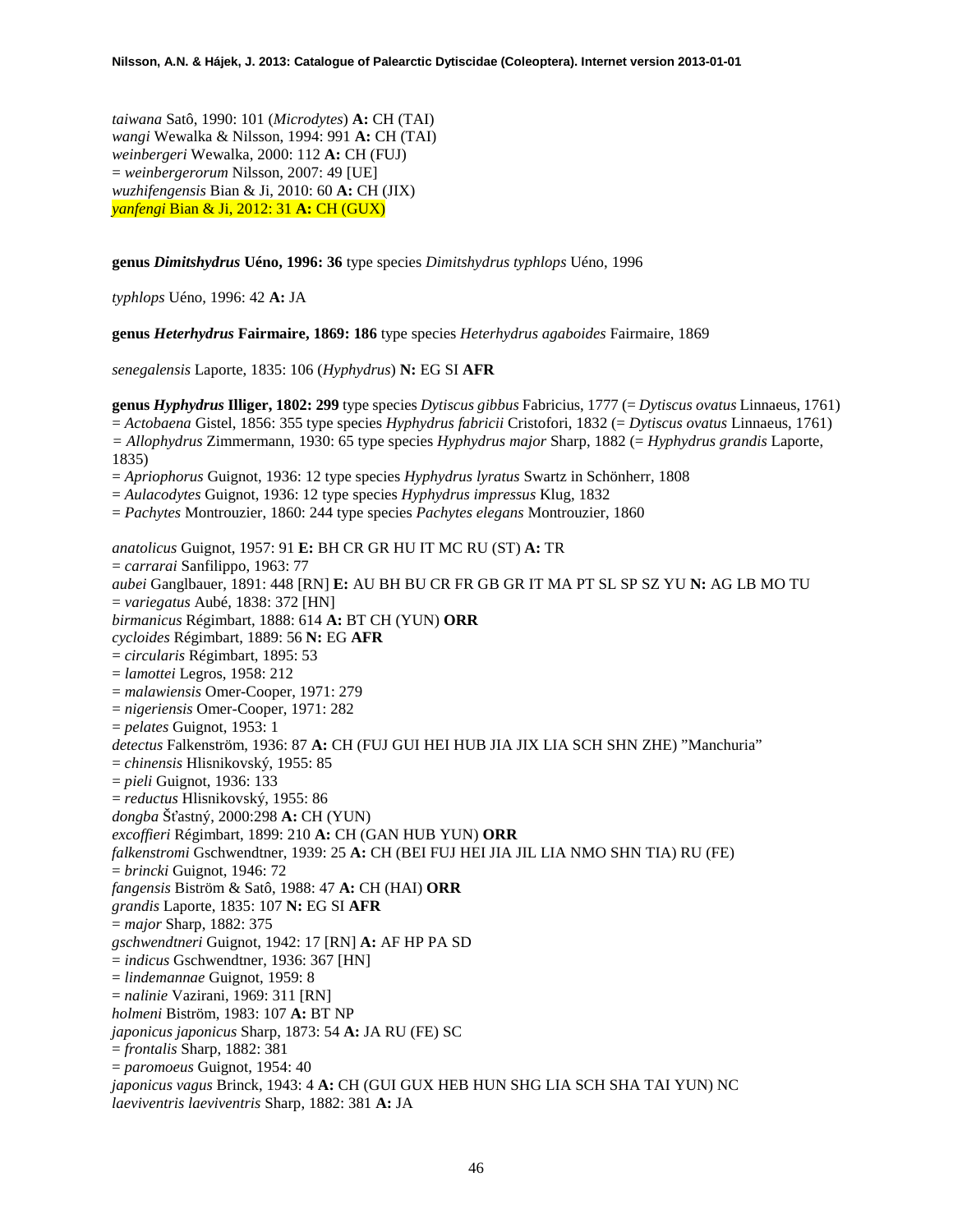*laeviventris tsugaru* Nakane, 1993: 2 **A:** JA *lyratus flavicans* Régimbart, 1892: 115 **A:** PA UP **ORR** *lyratus lyratus* Swartz in Schönherr, 1808: 29 **A:** CH (FUJ GUA GUI GUX HAI HKG HUB MAC TAI XIZ YUN) JA **AUR ORR** = *bisulcatus* Clark, 1863: 422 = *fossulipennis* W.J. MacLeay, 1871: 122 (*Hydroporus*) = *nigronotatus* Clark, 1863: 421 *maculatus* Babington, 1841: 12 **N:** AG CI EG LB **AFR** = *africanus* Sharp, 1882: 376 = *crassus* Wollaston, 1867: 33 *orientalis* Clark, 1863: 419 **A:** CH (BEI FUJ GAN GUA GUI GUX HAI HEB HKG HUB JIA JIX SCH SHG SHN TAI YUN XIN XIZ ZHE) JA **ORR** = *eximius* Clark, 1863: 421 *ovatus* Linnaeus, 1761: 547 (*Dytiscus*) **E:** AL AU BE BH BU BY CR CZ DE EN FI FR GB GE GG GR HU IR IT LA LS LT LU MC NL NR PL RO RU (CT NT ST) SK SL SV SZ UK YU **A:** KZ RU (ES WS) TR = *fabricii* Cristofori, 1832: 14 = *ferrugineus* Linnaeus, 1767: 666 (*Dytiscus*) = *gibbus* Fabricius, 1777: 238 (*Dytiscus*) = *grossus* O.F. Müller, 1776: 72 (*Dytiscus*) = *ovalis* Illiger, 1798: 271 [HN] (*Dytiscus*) = *sphaericus* DeGeer, 1774: 402 (*Dytiscus*) = *variegatus* Stephens, 1828: 45 *pictus* Klug, 1834: t.33/9 **N:** EG LB **A:** AE IN IS OM SA SI YE **AFR** = *lugubris* Preudhomme de Borre, 1871: x *pulchellus* Clark, 1863: 420 **A:** CH (FUJ GUA GUX HAI HUN JIX LIA TAI) JA **ORR** = *jeanneli* Guignot, 1935: 269 = *orbicularis* Régimbart, 1899: 212 = *wui* Gschwendtner, 1933: 161 *renardi* Severin, 1890: cxci **A:** BT HP NP SD UP **ORR** *sanctus* Sharp, 1882: 380 **A:** IS JO SY *sumatrae* Régimbart, 1880: 211 **A:** CH (YUN) **ORR** = *assamensis* Vazirani, 1969: 309

# **genus** *Microdytes* **J.Balfour-Browne, 1946: 106** type species *Microdytes belli* J.Balfour-Browne, 1946

*bistroemi* Wewalka, 1997: 20 **A:** CH (JIX) *championi* J. Balfour-Browne, 1946: 107 **A:** NP SD UP *elgae* Hendrich, Balke & Wewalka, 1995: 42 **A:** AP BT **ORR** *hainanensis* Wewalka, 1997: 25 **A:** CH (HAI) *heineri* Wewalka, 2011: 23 **A:** CH (YUN) **ORR** *lotteae* Wewalka, 1998: 64 **A:** CH (FUJ) *maculatus* Motschulsky, 1859: 42 (*Hydrovatus*) **A:** CH (YUN) **ORR** *nilssoni* Wewalka, 1997: 30 **A:** CH (ANH GUX HUB HUN) *satoi* Wewalka, 1997: 33 **A:** CH (GUI GUX) *schoenmanni* Wewalka, 1997: 34 **A:** CH (YUN) NP SD **ORR** *shepardi* Wewalka, 1997: 37 **A:** CH (YUN) **ORR** *shunichii* Satô, 1995: 313 **A:** CH (HKG YUN) **ORR** = *holzmanni* Wewalka & Wang, 1998: 66 = *holzmannorum* Nilsson, 2007: 51 [UE] *sinensis* Wewalka, 1997: 38 **A:** CH (ANH HUN JIX) *tomokunii* Satô, 1981: 68 **A:** NP *trontelji* Wewalka, Ribera & Balke, 2007:61 **A:** CH (HAI) *uenoi* Satô, 1972: 49 **A:** CH (ANH FUJ GUI HUN SCH TAI ZHE) JA *wewalkai* Bian & Ji, 2009: 37 **A:** CH (HAI)

tribe Laccornini Wolfe & Roughley, 1990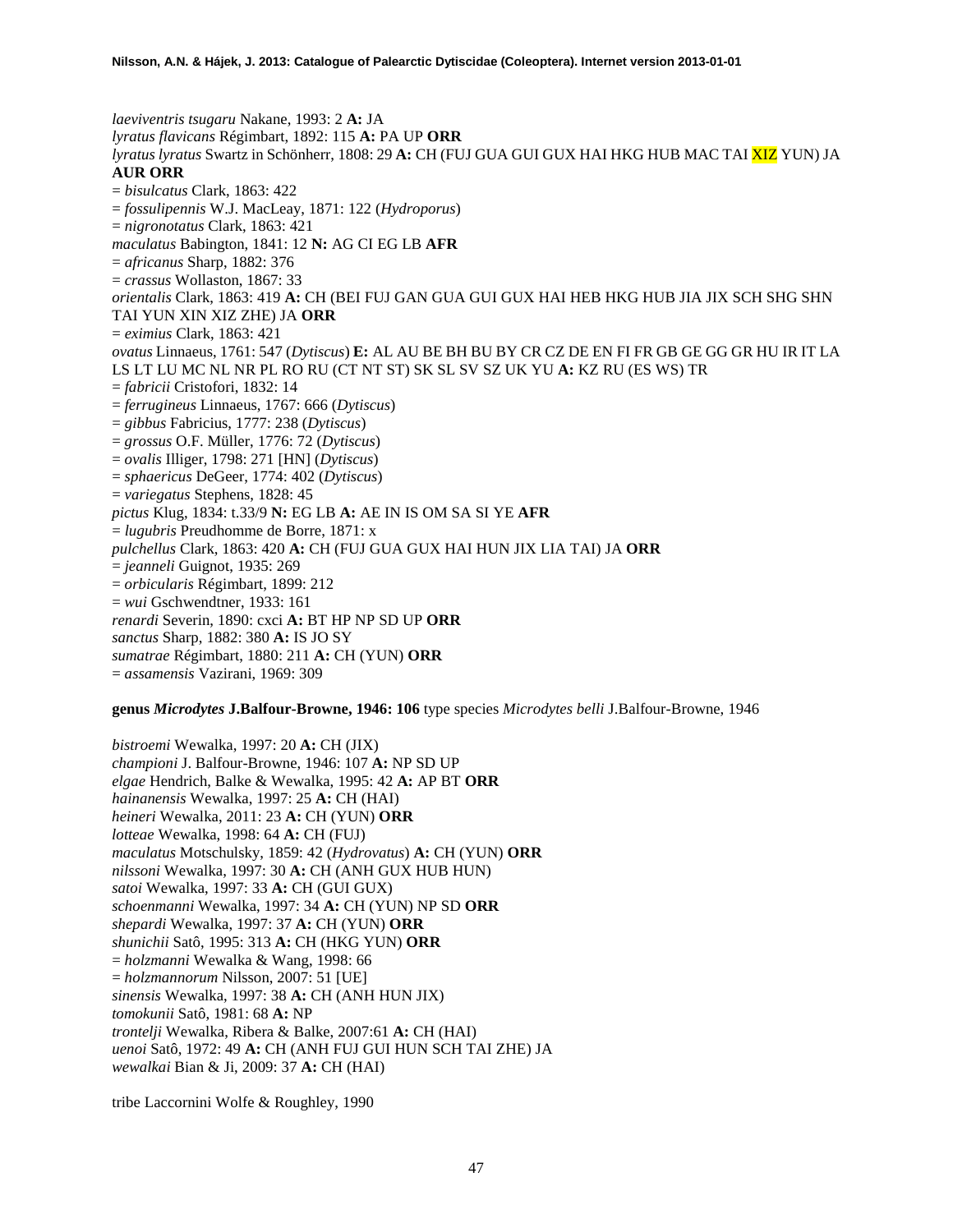**genus** *Laccornis* **Gozis, 1914: 111** type species *Hydroporus oblongus* Stephens, 1835 = *Agaporus* Zimmermann, 1919: 147 type species *Hydroporus oblongus* Stephens, 1835

*kocae* Ganglbauer, 1904: 352 (*Hydroporus*) **E:** AU CR HU RU (ST) UK = *breviusculus* Gschwendtner, 1935: 206 *oblongus* Stephens, 1835: 437 (*Hydroporus*) **E:** AU BE BY CZ DE EN FI FR GB GE HU IR LA LT NL NR PL RU (CT NT ST) SV **A:** RU (ES WS) **NAR** = *bohemani* Thomson, 1856: 198 (*Hydroporus*) = *nitidus* Sturm, 1835: 38 (*Hydroporus*)

tribe Methlini Branden, 1885

**genus** *Methles* **Sharp, 1882: 317** type species *Methles punctipennis* Sharp, 1882 (= *Hydroporus cribratellus* Fairmaire, 1880)

*cribratellus* Fairmaire, 1880: 248 (*Hydroporus*) **E:** IT PT SP **N:** AG EG **A:** SA **AFR** = *punctipennis* Sharp, 1882: 490 = *umbrosus* Gschwendtner, 1930: 210 *rectus* Sharp, 1882: 490 **A:** IN IQ *spinosus* Sharp, 1882: 489 **N:** EG **A:** CY IS SI SY TR **AFR**

incertae sedis (Hydroporinae)

**genus** *Morimotoa* **Uéno, 1957: 260** type species *Morimotoa phreatica* Uéno, 1957

*gigantea* Uéno, 1996: 33 **A:** JA *morimotoi* Uéno, 1996: 29 **A:** JA *phreatica miurai* Uéno, 1957: 273 **A:** JA *phreatica phreatica* Uéno, 1957: 268 **A:** JA

subfamily **Laccophilinae** Gistel, 1848 tribe Agabetini Branden, 1885

**genus** *Agabetes* **Crotch, 1873: 398** type species *Colymbetes acuductus* Harris, 1828

*svetlanae* Nilsson, 1989: 36 **A:** IN

tribe Laccophilini Gistel, 1848

**genus** *Japanolaccophilus* **Satô, 1972: 57** type species *Neptosternus niponensis* Kamiya, 1939

*niponensis* Kamiya, 1939: 32 (*Neptosternus*) **A:** JA

**genus** *Laccophilus* **Leach, 1815: 84** type species *Dytiscus minutus* Linnaeus, 1758

*anticatus anticatus* Sharp, 1890: 341 **A:** UP **ORR** = *wewalki* Vazirani, 1975: 487 *biguttatus* Kirby, 1837: 69 **E:** FI MD NR RU (NT) SV **A:** CH (HEB NMO) MG RU (ES WS) **NAR** = *apicicornis* Reitter, 1899: 198 = *fengi* Guignot, 1942: 86 [RN] = *inconspicuus* Fall, 1917: 164 = *pallidulus* Zimmermann, 1930: 50 = *strohmi* Thomson, 1874: 535 = *uniformis* Feng, 1936: 1 [HN] *chinensis* Boheman, 1858: 21 **A:** BT CH (ANH FUJ GUA GUI HAI HKG HUN JIX SCH TAI XIZ YUN) HP JA NP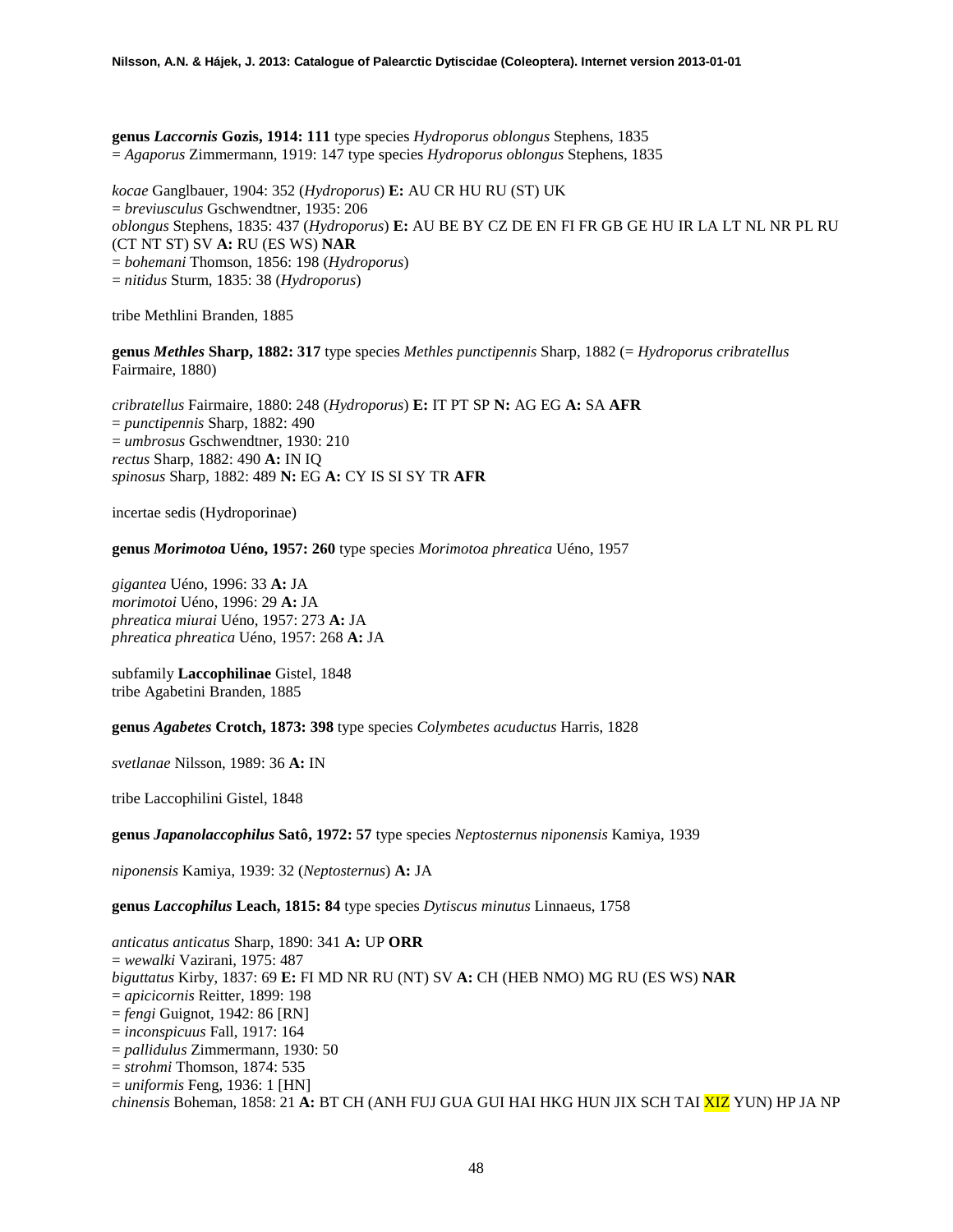PA SD UP **ORR** *demoflysi* Normand, 1938: 343 **N:** TU *difficilis* Sharp, 1873: 53 **A:** CH (BEI FUJ GUA GUI HAI HEI HUB HUN JIA JIL JIX LIA SCH SHG SHN SHX ZHE YUN) JA NC RU (FE) SC *dikinohaseus* Kamite, Hikida & Satô, 2005:624 **A:** JA (Honshu) *ellipticus* Régimbart, 1889: 152 **A**: CH (FUJ GUA HAI XIZ) **ORR** *flexuosus* Aubé, 1838: 430 **A:** CH (FUJ GUA GUI HAI HKG HUB JIA TAI) HP IN JA NP PA SD UP **ORR** = *chloroticus* Régimbart, 1887: 267 = *cognatus* Sharp, 1882: 316 = *formosanus* Takizawa, 1932: 22 = *solutus* Sharp, 1882: 315 *hyalinus* DeGeer, 1774: 406 (*Dytiscus*) **E:** AB AL AR AU BE BH BU BY CR CZ DE EN FI FR GB GE GG GR HU IR IT LA LT LU MA MC MD NL NR PL PT RO RU (NT ST) SK SL SP SV SZ UK YU **N:** AG CI LB MO TU **A:** CY IN IQ IS LE RU (ES WS) SY TM TR UZ = *cyprioticus* Mouchamps, 1956: 3 = *hyalinus* Marsham, 1802: 420 (*Dytiscus*) = *inflatus* Wollaston, 1864: 79 = *interruptus* Panzer, 1795: 80 (*Dytiscus*) = *kusteri* Marseul, 1866: 19 [RN] = *marmoratus* Geoffroy, 1785: 70 (*Dyticus*) = *marmoreus* Olivier, 1795: 20 (*Dytiscus*) = *pictus* Küster, 1851: 9 [HN] *= testaceus* Aubé, 1837: 214 *indicus* Gschwendtner, 1936: 366 **A:** PA **ORR** = *sindensis* Vazirani, 1969: 247 *inefficiens* Walker, 1859: 51 (*Hydroporus*) **A:** IN NP PA UP **ORR** = *basalis* Motschulsky, 1859: 45 *kempi holmeni* Brancucci, 1983: 276 **A:** CH (YUN) **ORR** *kempi kempi* Gschwendtner, 1936: 366 **A:** SD *kobensis* Sharp, 1873: 53 **A:** CH (FUJ GUX HUN SHN TAI) JA *lewisioides* Brancucci, 1983: 272 **A:** CH (HEB JIA NMO SHG) RU (FE) SC *lewisius* Sharp, 1873: 52 **A:** CH (ANH BEI FUJ HEB HUN JIA JIL JIX SCH SHG SHN ZHE) JA *maindroni maindroni* Régimbart, 1897: 207 **A:** AE OM *maindroni persicus* Brancucci, 1983: 286 **A:** IN PA *mateui* Omer-Cooper, 1970: 285 **N:** AG *medialis* Sharp, 1882: 309 **A:** BT CH (GUA YUN) SD **ORR** = *birmanicus* Régimbart, 1891: 538 = *cingulifer* Guignot, 1956: 60 = *lucasseni* Régimbart, 1893: 106 *minutus* Linnaeus, 1758: 412 (*Dytiscus*) **E:** AB AL AR AU BE BH BU BY CR CZ DE EN FI FR GB GE GG GR HU IR IT LA LT LU MA MC MD NL NR PL PT RO RU (NT ST) SK SL SP SV SZ UK YU **N:** AG MO TU **A:** AF CH (XIN YUN) IN IQ IS JO KA KI KZ MG PA RU (ES WS) SY TD TM TR UZ **ORR** = *cimicoides* O.F. Müller, 1776: 72 (*Dyticus*) = *gibbus* Gmelin, 1790: 1957 (*Dytiscus*) = *gilvus* O.F. Müller, 1776: 72 (*Dyticus*) = *melanophtalmos* Geoffroy, 1785: 68 (*Dyticus*) = *obscurus* Panzer, 1795: 77 (*Dytiscus*) = *striatus* Depoli, 1930: 141 = *variolosus* Herbst, 1784: 128 (*Dytiscus*) = *virescens* Brahm, 1791: 27 [HN] (*Dytiscus*) *nakajimai* Kamite, Hikida & Satô, 2005:622 **A:** JA (Ryukyus) *pallescens* Régimbart, 1903: 14 **A:** YE (Socotra) **AFR** *parvulus obtusus* Sharp, 1882: 311 **A:** CH (FUJ GUA GUX HAI HUB HUN SCH XIZ YUN) **ORR** = *derasus* Sharp, 1882: 311 = *dispersus* Sharp, 1882: 312 *parvulus parvulus* Aubé, 1838: 429 **A:** AP BT HP NP PA UP **ORR**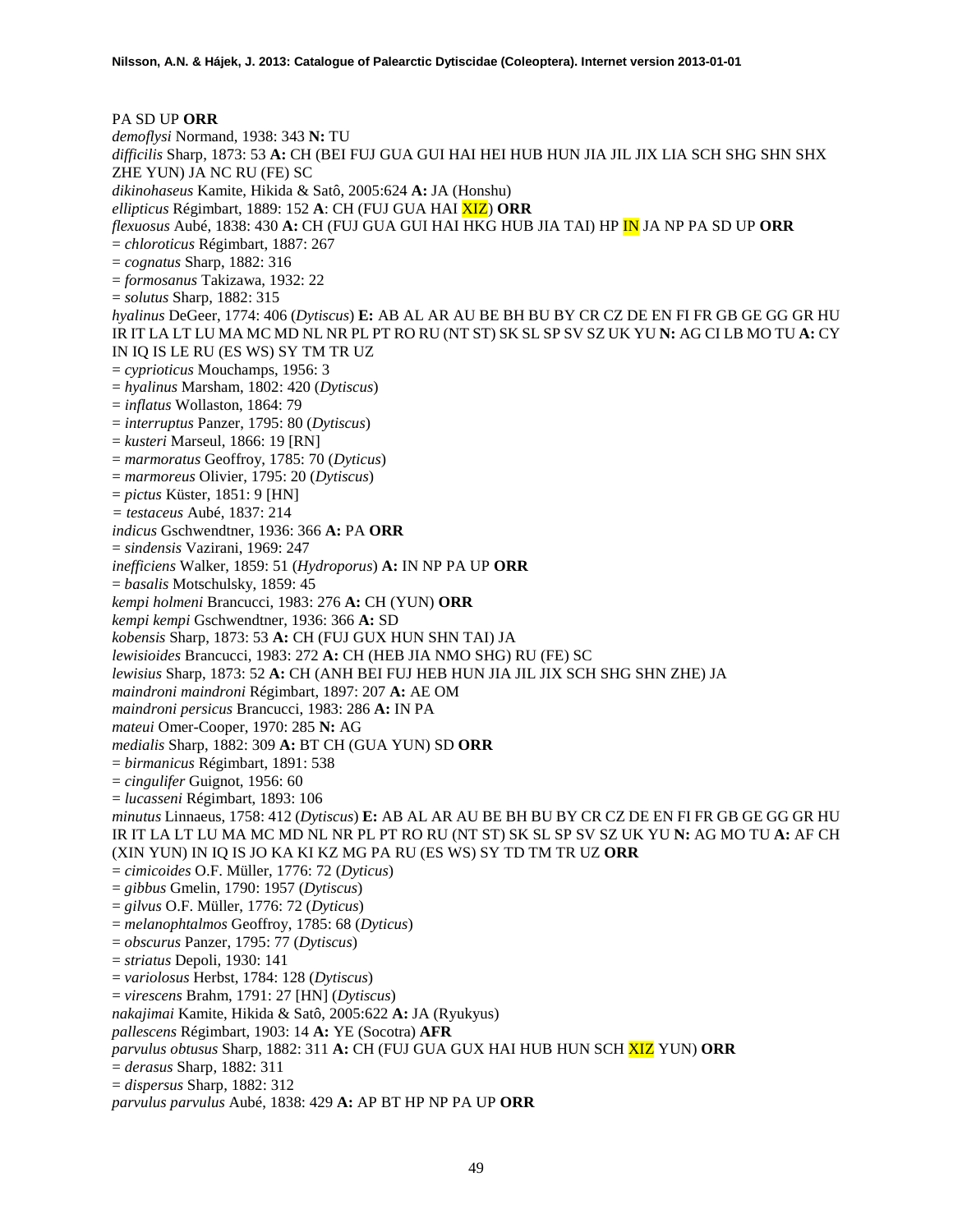= *orientalis* Aubé, 1838: 431 = *proteus* Régimbart, 1877: lxxix = *undulifer* Motschulsky, 1859: 44 *pictipennis* Sharp, 1882: 305 **N:** EG **A:** SA YE **AFR** = *discretus* Sharp, 1882: 305 = *restrictus* Sharp, 1882: 315 = *wehnckei* Sharp, 1882: 306 *poecilus* Klug, 1834: t.33/8 **E:** AB AL AR AU BE BH BU CR CZ EN FR GB GE GG GR HU IT LA LS LT LU MC NL NR PL RO RU (ST) SK SL SP SV SZ UK YU **N:** AG EG MO **A:** AF CH (XIN) IN IQ IS KI KU KZ SA SI SY TD TM TR UZ = *latior* Pic, 1896: 140 = *parumpunctatus* O.Schneider, 1903: 51 *= ponticus* Sharp, 1882: 311 = *variegatus* Germar & Kaulfuss, 1816: t. 6 [HN] (*Dytiscus*) *pulicarius* Sharp, 1882: 313 **A:** CH (HKG) JA **ORR** = *chibi* Satô, 1972: 56 = *mjobergi* Zimmermann, 1927: 4 = *planitarsis* Régimbart, 1891: 539 *punctatissimus* Brancucci, 1983: 368 **A:** NP PA UP **ORR** *sharpi* Régimbart, 1889: 151 **A:** CH (ANH BEI FUJ GUA GUI GUX HAI HEB HKG HUB HUN JIA JIL JIX LIA SCH SHX TAI YUN ZHE) HP IN JA NP PA SA SC SD UP **AUR ORR** = *samosir* Csiki, 1938: 125 = *similis* Régimbart, 1889: 150 *siamensis siamensis* Sharp, 1882: 306 **A:** CH (YUN) **ORR** *siamensis taiwanensis* Brancucci, 1983: 302 **A:** CH (FUJ GUA GUX HAI JIX TAI YUN) *sordidus* Sharp, 1882: 302 **N:** EG **A:** SA SI YE *sublineatus* Sharp, 1882: 305 **A:** SA YE *tonkinensis* Brancucci, 1983: 258 **A:** CH (HAI) **ORR** *transversalis lituratus* Sharp, 1882: 313 **A:** CH (FUJ GUA HAI HKG YUN) **ORR** *transversalis transversalis* Régimbart, 1877: lxxix **AUR ORR** = *unifasciatus* Sharp, 1882: 303 *uniformis* Motschulsky, 1859: 46 **A:** CH (FUJ GUA HUB) **ORR** = *rufulus* Régimbart, 1888: 611 = *weyersi* Régimbart, 1900: 147 *vagelineatus* Zimmermann, 1922: 19 **A:** CH (ANH FUJ HUB JIA JIX YUN ZHE) JA RU (FE) SC *wittmeri* Brancucci, 1983: 260 **A:** CH (GUA YUN) **ORR**

**genus** *Laccoporus* **J. Balfour-Browne, 1939: 103** type species *Laccoporus viator* J. Balfour-Browne, 1939 (= *Laccophilus nigritulus* Gschwendtner, 1936)

*nigritulus* Gschwendtner, 1936: 367 (*Laccophilus*) **A:** CH (XIZ) *= viator* J. Balfour-Browne, 1939: 104

**genus** *Neptosternus* **Sharp, 1882: 286** type species *Neptosternus ornatus* Sharp, 1882

*circumductus* Régimbart, 1899: 268 **A:** IN UP **ORR** *coomani* Peschet, 1923: 175 **A:** CH (GUA GUX HAI HKG) **ORR** *hydaticoides* Régimbart, 1877: lxxix (*Laccophilus*) **A:** CH (GUX HAI HKG TAI) **ORR** = *tenasserimus* Guignot, 1956: 452 = *yanbini* Bian & Ji, 2009: 36 *maculatus* Hendrich & Balke, 1997: 62 **A:** CH (GUA) **ORR** *punctatus* Zhao, Hájek, Jia & Pang, 2012: 206 **A:** CH (GUA) *rotroui* Pic, 1924: 21 (*Laccophilus*) **N:** AG *strnadi* Hendrich & Balke, 1997: 64 **A:** CH (YUN) **ORR** *taiwanensis* Hendrich & Balke, 1997: 65 **A:** CH (TAI) *wewalkai* Balke, Hendrich & Yang, 1997: 372 **A:** CH (GUX) **ORR**